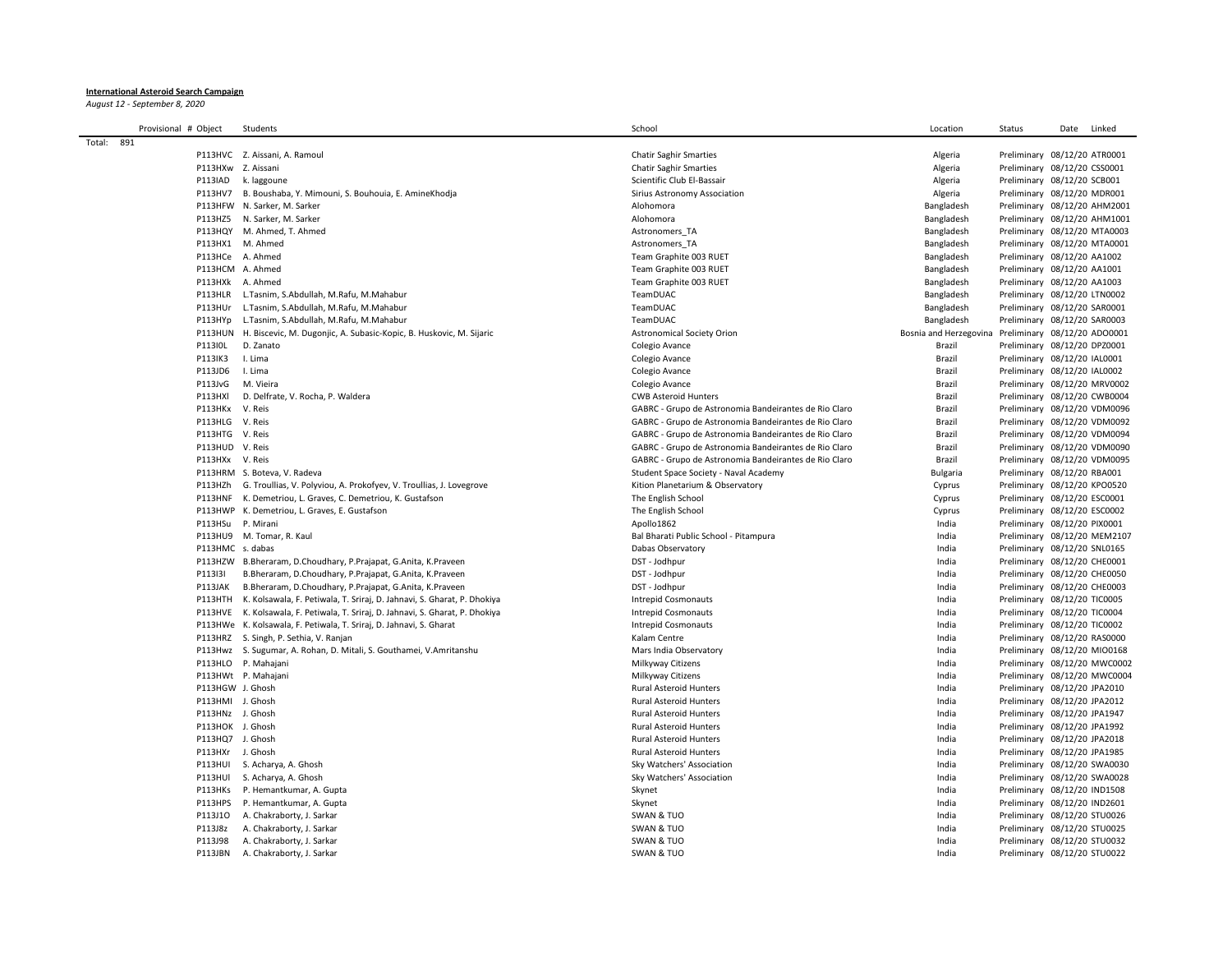| PIISJII          | A. Chakraborty, J. Sarkar                                                        |
|------------------|----------------------------------------------------------------------------------|
| P113JLN          | A. Chakraborty, J. Sarkar                                                        |
| P113JLU          | A. Chakraborty, J. Sarkar                                                        |
| P113Jpn          | A. Chakraborty, J. Sarkar                                                        |
| P113JqH          | A. Chakraborty, J. Sarkar                                                        |
|                  | P113HUw R. Abhang, S. Mane, A. Pande, S. Patekar                                 |
| P113HAY          | V.Amritanshu, S.SumitKumar                                                       |
| P113HF9          | V.Amritanshu, S.SumitKumar                                                       |
| P113HFw          | V.Amritanshu, S.SumitKumar                                                       |
|                  | P113HME V.Amritanshu, S.SumitKumar                                               |
| P113Hrn          | V.Amritanshu, S.SumitKumar                                                       |
| P113IZO          | B. Mithagri, P. Mhatre, N. Patil                                                 |
| P113JEX          | B. Mithagri, P. Mhatre, N. Patil                                                 |
| P113Jof          | B. Mithagri, P. Mhatre, N. Patil                                                 |
| P113JR3          | B. Mithagri, P. Mhatre, N. Patil                                                 |
| P113HLC          | A. Rajak                                                                         |
| P113Hwu          | S.Seyedhatami, M.Naderifard, M.Zarei, N.Ghasemi, S.Vahedi, V. Shahab             |
| P113Hxx          | S.Seyedhatami, M.Naderifard, M.Zarei, N.Ghasemi, S.Vahedi, V. Shahab             |
| P113HOB          | S. Javedan, F. Kiani, M. Pourjafar                                               |
| P113HTV          | S. Javedan, F. Kiani, M. Pourjafar                                               |
| P113J4J          | S.J.Mousavi, A.H.Hajyan, A.H.Aghaei                                              |
| P113JD4          | S.J.Mousavi, A.H.Hajyan, A.H.Aghaei                                              |
| P113JFb          | S.J.Mousavi, A.H.Hajyan, A.H.Aghaei                                              |
| P113HJf          | L. D'Avino, A. Catapano, M. Corbisiero                                           |
| P113HZ4          | L. D'Avino, A. Catapano, G. Ruggieri, M. Corbisiero                              |
|                  | A. Dimas                                                                         |
| P113HgI          |                                                                                  |
| P113Hsb          | A. Dimas                                                                         |
| P113HsY          | A. Dimas                                                                         |
| P113HWV A. Dimas |                                                                                  |
| P113Hxm          | A. Dimas                                                                         |
| P113HLd          | V. Landers                                                                       |
| P113HOL          | V. Landers                                                                       |
|                  | P113HTm V. Landers                                                               |
| P113HR6          | H.Kaushan                                                                        |
| P113HVL          | S. Pitigala, P. Jayawardena, C. Edirimanna, L. Dhananjaya, D. Konaduwage         |
| P113HVU          | S. Pitigala, P. Jayawardena, C. Edirimanna, L. Dhananjaya, D. Konaduwage         |
| P113HW0          | S. Pitigala, P. Jayawardena, C. Edirimanna, L. Dhananjaya, D. Konaduwage         |
|                  | P113HWG S. Pitigala, P. Jayawardena, C. Edirimanna, L. Dhananjaya, D. Konaduwage |
| P113HWC          | R. Jeewantha, N. Piyumra, N. Deemantha, T. Hettige, S. Hettige                   |
| P113HXV          | R. Jeewantha, N. Piyumra, N. Deemantha, T. Hettige, S. Hettige                   |
| P113HZ8          | R. Jeewantha, N. Piyumra, N. Deemantha, T. Hettige, S. Hettige                   |
| P113HIU          | L.D.C.M.Nanayakkara, L.D.D.N.Nanayakkara, W.L.R.Perera, T.S.Perera, R.S.perera   |
| P113HMs          | L.D.C.M.Nanayakkara, L.D.D.N.Nanayakkara, W.L.R.Perera, T.S.Perera, R.S.perera   |
| P113HQz          | L.D.C.M.Nanayakkara, L.D.D.N.Nanayakkara, W.L.R.Perera, T.S.Perera, R.S.perera   |
| P113HTC          | L.D.C.M.Nanayakkara, L.D.D.N.Nanayakkara, W.L.R.Perera, T.S.Perera, R.S.perera   |
| P113HUF          | L.D.C.M.Nanayakkara, L.D.D.N.Nanayakkara, W.L.R.Perera, T.S.Perera, R.S.perera   |
| P113HZ2          | L.D.C.M.Nanayakkara, L.D.D.N.Nanayakkara, W.L.R.Perera, T.S.Perera, R.S.perera   |
| P113HYT          | S. Akarawita, V. Prabuddhi                                                       |
| P113J3a          | D.A.B.Abeykoon, R.A.B.Kumaragamage, K.S.Dharmasiri, P.G.N.D.Chandrasiri          |
| P113JBg          | D.A.B.Abeykoon, R.A.B.Kumaragamage, K.S.Dharmasiri, P.G.N.D.Chandrasiri          |
| P113JfA          | D.A.B.Abeykoon, R.A.B.Kumaragamage, K.S.Dharmasiri, P.G.N.D.Chandrasiri          |
| <b>P113JON</b>   | D.A.B.Abeykoon, R.A.B.Kumaragamage, K.S.Dharmasiri, P.G.N.D.Chandrasiri          |
| P113Hgv          | S. Kocer, E. Kocer, M. Kocer                                                     |
| P113HJr          | S. Kocer, E. Kocer, M. Kocer                                                     |
| P113Hjy          | S. Kocer, E. Kocer, M. Kocer                                                     |
|                  |                                                                                  |
| P113HJZ          | S. Kocer, E. Kocer, M. Kocer                                                     |
| P113HHh          | M. Segovia, A. Vacchi, R. Cabral, A. Maldonado, G. Rojas, Y. Rúa, N. Ferrari     |
| P113J69          | D. Li, E. Zhu, D. Li                                                             |
| P113JI0          | D. Li                                                                            |
| P113HI9          | M. Hotka, V. Grossi, B. Young                                                    |

| P113JIT            | A. Chakraborty, J. Sarkar                                                        | SWAN & TUO                             | India      | Preliminary 08/12/20 STU0028 |
|--------------------|----------------------------------------------------------------------------------|----------------------------------------|------------|------------------------------|
| P113JLN            | A. Chakraborty, J. Sarkar                                                        | SWAN & TUO                             | India      | Preliminary 08/12/20 STU0027 |
| P113JLU            | A. Chakraborty, J. Sarkar                                                        | <b>SWAN &amp; TUO</b>                  | India      | Preliminary 08/12/20 STU0031 |
| P113Jpn            | A. Chakraborty, J. Sarkar                                                        | <b>SWAN &amp; TUO</b>                  | India      | Preliminary 08/12/20 STU0029 |
| P113JqH            | A. Chakraborty, J. Sarkar                                                        | <b>SWAN &amp; TUO</b>                  | India      | Preliminary 08/12/20 STU0030 |
| P113HUw            |                                                                                  | Team AstroEdu                          | India      | Preliminary 08/12/20 AST0003 |
|                    | R. Abhang, S. Mane, A. Pande, S. Patekar                                         |                                        |            |                              |
| P113HAY            | V.Amritanshu, S.SumitKumar                                                       | Team Saptarishi                        | India      | Preliminary 08/12/20 IND0035 |
| P113HF9            | V.Amritanshu, S.SumitKumar                                                       | Team Saptarishi                        | India      | Preliminary 08/12/20 IND0031 |
| P113HFw            | V.Amritanshu, S.SumitKumar                                                       | Team Saptarishi                        | India      | Preliminary 08/12/20 IND0033 |
| P113HME            | V.Amritanshu, S.SumitKumar                                                       | Team Saptarishi                        | India      | Preliminary 08/12/20 IND0034 |
| P113Hrn            | V.Amritanshu, S.SumitKumar                                                       | Team Saptarishi                        | India      | Preliminary 08/12/20 IND0032 |
| P113IZO            | B. Mithagri, P. Mhatre, N. Patil                                                 | <b>Team Space Pirates</b>              | India      | Preliminary 08/12/20 NAM0004 |
| P113JEX            | B. Mithagri, P. Mhatre, N. Patil                                                 | <b>Team Space Pirates</b>              | India      | Preliminary 08/12/20 NAM0003 |
| P113Jof            | B. Mithagri, P. Mhatre, N. Patil                                                 | <b>Team Space Pirates</b>              | India      | Preliminary 08/12/20 NAM0006 |
| P113JR3            | B. Mithagri, P. Mhatre, N. Patil                                                 | <b>Team Space Pirates</b>              | India      | Preliminary 08/12/20 NAM0007 |
| P113HLc            | A. Rajak                                                                         | The Binary System                      | India      | Preliminary 08/12/20 TBS0001 |
| P113Hwu            | S.Seyedhatami, M.Naderifard, M.Zarei, N.Ghasemi, S.Vahedi, V. Shahab             | Afaghrahbar Azarbaijar                 | Iran       | Preliminary 08/12/20 ARA0001 |
| P113Hxx            | S.Seyedhatami, M.Naderifard, M.Zarei, N.Ghasemi, S.Vahedi, V. Shahab             | Afaghrahbar Azarbaijan                 | Iran       | Preliminary 08/12/20 ARA0002 |
| P113HOB            | S. Javedan, F. Kiani, M. Pourjafar                                               | Astronomer Girls                       | Iran       | Preliminary 08/12/20 MNF0002 |
| P113HTV            | S. Javedan, F. Kiani, M. Pourjafar                                               | <b>Astronomer Girls</b>                | Iran       | Preliminary 08/12/20 MNF0001 |
| P113J4J            | S.J.Mousavi, A.H.Hajyan, A.H.Aghaei                                              | Shabahang                              | Iran       | Preliminary 08/12/20 SHA0002 |
| P113JD4            | S.J.Mousavi, A.H.Hajyan, A.H.Aghaei                                              | Shabahang                              | Iran       | Preliminary 08/12/20 SHA0005 |
| P113JFb            | S.J.Mousavi, A.H.Hajyan, A.H.Aghaei                                              | Shabahang                              | Iran       | Preliminary 08/12/20 SHA0001 |
|                    |                                                                                  |                                        |            |                              |
| P113HJf            | L. D'Avino, A. Catapano, M. Corbisiero                                           | AstroCampania-OASDG R01                | Italy      | Preliminary 08/12/20 AC41102 |
| P113HZ4            | L. D'Avino, A. Catapano, G. Ruggieri, M. Corbisiero                              | AstroCampania-OASDG R01                | Italy      | Preliminary 08/12/20 AC40011 |
| P113HgI            | A. Dimas                                                                         | <b>IES Cabo Blanco</b>                 | Spain      | Preliminary 08/12/20 CAB0002 |
| P113Hsb            | A. Dimas                                                                         | <b>IES Cabo Blanco</b>                 | Spain      | Preliminary 08/12/20 CAB0001 |
| P113HsY            | A. Dimas                                                                         | <b>IES Cabo Blanco</b>                 | Spain      | Preliminary 08/12/20 CAB0005 |
| P113HWV A. Dimas   |                                                                                  | <b>IES Cabo Blanco</b>                 | Spain      | Preliminary 08/12/20 CAB0004 |
| P113Hxm A. Dimas   |                                                                                  | <b>IES Cabo Blanco</b>                 | Spain      | Preliminary 08/12/20 CAB0006 |
| P113HLd            | V. Landers                                                                       | <b>Asteroid Pirates</b>                | Sri Lanka  | Preliminary 08/12/20 APS0021 |
| P113HOL            | V. Landers                                                                       | <b>Asteroid Pirates</b>                | Sri Lanka  | Preliminary 08/12/20 APS0020 |
| P113HTm V. Landers |                                                                                  | <b>Asteroid Pirates</b>                | Sri Lanka  | Preliminary 08/12/20 APS0019 |
| P113HR6            | H.Kaushan                                                                        | Astronaut Lanka                        | Sri Lanka  | Preliminary 08/12/20 ATO0531 |
| P113HVL            | S. Pitigala, P. Jayawardena, C. Edirimanna, L. Dhananjaya, D. Konaduwage         | Draco-UOK                              | Sri Lanka  | Preliminary 08/12/20 DRC0026 |
| P113HVU            | S. Pitigala, P. Jayawardena, C. Edirimanna, L. Dhananjaya, D. Konaduwage         | Draco-UOK                              | Sri Lanka  | Preliminary 08/12/20 DRC0028 |
|                    | P113HW0 S. Pitigala, P. Jayawardena, C. Edirimanna, L. Dhananjaya, D. Konaduwage | Draco-UOK                              | Sri Lanka  | Preliminary 08/12/20 DRC0029 |
|                    | P113HWG S. Pitigala, P. Jayawardena, C. Edirimanna, L. Dhananjaya, D. Konaduwage | Draco-UOK                              | Sri Lanka  | Preliminary 08/12/20 DRC0025 |
|                    | P113HWC R. Jeewantha, N. Piyumra, N. Deemantha, T. Hettige, S. Hettige           | IOAS Team 1                            | Sri Lanka  | Preliminary 08/12/20 LYR009  |
| P113HXV            | R. Jeewantha, N. Piyumra, N. Deemantha, T. Hettige, S. Hettige                   | IOAS Team 1                            | Sri Lanka  | Preliminary 08/12/20 LYR003  |
|                    |                                                                                  |                                        |            |                              |
| P113HZ8            | R. Jeewantha, N. Piyumra, N. Deemantha, T. Hettige, S. Hettige                   | IOAS Team 1                            | Sri Lanka  | Preliminary 08/12/20 LYR006  |
| P113HIU            | L.D.C.M.Nanayakkara, L.D.D.N.Nanayakkara, W.L.R.Perera, T.S.Perera, R.S.perera   | IOAS Team 2                            | Sri Lanka  | Preliminary 08/12/20 IAS4057 |
| P113HMs            | L.D.C.M.Nanayakkara, L.D.D.N.Nanayakkara, W.L.R.Perera, T.S.Perera, R.S.perera   | IOAS Team 2                            | Sri Lanka  | Preliminary 08/12/20 IAS4058 |
| P113HQz            | L.D.C.M.Nanayakkara, L.D.D.N.Nanayakkara, W.L.R.Perera, T.S.Perera, R.S.perera   | IOAS Team 2                            | Sri Lanka  | Preliminary 08/12/20 IAS4056 |
| P113HTC            | L.D.C.M.Nanayakkara, L.D.D.N.Nanayakkara, W.L.R.Perera, T.S.Perera, R.S.perera   | IOAS Team 2                            | Sri Lanka  | Preliminary 08/12/20 IAS4053 |
| P113HUF            | L.D.C.M.Nanayakkara, L.D.D.N.Nanayakkara, W.L.R.Perera, T.S.Perera, R.S.perera   | IOAS Team 2                            | Sri Lanka  | Preliminary 08/12/20 IAS4055 |
| P113HZ2            | L.D.C.M.Nanayakkara, L.D.D.N.Nanayakkara, W.L.R.Perera, T.S.Perera, R.S.perera   | IOAS Team 2                            | Sri Lanka  | Preliminary 08/12/20 IAS4051 |
| P113HYT            | S. Akarawita, V. Prabuddhi                                                       | Stelliferous                           | Sri Lanka  | Preliminary 08/12/20 SLF0077 |
| P113J3a            | D.A.B.Abeykoon, R.A.B.Kumaragamage, K.S.Dharmasiri, P.G.N.D.Chandrasiri          | <b>Team Argus</b>                      | Sri Lanka  | Preliminary 08/12/20 ARG0024 |
| P113JBg            | D.A.B.Abeykoon, R.A.B.Kumaragamage, K.S.Dharmasiri, P.G.N.D.Chandrasiri          | <b>Team Argus</b>                      | Sri Lanka  | Preliminary 08/12/20 ARG0029 |
| P113JfA            | D.A.B.Abeykoon, R.A.B.Kumaragamage, K.S.Dharmasiri, P.G.N.D.Chandrasiri          | <b>Team Argus</b>                      | Sri Lanka  | Preliminary 08/12/20 ARG0030 |
| <b>P113JON</b>     | D.A.B.Abeykoon, R.A.B.Kumaragamage, K.S.Dharmasiri, P.G.N.D.Chandrasiri          | <b>Team Argus</b>                      | Sri Lanka  | Preliminary 08/12/20 ARG0026 |
| P113Hgv            | S. Kocer, E. Kocer, M. Kocer                                                     | <b>KOCER</b>                           | Turkey     | Preliminary 08/12/20 MES0006 |
| P113HJr            | S. Kocer, E. Kocer, M. Kocer                                                     | <b>KOCER</b>                           | Turkey     | Preliminary 08/12/20 MES0004 |
| P113Hjy            | S. Kocer, E. Kocer, M. Kocer                                                     | <b>KOCER</b>                           | Turkey     | Preliminary 08/12/20 MES0002 |
| P113HJZ            | S. Kocer, E. Kocer, M. Kocer                                                     | <b>KOCER</b>                           | Turkey     | Preliminary 08/12/20 MES0003 |
|                    |                                                                                  |                                        |            |                              |
| P113HHh            | M. Segovia, A. Vacchi, R. Cabral, A. Maldonado, G. Rojas, Y. Rúa, N. Ferrari     | Observatorio Astronómico de Montevideo | Uruguay    | Preliminary 08/12/20 OAM0042 |
| P113J69            | D. Li, E. Zhu, D. Li                                                             | Gemini Duo                             | <b>USA</b> | Preliminary 08/12/20 GMD0006 |
| P113JI0            | D. Li                                                                            | Gemini Duo                             | <b>USA</b> | Preliminary 08/12/20 GMD0004 |
| P113HI9            | M. Hotka, V. Grossi, B. Young                                                    | Route 66 Rocks                         | <b>USA</b> | Preliminary 08/12/20 MAH626  |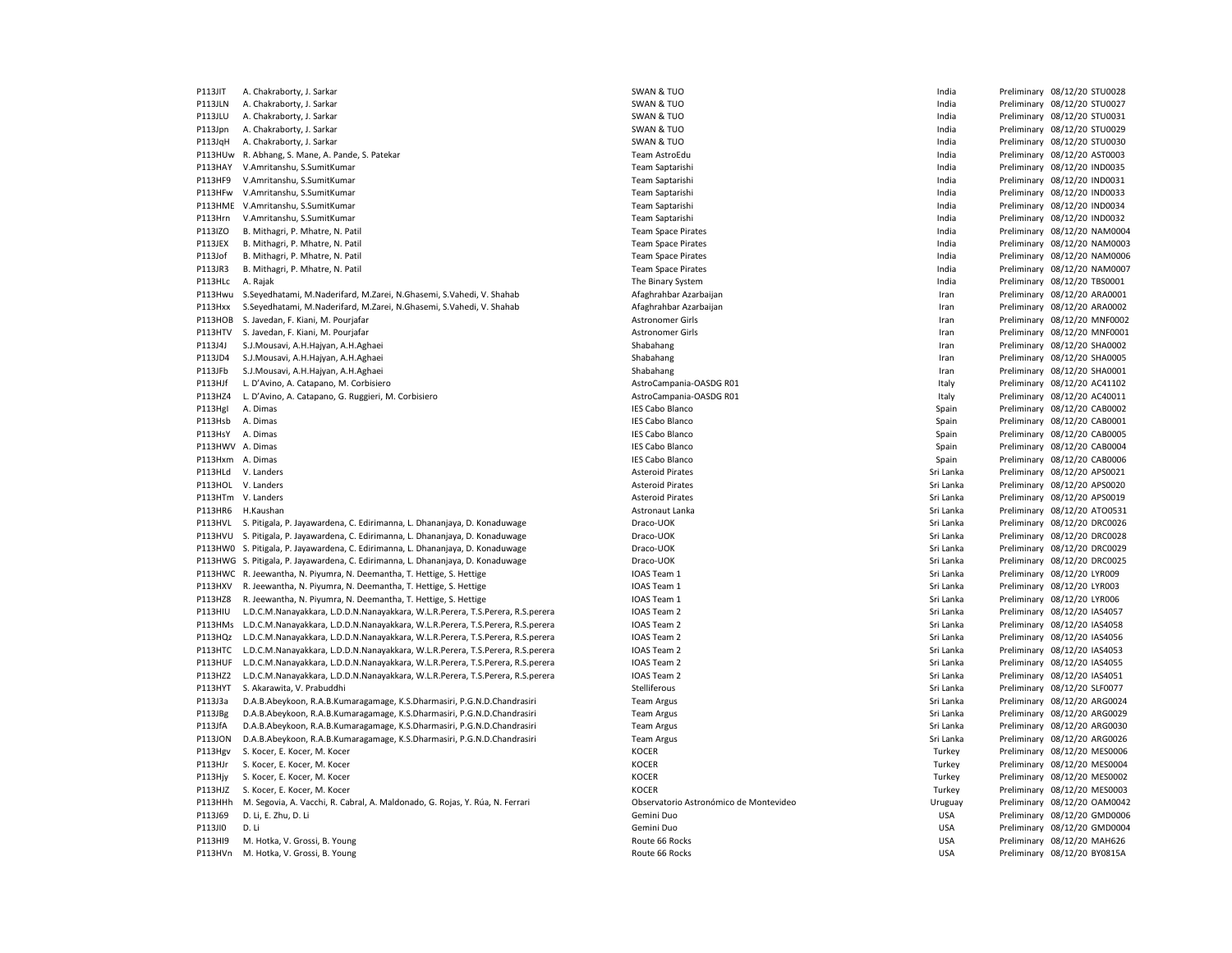|                | P113HWA D. Crowson, J. Philpot                                      | Space Rock Hounds                                            | <b>USA</b>                                                                                                 | Preliminary 08/12/20 SRH0451 |
|----------------|---------------------------------------------------------------------|--------------------------------------------------------------|------------------------------------------------------------------------------------------------------------|------------------------------|
| P113HZf        | D. Crowson, J. Philpot                                              | Space Rock Hounds                                            | <b>USA</b>                                                                                                 | Preliminary 08/12/20 SRH0451 |
|                |                                                                     |                                                              |                                                                                                            |                              |
|                |                                                                     |                                                              |                                                                                                            |                              |
|                | P113OCA Z. Aissani, Y. Koutchoukali                                 | <b>Chatir Saghir Smarties</b>                                | Algeria                                                                                                    | Preliminary 08/13/20 YKL0004 |
|                | P113OEk Z. Aissani, Y. Koutchoukali                                 | <b>Chatir Saghir Smarties</b>                                | Algeria                                                                                                    | Preliminary 08/13/20 YKL0005 |
| P113OPi        | Z. Aissani, Y. Koutchoukali                                         | <b>Chatir Saghir Smarties</b>                                | Algeria                                                                                                    | Preliminary 08/13/20 YKL0002 |
| P113P30        | Z. Aissani, A. Ramoul                                               | <b>Chatir Saghir Smarties</b>                                | Algeria                                                                                                    | Preliminary 08/13/20 ATR0002 |
| P113P5g        | Z. Aissani, Y. Koutchoukali                                         | <b>Chatir Saghir Smarties</b>                                | Algeria                                                                                                    | Preliminary 08/13/20 YKL0001 |
| P113NEg        | k. laggoune                                                         | Scientific Club El-Bassair                                   | Algeria                                                                                                    | Preliminary 08/13/20 SCB003  |
| P113Nu0        | k. laggoune                                                         | Scientific Club El-Bassair                                   | Algeria                                                                                                    | Preliminary 08/13/20 SCB004  |
| P113Okc        |                                                                     |                                                              |                                                                                                            |                              |
|                | B. Boushaba, Y. Mimouni, S. Bouhouia, E. AmineKhodja                | Sirius Astronomy Association                                 | Algeria                                                                                                    | Preliminary 08/13/20 MDR005  |
|                | P113OLM S. Makhlouf, Y. Mimouni                                     | Sirius Astronomy Association                                 | Algeria                                                                                                    | Preliminary 08/13/20 TBH1000 |
|                | P113OVK S. Makhlouf, Y. Mimouni                                     | Sirius Astronomy Association                                 | Algeria                                                                                                    | Preliminary 08/13/20 TBH0004 |
| P113P2y        | B. Boushaba, Y. Mimouni, S. Bouhouia, E. AmineKhodja                | Sirius Astronomy Association                                 | Algeria                                                                                                    | Preliminary 08/13/20 MDR003  |
| P113P6R        | S. Makhlouf, Y. Mimouni                                             | Sirius Astronomy Association                                 | Algeria                                                                                                    | Preliminary 08/13/20 TBH0003 |
|                | P113OA2 M. Casalis, N. Rocchia, H. Madonna                          | Astronomical Observatory of Universidad Tecnológica Nacional | Argentina                                                                                                  | Preliminary 08/13/20 ASF0283 |
| P113OA7        | M. Casalis, N. Rocchia, E. Benvenuto                                | Astronomical Observatory of Universidad Tecnológica Nacional | Argentina                                                                                                  | Preliminary 08/13/20 ASF0277 |
| P113OK7        | M. Casalis, N. Rocchia                                              | Astronomical Observatory of Universidad Tecnológica Nacional | Argentina                                                                                                  | Preliminary 08/13/20 ASF0281 |
| <b>P113OKU</b> | M. Casalis, N. Rocchia, E. Benvenuto                                | Astronomical Observatory of Universidad Tecnológica Nacional | Argentina                                                                                                  | Preliminary 08/13/20 ASF0279 |
|                | P113ONR M. Casalis, N. Rocchia, E. Benvenuto                        | Astronomical Observatory of Universidad Tecnológica Nacional | Argentina                                                                                                  | Preliminary 08/13/20 ASF0274 |
| P113OPR        | M. Casalis, N. Rocchia, E. Benvenuto                                | Astronomical Observatory of Universidad Tecnológica Nacional | Argentina                                                                                                  | Preliminary 08/13/20 ASF0275 |
| P113OTb        | M. Casalis, N. Rocchia, E. Benvenuto                                | Astronomical Observatory of Universidad Tecnológica Nacional | Argentina                                                                                                  | Preliminary 08/13/20 ASF0276 |
|                | P113OW7 M. Casalis, N. Rocchia, E. Benvenuto                        | Astronomical Observatory of Universidad Tecnológica Nacional | Argentina                                                                                                  | Preliminary 08/13/20 ASF0271 |
| P113Ox4        | N. Sarker, M. Sarker                                                | Alohomora                                                    | Bangladesh                                                                                                 | Preliminary 08/13/20 AHM4002 |
| P113OYZ        | N. Sarker, M. Sarker                                                | Alohomora                                                    | Bangladesh                                                                                                 | Preliminary 08/13/20 AHM6001 |
| P1130zw        | N. Sarker, M. Sarker                                                | Alohomora                                                    | Bangladesh                                                                                                 | Preliminary 08/13/20 AHM7001 |
| P113O4R        | M. Ahmed                                                            | Astronomers TA                                               | Bangladesh                                                                                                 | Preliminary 08/13/20 MTA0010 |
| P113Ohb        | S.M.Sifat                                                           | Team Graphite 003 RUET                                       | Bangladesh                                                                                                 | Preliminary 08/13/20 TRR0001 |
| P113Oq8        | S.M.Sifat                                                           | Team Graphite 003 RUET                                       | Bangladesh                                                                                                 | Preliminary 08/13/20 SLA0001 |
|                |                                                                     |                                                              |                                                                                                            |                              |
| P113OsC        | S.M.Sifat                                                           | Team Graphite 003 RUET                                       | Bangladesh                                                                                                 | Preliminary 08/13/20 MTT0001 |
| P113P2d        | S.M.Sifat                                                           | Team Graphite 003 RUET                                       | Bangladesh                                                                                                 | Preliminary 08/13/20 TRT0001 |
| P113P6Y        | S.M.Sifat                                                           | Team Graphite 003 RUET                                       | Bangladesh                                                                                                 | Preliminary 08/13/20 TMM0002 |
|                | P113O4u L.Tasnim, S.Abdullah, M.Rafu, M.Mahabur                     | TeamDUAC                                                     | Bangladesh                                                                                                 | Preliminary 08/13/20 SAR0008 |
| P113O5x        | L.Tasnim, S.Abdullah, M.Rafu, M.Mahabur                             | TeamDUAC                                                     | Bangladesh                                                                                                 | Preliminary 08/13/20 SAR0009 |
| P113OBp        | L.Tasnim, S.Abdullah, M.Rafu, M.Mahabur                             | TeamDUAC                                                     | Bangladesh                                                                                                 | Preliminary 08/13/20 LTN0004 |
| P113ONc        | L.Tasnim, S.Abdullah, M.Rafu, M.Mahabur                             | TeamDUAC                                                     | Bangladesh                                                                                                 | Preliminary 08/13/20 SAR0011 |
| P1130nn        | L.Tasnim, S.Abdullah                                                | TeamDUAC                                                     | Bangladesh                                                                                                 | Preliminary 08/13/20 LTN0008 |
| P113Onr        | L.Tasnim, S.Abdullah, M.Rafu, M.Mahabur                             | TeamDUAC                                                     | Bangladesh                                                                                                 | Preliminary 08/13/20 SAR0005 |
| P113Opq        | L.Tasnim, S.Abdullah, M.Rafu, M.Mahabur                             | TeamDUAC                                                     | Bangladesh                                                                                                 | Preliminary 08/13/20 SAR0007 |
| P113ORg        | L.Tasnim, S.Abdullah, M.Rafu, M.Mahabur                             | TeamDUAC                                                     | Bangladesh                                                                                                 | Preliminary 08/13/20 LTN0011 |
| P113OSN        | L.Tasnim, S.Abdullah, M.Rafu, M.Mahabur                             | TeamDUAC                                                     | Bangladesh                                                                                                 | Preliminary 08/13/20 LTN0009 |
| P113OSq        | L.Tasnim, S.Abdullah, M.Rafu, M.Mahabur                             | TeamDUAC                                                     | Bangladesh                                                                                                 | Preliminary 08/13/20 LTN0006 |
| P113O4F        | M. Dugonjic, A. Subasic-Kopic, M. Sijaric, N. Segalo, T. Colovic    | <b>Astronomical Society Orion</b>                            | Bosnia and Herzegovina Preliminary 08/13/20 ADO0011                                                        |                              |
| P113OAP        | H. Biscevic, A. Subasic-Kopic, L. Alic, M. Krzovic, H. Segalo       | <b>Astronomical Society Orion</b>                            | Bosnia and Herzegovina Preliminary 08/13/20 ADO0009                                                        |                              |
| P113OCV        | M. Dugonjic, A. Subasic-Kopic, M. Sijaric, N. Segalo, T. Colovic    | <b>Astronomical Society Orion</b>                            | Bosnia and Herzegovina Preliminary 08/13/20 ADO0007                                                        |                              |
| P1130Gb        | H. Biscevic, M. Dugonjic, A. Subasic-Kopic, B. Huskovic, M. Sijaric | <b>Astronomical Society Orion</b>                            | Bosnia and Herzegovina Preliminary 08/13/20 ADO0006                                                        |                              |
| P1130ix        | M. Dugonjic, A. Subasic-Kopic, M. Sijaric, N. Segalo, T. Colovic    | <b>Astronomical Society Orion</b>                            | Bosnia and Herzegovina Preliminary 08/13/20 ADO0003                                                        |                              |
| P113OsQ        |                                                                     |                                                              |                                                                                                            |                              |
| P113P4A        | H. Biscevic, M. Dugonjic, A. Subasic-Kopic, B. Huskovic, M. Sijaric | <b>Astronomical Society Orion</b>                            | Bosnia and Herzegovina Preliminary 08/13/20 ADO0005<br>Bosnia and Herzegovina Preliminary 08/13/20 ADO0004 |                              |
|                | M. Dugonjic, A. Subasic-Kopic, L. Jahic, A. Sivac, D. Agacevic      | <b>Astronomical Society Orion</b>                            |                                                                                                            |                              |
| P113NJP        | A. Hayashi, M. Rodrigues                                            | Colegio Avance                                               | Brazil                                                                                                     | Preliminary 08/13/20 ARH0001 |
| P113NKE        | S.                                                                  | Colegio Avance                                               | Brazil                                                                                                     | Preliminary 08/13/20 SSC0001 |
| P113Noa S.     |                                                                     | Colegio Avance                                               | Brazil                                                                                                     | Preliminary 08/13/20 SSC0002 |
| P113NOd        | A. Hayashi, M. Rodrigues                                            | Colegio Avance                                               | Brazil                                                                                                     | Preliminary 08/13/20 MSR0003 |
| P113NTZ        | D. Zanato                                                           | Colegio Avance                                               | Brazil                                                                                                     | Preliminary 08/13/20 DPZ0001 |
| P113Nzd        | A. Hayashi, M. Rodrigues                                            | Colegio Avance                                               | Brazil                                                                                                     | Preliminary 08/13/20 MSR0002 |
| P113Nzl        | A. Hayashi, M. Rodrigues                                            | Colegio Avance                                               | Brazil                                                                                                     | Preliminary 08/13/20 MSR0001 |
| P113O61        | D. Zanato                                                           | Colegio Avance                                               | Brazil                                                                                                     | Preliminary 08/13/20 DPZ0001 |
| P113OcV        | D. Zanato                                                           | Colegio Avance                                               | Brazil                                                                                                     | Preliminary 08/13/20 DPZ0002 |
|                | P113Ogn A. Hayashi, M. Rodrigues                                    | Colegio Avance                                               | Brazil                                                                                                     | Preliminary 08/13/20 ARH0002 |
| P113OHr        | I. Lima                                                             | Colegio Avance                                               | Brazil                                                                                                     | Preliminary 08/13/20 IAL0002 |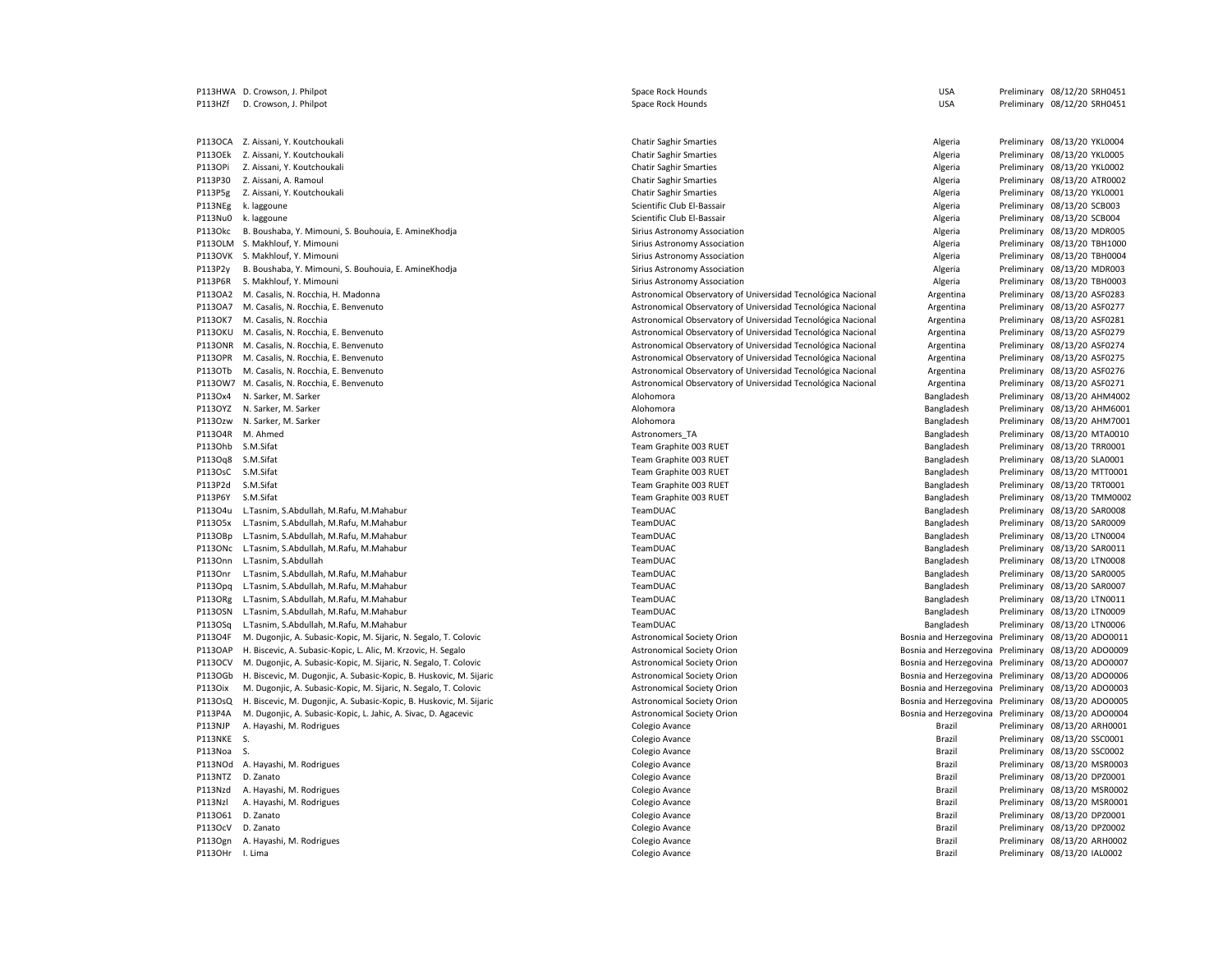P113OuG I. Lima Colegio Avance Brazil Preliminary 08/13/20 IAL0002 P113Oxk D. Zanato entropolary and the Colegio Avance Colegio Avance and the Brazil Preliminary 08/13/20 DPZ0002 P113P1D M. Vieira, K. Lima **Colegio Avance** Colegio Avance Colegio Avance **Brazil Preliminary 08/13/20 MRV0001** P113P1K A. Hayashi, M. Rodrigues et a colegio Avance Colegio Avance Colegio Avance and Brazil Preliminary 08/13/20 MSR0004 P113P5e M. Vieira, K. Lima Colegio Avance Brazil Preliminary 08/13/20 MRV0001 P113OB2 G. Pakter, H. Sangiovanni, G. Marcondes Colégio Farroupilha Colégio Farroupilha Colégio Farroupilha Brazil Preliminary 08/13/20 CFR0401 P113OCP G. Denaldi, V. Freitas, C. Paganella, T. Rosa Colégio Farroupilha Colégio Farroupilha Colégio Frederico Colégio Farroupilha Brazil Preliminary 08/13/20 CFR0010 P113On4 G. Pakter, H. Sangiovanni, G. Marcondes Colégio Farroupilha Colégio Farroupilha Brazil Preliminary 08/13/20 CFR0402 P113OWI G. Pakter, H. Sangiovanni, G. Marcondes Colégio Farroupilha Colégio Farroupilha Brazil Preliminary 08/13/20 CFR0403 P113OAS D. Delfrate, G. Schultz, M. Farias Colégio Vicentino São José Colégio Vicentino São José Brazil Preliminary 08/13/20 CVS0393 P113Olz D. Delfrate, G. Schultz, M. Farias Colégio Vicentino São José Colégio Vicentino São José Colégio Vicentino São José Brazil Preliminary 08/13/20 CVS0396 P113OpH D. Delfrate, G. Schultz, M. Farias, N. Andrade Colégio Colégio Vicentino São José Colégio Vicentino São José Brazil Preliminary 08/13/20 CVS0391 P113Oxz D. Delfrate, G. Schultz, M. Farias Colégio Vicentino São José Colégio Vicentino São José Colégio Vicentino São José Brazil Preliminary 08/13/20 CVS0397 P113Oyp D. Delfrate, G. Schultz, M. Farias, N. Andrade Colégio Vicentino São José Colégio Vicentino São José Colégio Vicentino São José Brazil Preliminary 08/13/20 CVS0395 P113OJG D. Delfrate, P. Waldera entertainment control and the CWB Asteroid Hunters CWB Asteroid Hunters and the CWB Asteroid Hunters and the Brazil Preliminary 08/13/20 CWB0008 P113OnJ D. Delfrate, P. Waldera entertainment control and the CWB Asteroid Hunters CWB Asteroid Hunters and the CWB Asteroid Hunters Brazil Preliminary 08/13/20 CWB0007 P113P2s A. Rodrigues, C. Charles Comparent Comparent Comparent Comparent Comparent Comparent Comparent Comparent Comparent Comparent Comparent Comparent Comparent Comparent Comparent Comparent Comparent Comparent Comparent P113OBW M. Manzan, E. Manzan, S. Nascimento entromato entromato entromato entromato Erem Professor Fernando Mota entromato Mota Brazil Preliminary 08/13/20 SME0014 P113OGK M. Manzan, E. Manzan, S. Nascimento en Erem Erem Professor Fernando Mota Brazil Brazil Preliminary 08/13/20 SME0023 P113Olb M. Manzan, E. Manzan, S. Nascimento entropy and the exercise of the Professor Fernando Mota Brazil Preliminary 08/13/20 SME0016 P113OjX M. Manzan, E. Manzan, S. Nascimento entropy and the exercise of the Professor Fernando Mota Brazil Preliminary 08/13/20 SME0021 P113OsP M. Manzan, E. Manzan, S. Nascimento entropy and the exercise of the Professor Fernando Mota Brazil Preliminary 08/13/20 SME0015 P113Ow4 M. Manzan, E. Manzan, S. Nascimento entropy and the exercise entropy of the Professor Fernando Mota Erem Professor Fernando Mota Brazil Preliminary 08/13/20 SME0017 P113Owe M. Manzan, E. Manzan, S. Nascimento Erem Professor Fernando Mota Brazil Preliminary 08/13/20 SME0009 P113P3C M. Manzan, E. Manzan, S. Nascimento Erem Professor Fernando Mota Brazil Preliminary 08/13/20 SME0011 P113P4E M. Manzan, E. Manzan, S. Nascimento Erem Professor Fernando Mota Brazil Preliminary 08/13/20 SME0025 P113O6y V. Reis external de Astronomia Bandeirantes de Rio Claro Brazil Preliminary 08/13/20 VDM0111 P113OBg V. Reis GABRC - Grupo de Astronomia Bandeirantes de Rio Claro Brazil Preliminary 08/13/20 VDM0099 P113Ohh V. Reis examples and the Capacase of GABRC - Grupo de Astronomia Bandeirantes de Rio Claro Brazil Preliminary 08/13/20 VDM0110 P113P4a V. Reis GABRC - Grupo de Astronomia Bandeirantes de Rio Claro Brazil Preliminary 08/13/20 VDM0100 P113P4D V. Reis GABRC - Grupo de Astronomia Bandeirantes de Rio Claro Brazil Preliminary 08/13/20 VDM0112 P113P4J V. Reis external de Astronomia Bandeirantes de Rio Claro Brazil Preliminary 08/13/20 VDM0102 P113P5j V. Reis external de Astronomia Bandeirantes de Rio Claro Brazil Preliminary 08/13/20 VDM0108 P113P8k V. Reis external de actronomia Bandeirantes de Rio Claro Brazil Preliminary 08/13/20 VDM0109 P113Qkd V. Reis external or extending the GABRC - Grupo de Astronomia Bandeirantes de Rio Claro Brazil Preliminary 08/13/20 VDM0103 P113O4e R. Bordalo, F. Bordalo, S. Bordalo S. Bordalo STEM STEM Family STEM Family Brazil Preliminary 08/13/20 FEB0053 P113O5V R. Bordalo, F. Bordalo, S. Bordalo S. Bordalo STEM STEM Family STEM Family Brazil Preliminary 08/13/20 FEB0050 P113ODB R. Bordalo, F. Bordalo, S. Bordalo S. Bordalo STEM STEM Family STEM Family STEM Family Brazil Preliminary 08/13/20 FEB0054 P113Olc R. Bordalo, F. Bordalo, S. Bordalo Sterlando Sterlando Sterlando STEM Family Brazil Preliminary 08/13/20 FEB0052 P113OlS R. Bordalo, F. Bordalo, S. Bordalo S. Bordalo Stement STEM Family STEM Family Brazil Preliminary 08/13/20 FEB0049 P113Oqn R. Bordalo, F. Bordalo, S. Bordalo S. Bordalo Stem Stem Stem Stem Stem Family Brazil Preliminary 08/13/20 FEB0051 P113Ovo R. Bordalo, F. Bordalo, S. Bordalo S. Bordalo Stement STEM Family STEM Family Brazil Preliminary 08/13/20 FEB0055 P113OEL S. Boteva, V. Radeva, A. Atanasov, O. Andrade Student Student Astronomical Society - Naval Academy Student Astronomical Society - Naval Academy Bulgaria Preliminary 08/13/20 RBAA001 P113OUL S. Boteva, V. Radeva, A. Atanasov Student Astronomical Society - Naval Academy Sulgaria Preliminary 08/13/20 RBA0001 P113Ovk S. Boteva, V. Radeva, A. Atanasov Student Stronomical Society - Naval Academy Sulgaria Preliminary 08/13/20 RBA0002 P113Oja S. Boteva, V. Radeva, A. Atanasov, O. Andrade Student Space Society - Naval Academy Student Space Society - Naval Academy Student Space Society - Naval Academy Bulgaria Preliminary 08/13/20 RBAA001 P113Onc S. Boteva, V. Radeva, A. Atanasov, O. Andrade Student Space Society - Naval Academy Camera Student Space Society - Naval Academy Sulgaria Preliminary 08/13/20 RBAA001 P113OSO S. Boteva, V. Radeva, A. Atanasov, O. Andrade Student Space Society - Naval Academy Camera Student Space Society - Naval Academy Sulgaria Preliminary 08/13/20 RBAA001 P113OtY S. Boteva, V. Radeva, A. Atanasov, O. Andrade Student Space Society - Naval Academy Student Space Society - Naval Academy Student Space Society - Naval Academy Bulgaria Preliminary 08/13/20 RBAA002 P113NgA J. Hernández, A. Lizca, C. Moreno, J. Palacios, K. Amaya ASTROEN UDFJC Colombia Preliminary 08/13/20 AUD0035 P113OCw J. Hernández, A. Lizca, C. Moreno, J. Palacios, K. Amaya ASTROEN UDFJC Colombia Preliminary 08/13/20 AUD0034 P113ORu J. Hernández, A. Lizca, C. Moreno, J. Palacios, K. Amaya ASTROEN UDFJC Colombia Preliminary 08/13/20 AUD0033 P113P33 J. Hernández, A. Lizca, C. Moreno, J. Palacios, K. Amaya ASTROEN UDFJC ASTROEN UDFJC COLOMBIA ASTROEN UDFJC P113P3r J. Hernández, A. Lizca, C. Moreno, J. Palacios, K. Amaya ASTROEN UDFJC Colombia Preliminary 08/13/20 AUD0036 P113O4M Y. Ogmen, A. Kazma entertainment and the second of the second astro Cypriots of the Cyprus Preliminary 08/13/20 BPL0577 P113ODt Y. Ogmen, A. Yakar Nakar Astro Cypriots Astro Cypriots Astro Cypriots Cyprus Preliminary 08/13/20 BPL0580 P113OGS Y. Ogmen, A. Kazma **Astro Cypriots** Astro Cypriots **Cypriots** Cypriots Cypriots Cyprus Preliminary 08/13/20 BPL0575 P113OhQ Y. Ogmen, A. Kulpcu 
Performany OS/13/20 BPL0573 

Performany OS/13/20 BPL0573 P113OIk Y. Ogmen entertainment as a compare a compare as a compare a compare a compare a cyprus Preliminary 08/13/20 BPL0570 P113OKn Y. Ogmen **Preliminary 08/13/20 BPL0572** Cyprus Preliminary 08/13/20 BPL0572

P113OQf I. Lima Colegio Avance Brazil Preliminary 08/13/20 IAL0001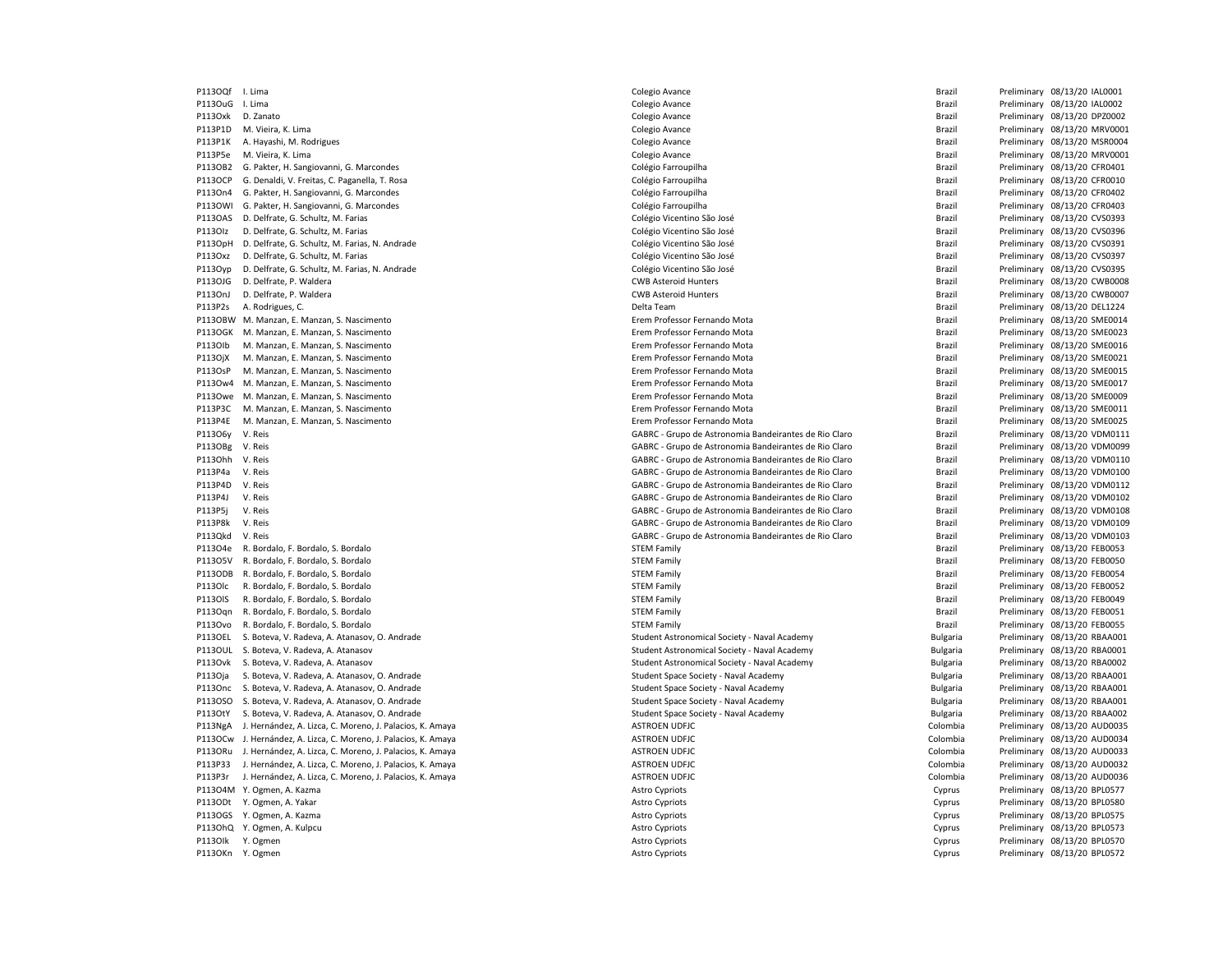P113Onp Y. Ogmen, A. Yakar Natural Astro Cypriots Astro Cypriots Cypriots Cyprus Preliminary 08/13/20 BPL0581 P113OpK Y. Ogmen, A. Kulpcu Cyprus Cyprus Cyprus Cyprus Preliminary 08/13/20 BPL0574 P113OAh G. Troullias, V. Polyviou, A. Prokofyev, V. Troullias, J. Lovegrove Cyprus Rition Planetarium & Observatory Cyprus Preliminary 08/13/20 KPO0532 P113OFV G. Troullias, V. Polyviou, A. Prokofyev, V. Troullias, J. Lovegrove Cyprus Cyprus Rition Planetarium & Observatory Cyprus Cyprus Preliminary 08/13/20 KPO0536 P113OGp G. Troullias, V. Polyviou, A. Prokofyev, V. Troullias, J. Lovegrove Cyprus Rition Planetarium & Observatory Cyprus Preliminary 08/13/20 KPO0527 P113Omg G. Troullias, V. Polyviou, A. Prokofyev, V. Troullias, J. Lovegrove Cyprus Cyprus Rition Planetarium & Observatory Cyprus Cyprus Preliminary 08/13/20 KPO0542 P113OMv G. Troullias, V. Polyviou, A. Prokofyev, V. Troullias, J. Lovegrove Cyprus Rition Planetarium & Observatory Cyprus Preliminary 08/13/20 KPO0539 P113ORc G. Troullias, V. Polyviou, A. Prokofyev, V. Troullias, J. Lovegrove Cyprus Rition Planetarium & Observatory Cyprus Preliminary 08/13/20 KPO0531 P113Osg G. Troullias, V. Polyviou, A. Prokofyev, V. Troullias, J. Lovegrove Cyprus Rition Planetarium & Observatory Cyprus Preliminary 08/13/20 KPO0529 P113Osu G. Troullias, V. Polyviou, A. Prokofyev, V. Troullias, J. Lovegrove Cyprus Rition Planetarium & Observatory Cyprus Preliminary 08/13/20 KPO0537 P113OyO G. Troullias, V. Polyviou, A. Prokofyev, V. Troullias, J. Lovegrove Cyprus Rition Planetarium & Observatory Cyprus Preliminary 08/13/20 KPO0528 P113OYQ G. Troullias, V. Polyviou, A. Prokofyev, V. Troullias, J. Lovegrove Cyprus Cyprus Rition Planetarium & Observatory Cyprus Preliminary 08/13/20 KPO0540 P113OZE G. Troullias, V. Polyviou, A. Prokofyev, V. Troullias, J. Lovegrove Cyprus Rition Planetarium & Observatory Cyprus Preliminary 08/13/20 KPO0523 P113P81 G. Troullias, V. Polyviou, A. Prokofyev, V. Troullias, J. Lovegrove Cyprus Cyprus Rition Planetarium & Observatory Cyprus Cyprus Preliminary 08/13/20 KPO0534 P113Ojy K. Demetriou, L. Graves, O. Graves, S. Evangelou The The English School The English School Cyprus Preliminary 08/13/20 ESC0013 P113Okj K. Demetriou, L. Graves, O. Graves entertial control of the English School The English School Cyprus Preliminary 08/13/20 ESC0008 P113OmS K. Demetriou, L. Graves, O. Graves entertainment and the English School The English School Cyprus Preliminary 08/13/20 ESC0007 P113OuB K. Demetriou, L. Graves, O. Graves entertainment and the English School The English School Cyprus Preliminary 08/13/20 ESC0005 P113P1q K. Demetriou, L. Graves, O. Graves entertainment and the English School The English School Cyprus Preliminary 08/13/20 ESC0006 P113OFN P. Mirani 2021/20 PIX0002 PRODUCTER Apollo1862 Apollo1862 Apollo1862 Preliminary 08/13/20 PIX0002 P113Osi P. Mirani 2012/12/PHOTO PRODUCT Apollo1862 Apollo1862 Apollo1862 Preliminary 08/13/20 PIX0001 P113OY3 P. Mirani 2012/12/20 PIX0001 Photo and the set of the Apollo1862 Apollo1862 Preliminary 08/13/20 PIX0001 P113OyB P. Mirani Apollo1862 India Preliminary 08/13/20 PIX0001 P113Oiz M. Tomar, R. Kaul **Bal Bharati Public School - Pitampura** Preliminary 08/13/20 IND7321 P113OwY M. Tomar, R. Kaul **Bal Brack Bal Bharati Public School - Pitampura** India Preliminary 08/13/20 EZP7988 P113O3Z s. dabas Dabas Observatory India Preliminary 08/13/20 SNL0166 P113ONP s. dabas examples and the preliminary 08/13/20 SNL0169 and the Dabas Observatory and the Dabas Observatory and the Preliminary 08/13/20 SNL0169 P113OvL s. dabas examples and the preliminary 08/13/20 SNL0168 and the Dabas Observatory Chapters and the Preliminary 08/13/20 SNL0168 P113NEu B.Bheraram, D.Choudhary, P.Prajapat, G.Anita, K.Praveen DST - Jodhpur DST - Jodhpur India Preliminary 08/13/20 DRI0010 P113NgE B.Bheraram, D.Choudhary, P.Prajapat, G.Anita, K.Praveen **DST - Doman DET - Jodhpur** DST - Jodhpur **India** Preliminary 08/13/20 CHE0013 P113NH1 B.Bheraram, D.Choudhary, P.Prajapat, G.Anita, K.Praveen DST - Jodhpur DST - Jodhpur India Preliminary 08/13/20 CHE0031 P113NSS B.Bheraram, D.Choudhary, P.Prajapat, G.Anita, K.Praveen DST - Jodhpur DST - Jodhpur India Preliminary 08/13/20 CHE0048 P113Nto B.Bheraram, D.Choudhary, P.Prajapat, G.Anita, K.Praveen **DST - Jodhpur India** Preliminary 08/13/20 CHE0039 P113NwS B.Bheraram, D.Choudhary, P.Prajapat, G.Anita, K.Praveen **DST - DOST - Jodhpur India** Preliminary 08/13/20 CHE0049 P113O0d B.Bheraram, D.Choudhary, P.Prajapat, G.Anita, K.Praveen **DST - DOST - Jodhpur India** Preliminary 08/13/20 CHE0047 P113O1P B.Bheraram, D.Choudhary, P.Prajapat, G.Anita, K.Praveen **DST - Jodhpur India** Preliminary 08/13/20 CHEO012 P113O6e B.Bheraram, D.Choudhary, P.Prajapat, G.Anita, K.Praveen **DST - Doman DET - Jodhpur India** Preliminary 08/13/20 CHE0041 P113O73 B.Bheraram, D.Choudhary, P.Prajapat, G.Anita, K.Praveen DST - Dochpur DST - Jodhpur DST - Jodhpur DST - Jodhpur DST - Jodhpur India Preliminary 08/13/20 CHE0038 P113O8R B.Bheraram, D.Choudhary, P.Prajapat, G.Anita, K.Praveen DST - Jodhpur DST - Jodhpur India Preliminary 08/13/20 DRA0011 P113OdL B.Bheraram, D.Choudhary, P.Prajapat, G.Anita, K.Praveen DST - Jodhpur DST - Jodhpur India Preliminary 08/13/20 CHE0042 P113OFa B.Bheraram, D.Choudhary, P.Prajapat, G.Anita, K.Praveen DST - Jodhpur DST - Jodhpur DST - Jodhpur DST - Jodhpur DST - Jodhpur DST - Jodhpur DST - Jodhpur DST - Jodhpur DST - Jodhpur DST - Jodhpur DST - Jodhpur DST P113OOE B.Bheraram, D.Choudhary, P.Prajapat, G.Anita, K.Praveen **DST - DOST - Jodhpur India** Preliminary 08/13/20 CHE0044 P113P0X B.Bheraram, D.Choudhary, P.Prajapat, G.Anita, K.Praveen DST - Jodhpur DST - Jodhpur **Preliminary 08/13/20 CHEOO11** Preliminary 08/13/20 CHE0011 P113Qih B.Bheraram, D.Choudhary, P.Prajapat, G.Anita, K.Praveen **DST - Jodhpur India** Preliminary 08/13/20 CHE0010 P113O6i F. Petiwala, T. Sriraj, D. Jahnavi, P. Dhokiya, K. Chaitanya, K. Kolsawala Intrepid Cosmonauts Intrepid Cosmonauts India Preliminary 08/13/20 TIC0021 P113Oik F. Petiwala, T. Sriraj, D. Jahnavi, P. Dhokiya, K. Chaitanya, K. Kolsawala Intrepid Cosmonauts Intepid Cosmonauts Interpid Cosmonauts India Preliminary 08/13/20 TIC0030 P113OMY K. Kolsawala, F. Petiwala, D. Jahnavi, P. Dhokiya Intrepid Cosmonauts Intrepid Cosmonauts Cosmonauts and the entiminary 08/13/20 TIC0008 P113OPO F. Petiwala, T. Sriraj, D. Jahnavi, P. Dhokiya, K. Chaitanya, K. Kolsawala Intrepid Cosmonauts Intepid Cosmonauts Interpid Cosmonauts Interpid Cosmonauts Interpid Cosmonauts Interpid Cosmonauts Interpriminary 08/13 P113Ot4 F. Petiwala, T. Sriraj, D. Jahnavi, P. Dhokiya, K. Chaitanya, K. Kolsawala Intrepid Cosmonauts Intrepid Cosmonauts India Preliminary 08/13/20 TIC0029 P113Ov5 K. Kolsawala, F. Petiwala, T. Sriraj, D. Jahnavi, S. Gharat, P. Dhokiya, K. Chaitanya Intrepid Cosmonauts India Intrepid Cosmonauts India Preliminary 08/13/20 TIC0010 P113P2o K. Kolsawala, F. Petiwala, D. Jahnavi, P. Dhokiya Intervid Cosmonauts Intrepid Cosmonauts Cosmonauts India Preliminary 08/13/20 TIC0007 P113P31 F. Petiwala, T. Sriraj, D. Jahnavi, P. Dhokiya, K. Chaitanya, K. Kolsawala Intervid Cosmonauts Intrepid Cosmonauts India Preliminary 08/13/20 TIC0017 P113P6q K. Kolsawala, F. Petiwala, D. Jahnavi, S. Gharat, P. Dhokiya Intervid Cosmonauts Intrepid Cosmonauts India Preliminary 08/13/20 TIC0012 P113P6W K. Kolsawala, F. Petiwala, D. Jahnavi, P. Dhokiya Intrepid Cosmonauts Intrepid Cosmonauts Cosmonauts and the entiminary 08/13/20 TIC0009 P113Qkh K. Kolsawala, F. Petiwala, T. Sriraj, D. Jahnavi, S. Gharat, P. Dhokiya, K. Chaitanya Intrepid Cosmonauts India Preliminary 08/13/20 TIC0011 P113Nhv S. Singh, P. Sethia, V. Ranjan Kalam Centre Christian Centre Christian Centre Christian Centre Christian Centre Christian Centre Christian Preliminary 08/13/20 APJ1510 P113OFg S. Singh, P. Sethia, V. Ranjan Nashvid Shanghari Shahara Kalam Centre Shahara Centre Shahara Shahara Preliminary 08/13/20 MSD0007 P113OMQ S. Singh, P. Sethia, V. Ranjan Kalam Centre Channel Centre Channel Centre Channel Centre Channel Centre Channel Centre Channel Centre Preliminary 08/13/20 SPS9998 P113P1E S. Singh, P. Sethia, V. Ranjan Naman Kalam Centre Communications of the Capital Archives of the Preliminary 08/13/20 IND1947 P113NLI S. Sugumar, A. Rohan, D. Mitali, S. Gouthamei, V.Amritanshu Mars India Dhervatory Mars India Preliminary 08/13/20 MIO0171 P113Nmt S. Sugumar, A. Rohan, D. Mitali, S. Gouthamei, V.Amritanshu Mars India Dhervatory Mars India Preliminary 08/13/20 MIO0174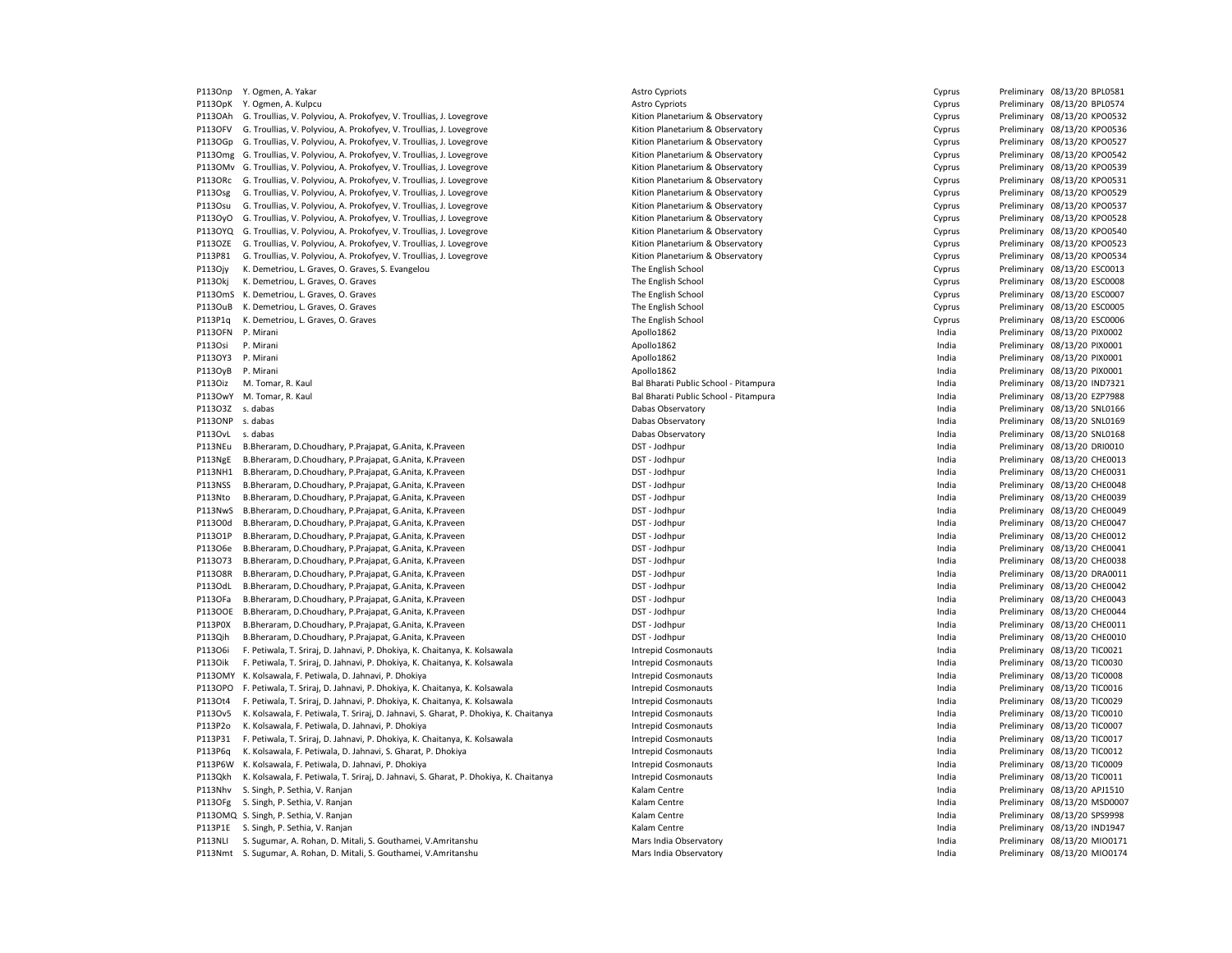|                  | P113NuD S. Sugumar, A. Rohan, D. Mitali, S. Gouthamei, V.Amritanshu          | Mars India Observatory        | India | Preliminary 08/13/20 MIO0169 |
|------------------|------------------------------------------------------------------------------|-------------------------------|-------|------------------------------|
|                  | P113O9N S. Sugumar, A. Rohan, D. Mitali, S. Gouthamei, V.Amritanshu          | Mars India Observatory        | India | Preliminary 08/13/20 MIO0172 |
| <b>P113OCE</b>   | S. Sugumar, A. Rohan, D. Mitali, S. Gouthamei, V.Amritanshu                  | Mars India Observatory        | India | Preliminary 08/13/20 MIO0175 |
| P1130Ed          | S. Sugumar, A. Rohan, D. Mitali, S. Gouthamei, V.Amritanshu                  | Mars India Observatory        | India | Preliminary 08/13/20 MIO0170 |
| <b>P1130IN</b>   | S. Sugumar, A. Rohan, D. Mitali, S. Gouthamei, V.Amritanshu                  | Mars India Observatory        | India | Preliminary 08/13/20 MIO0179 |
|                  | P113OmB S. Sugumar, A. Rohan, D. Mitali, S. Gouthamei, V.Amritanshu          | Mars India Observatory        | India | Preliminary 08/13/20 MIO0178 |
| P113OsZ          | S. Sugumar, A. Rohan, D. Mitali, S. Gouthamei, V.Amritanshu                  | Mars India Observatory        | India | Preliminary 08/13/20 MIO0173 |
| P113OJC          | P. Mahajani                                                                  | Milkyway Citizens             | India | Preliminary 08/13/20 MWC0015 |
| P1130IQ          | P. Mahajani                                                                  | Milkyway Citizens             | India | Preliminary 08/13/20 MWC0010 |
| P113OP2          | P. Mahajani                                                                  | Milkyway Citizens             | India | Preliminary 08/13/20 MWC0005 |
|                  | P113OV5 P. Mahajani                                                          | Milkyway Citizens             | India | Preliminary 08/13/20 MWC0012 |
|                  | P113OvM P. Mahajani                                                          | Milkyway Citizens             | India | Preliminary 08/13/20 MWC0013 |
| P113Ovs          | P. Mahajani                                                                  | Milkyway Citizens             | India | Preliminary 08/13/20 MWC0006 |
| P113OzQ          | P. Mahajani                                                                  | Milkyway Citizens             | India | Preliminary 08/13/20 MWC0014 |
| P113OLY          | J. Ghosh                                                                     | <b>Rural Asteroid Hunters</b> | India | Preliminary 08/13/20 JPA1016 |
| P113Oqz          | J. Ghosh                                                                     | <b>Rural Asteroid Hunters</b> | India | Preliminary 08/13/20 JPA2010 |
| P113OUe J. Ghosh |                                                                              | <b>Rural Asteroid Hunters</b> | India | Preliminary 08/13/20 JPA1013 |
|                  |                                                                              |                               |       |                              |
| P113OVH J. Ghosh |                                                                              | <b>Rural Asteroid Hunters</b> | India | Preliminary 08/13/20 JPA1011 |
|                  | P113O5W S. Acharya, A. Ghosh                                                 | Sky Watchers' Association     | India | Preliminary 08/13/20 SWA0036 |
|                  | P113OCK S. Acharya, A. Ghosh                                                 | Sky Watchers' Association     | India | Preliminary 08/13/20 SWA0042 |
| <b>P113OKM</b>   | S. Acharya, A. Ghosh                                                         | Sky Watchers' Association     | India | Preliminary 08/13/20 SWA0040 |
| P113014          | S. Acharya, A. Ghosh                                                         | Sky Watchers' Association     | India | Preliminary 08/13/20 SWA0038 |
| P1130Lv          | S. Acharya, A. Ghosh                                                         | Sky Watchers' Association     | India | Preliminary 08/13/20 SWA0043 |
|                  | P113OOg S. Acharya, A. Ghosh                                                 | Sky Watchers' Association     | India | Preliminary 08/13/20 SWA0033 |
| P113OtC          | S. Acharya, A. Ghosh                                                         | Sky Watchers' Association     | India | Preliminary 08/13/20 SWA0044 |
| P113OUk          | S. Acharya, A. Ghosh                                                         | Sky Watchers' Association     | India | Preliminary 08/13/20 SWA0037 |
| P113OxP          | S. Acharya, A. Ghosh                                                         | Sky Watchers' Association     | India | Preliminary 08/13/20 SWA0052 |
| P113OLG          | P. Hemantkumar, A. Gupta                                                     | Skynet                        | India | Preliminary 08/13/20 MIH2911 |
| P113Opi          | P. Hemantkumar, A. Gupta                                                     | Skynet                        | India | Preliminary 08/13/20 SCB2301 |
| P113OqZ          | P. Hemantkumar, A. Gupta                                                     | Skynet                        | India | Preliminary 08/13/20 IND3110 |
| P1130hd          | A. Chakraborty, J. Sarkar                                                    | <b>SWAN &amp; TUO</b>         | India | Preliminary 08/13/20 STU0039 |
|                  | P113OHW A. Chakraborty, J. Sarkar                                            | <b>SWAN &amp; TUO</b>         | India | Preliminary 08/13/20 STU0033 |
| P113P2B          | A. Chakraborty, J. Sarkar                                                    | <b>SWAN &amp; TUO</b>         | India | Preliminary 08/13/20 STU0043 |
| P113P4Q          | A. Chakraborty, J. Sarkar                                                    | <b>SWAN &amp; TUO</b>         | India | Preliminary 08/13/20 STU0035 |
| P113NEP          | V.Amritanshu, S.SumitKumar                                                   | Team Saptarishi               | India | Preliminary 08/13/20 IND0056 |
| P113Nls          | V.Amritanshu, S.SumitKumar                                                   | Team Saptarishi               | India | Preliminary 08/13/20 IND0042 |
| P113Noe          | V.Amritanshu, S.SumitKumar                                                   | Team Saptarishi               | India | Preliminary 08/13/20 IND0038 |
| P113NSG          | V.Amritanshu, S.SumitKumar                                                   | Team Saptarishi               | India | Preliminary 08/13/20 IND0041 |
| P113Nuq          | V.Amritanshu, S.SumitKumar                                                   | Team Saptarishi               | India | Preliminary 08/13/20 IND0044 |
| P113NXe          | V.Amritanshu, S.SumitKumar                                                   | Team Saptarishi               | India | Preliminary 08/13/20 IND0046 |
| P113NZ4          | V.Amritanshu, S.SumitKumar                                                   | Team Saptarishi               | India | Preliminary 08/13/20 IND0052 |
| P113O2p          | V.Amritanshu, S.SumitKumar                                                   | Team Saptarishi               | India | Preliminary 08/13/20 IND0037 |
| P113O5P          |                                                                              |                               | India |                              |
|                  | V.Amritanshu, S.SumitKumar                                                   | Team Saptarishi               |       | Preliminary 08/13/20 IND0048 |
| P113OaD          | V.Amritanshu, S.SumitKumar                                                   | Team Saptarishi               | India | Preliminary 08/13/20 IND0039 |
| P113OgC          | V.Amritanshu, S.SumitKumar                                                   | Team Saptarishi               | India | Preliminary 08/13/20 IND0040 |
| P113P0u          | V.Amritanshu, S.SumitKumar                                                   | Team Saptarishi               | India | Preliminary 08/13/20 IND0043 |
| P113P3M          | V.Amritanshu, S.SumitKumar                                                   | Team Saptarishi               | India | Preliminary 08/13/20 IND0054 |
| P113P54          | V.Amritanshu, S.SumitKumar                                                   | Team Saptarishi               | India | Preliminary 08/13/20 IND0036 |
| P113P6k          | V.Amritanshu, S.SumitKumar                                                   | Team Saptarishi               | India | Preliminary 08/13/20 IND0057 |
| P113P6z          | V.Amritanshu, S.SumitKumar                                                   | Team Saptarishi               | India | Preliminary 08/13/20 IND0053 |
| P113P7P          | V.Amritanshu, S.SumitKumar                                                   | Team Saptarishi               | India | Preliminary 08/13/20 IND0049 |
| P1130GW          | B. Mithagri, P. Mhatre, N. Patil                                             | <b>Team Space Pirates</b>     | India | Preliminary 08/13/20 BSM0018 |
| P1130lg          | B. Mithagri, P. Mhatre, N. Patil                                             | <b>Team Space Pirates</b>     | India | Preliminary 08/13/20 BSM0019 |
|                  | P113Ouw P. Mhatre                                                            | <b>Team Space Pirates</b>     | India | Preliminary 08/13/20 PVM0005 |
| P11304I          | A. Rajak                                                                     | The Binary System             | India | Preliminary 08/13/20 ABH0003 |
| P113O5i          | A. Rajak                                                                     | The Binary System             | India | Preliminary 08/13/20 ABH0001 |
| P113018          | A. Rajak                                                                     | The Binary System             | India | Preliminary 08/13/20 ABH0005 |
| P113ORR          | A. Rajak                                                                     | The Binary System             | India | Preliminary 08/13/20 ABH0004 |
| P113OWD          | A. Rajak                                                                     | The Binary System             | India | Preliminary 08/13/20 ABH0002 |
|                  | P113NTm S.Seyedhatami, M.Naderifard, N.Ghasemi, M.Zarei, S.Vahedi, V. Shahab | Afaghrahbar Azarbaijar        | Iran  | Preliminary 08/13/20 ARA0001 |
| P1130Er          | S.Seyedhatami, M.Naderifard, N.Ghasemi, M.Zarei, S.Vahedi, V. Shahab         | Afaghrahbar Azarbaijan        | Iran  | Preliminary 08/13/20 ARA0001 |

| <b>IVIAIS IIIUIA UUSEI VALUI V</b> | шию   | r i eilimiliai y | <b>DOLTON INTOXICE</b> |                  |
|------------------------------------|-------|------------------|------------------------|------------------|
| Mars India Observatory             | India | Preliminary      | 08/13/20 MIO0172       |                  |
| Mars India Observatory             | India | Preliminary      | 08/13/20 MIO0175       |                  |
| Mars India Observatory             | India | Preliminary      | 08/13/20 MIO0170       |                  |
| Mars India Observatory             | India | Preliminary      | 08/13/20 MIO0179       |                  |
| Mars India Observatory             | India | Preliminary      | 08/13/20 MIO0178       |                  |
| Mars India Observatory             | India | Preliminary      | 08/13/20 MIO0173       |                  |
| Milkyway Citizens                  | India | Preliminary      |                        | 08/13/20 MWC0015 |
| Milkyway Citizens                  | India | Preliminary      |                        | 08/13/20 MWC0010 |
| Milkyway Citizens                  | India | Preliminary      |                        | 08/13/20 MWC0005 |
| Milkyway Citizens                  | India | Preliminary      |                        | 08/13/20 MWC0012 |
| Milkyway Citizens                  | India | Preliminary      |                        | 08/13/20 MWC0013 |
| Milkyway Citizens                  | India | Preliminary      |                        | 08/13/20 MWC0006 |
| Milkyway Citizens                  | India | Preliminary      |                        | 08/13/20 MWC0014 |
| <b>Rural Asteroid Hunters</b>      | India | Preliminary      | 08/13/20 JPA1016       |                  |
| Rural Asteroid Hunters             | India | Preliminary      | 08/13/20 JPA2010       |                  |
| Rural Asteroid Hunters             | India | Preliminary      | 08/13/20 JPA1013       |                  |
| Rural Asteroid Hunters             | India | Preliminary      | 08/13/20 JPA1011       |                  |
| Sky Watchers' Association          | India | Preliminary      |                        | 08/13/20 SWA0036 |
| Sky Watchers' Association          | India | Preliminary      |                        | 08/13/20 SWA0042 |
| Sky Watchers' Association          | India | Preliminary      |                        | 08/13/20 SWA0040 |
| Sky Watchers' Association          | India | Preliminary      |                        | 08/13/20 SWA0038 |
|                                    | India |                  |                        |                  |
| Sky Watchers' Association          |       | Preliminary      |                        | 08/13/20 SWA0043 |
| Sky Watchers' Association          | India | Preliminary      |                        | 08/13/20 SWA0033 |
| Sky Watchers' Association          | India | Preliminary      |                        | 08/13/20 SWA0044 |
| Sky Watchers' Association          | India | Preliminary      |                        | 08/13/20 SWA0037 |
| Sky Watchers' Association          | India | Preliminary      |                        | 08/13/20 SWA0052 |
| Skynet                             | India | Preliminary      | 08/13/20 MIH2911       |                  |
| Skynet                             | India | Preliminary      | 08/13/20 SCB2301       |                  |
| Skynet                             | India | Preliminary      | 08/13/20 IND3110       |                  |
| SWAN & TUO                         | India | Preliminary      | 08/13/20 STU0039       |                  |
| SWAN & TUO                         | India | Preliminary      | 08/13/20 STU0033       |                  |
| SWAN & TUO                         | India | Preliminary      | 08/13/20 STU0043       |                  |
| SWAN & TUO                         | India | Preliminary      | 08/13/20 STU0035       |                  |
| Team Saptarishi                    | India | Preliminary      | 08/13/20 IND0056       |                  |
| Team Saptarishi                    | India | Preliminary      | 08/13/20 IND0042       |                  |
| Team Saptarishi                    | India | Preliminary      | 08/13/20 IND0038       |                  |
| Team Saptarishi                    | India | Preliminary      | 08/13/20 IND0041       |                  |
| Team Saptarishi                    | India | Preliminary      | 08/13/20 IND0044       |                  |
| Team Saptarishi                    | India | Preliminary      | 08/13/20 IND0046       |                  |
| Team Saptarishi                    | India | Preliminary      | 08/13/20 IND0052       |                  |
| Team Saptarishi                    | India | Preliminary      | 08/13/20 IND0037       |                  |
| Team Saptarishi                    | India | Preliminary      | 08/13/20 IND0048       |                  |
| Team Saptarishi                    | India | Preliminary      | 08/13/20 IND0039       |                  |
| Team Saptarishi                    | India | Preliminary      | 08/13/20 IND0040       |                  |
| Team Saptarishi                    | India | Preliminary      | 08/13/20 IND0043       |                  |
| Team Saptarishi                    | India | Preliminary      | 08/13/20 IND0054       |                  |
| Team Saptarishi                    | India | Preliminary      | 08/13/20 IND0036       |                  |
| Team Saptarishi                    | India | Preliminary      | 08/13/20 IND0057       |                  |
| Team Saptarishi                    | India | Preliminary      | 08/13/20 IND0053       |                  |
| Team Saptarishi                    | India | Preliminary      | 08/13/20 IND0049       |                  |
| <b>Team Space Pirates</b>          | India | Preliminary      | 08/13/20 BSM0018       |                  |
| <b>Team Space Pirates</b>          | India | Preliminary      | 08/13/20 BSM0019       |                  |
| <b>Team Space Pirates</b>          | India | Preliminary      |                        | 08/13/20 PVM0005 |
| The Binary System                  | India | Preliminary      | 08/13/20 ABH0003       |                  |
| The Binary System                  | India | Preliminary      | 08/13/20 ABH0001       |                  |
| The Binary System                  | India | Preliminary      | 08/13/20 ABH0005       |                  |
| The Binary System                  | India | Preliminary      | 08/13/20 ABH0004       |                  |
| The Binary System                  | India | Preliminary      | 08/13/20 ABH0002       |                  |
| Afaghrahbar Azarbaijan             | Iran  | Preliminary      | 08/13/20 ARA0001       |                  |
| Afaghrahbar Azarbaijan             | Iran  | Preliminary      | 08/13/20 ARA0001       |                  |
|                                    |       |                  |                        |                  |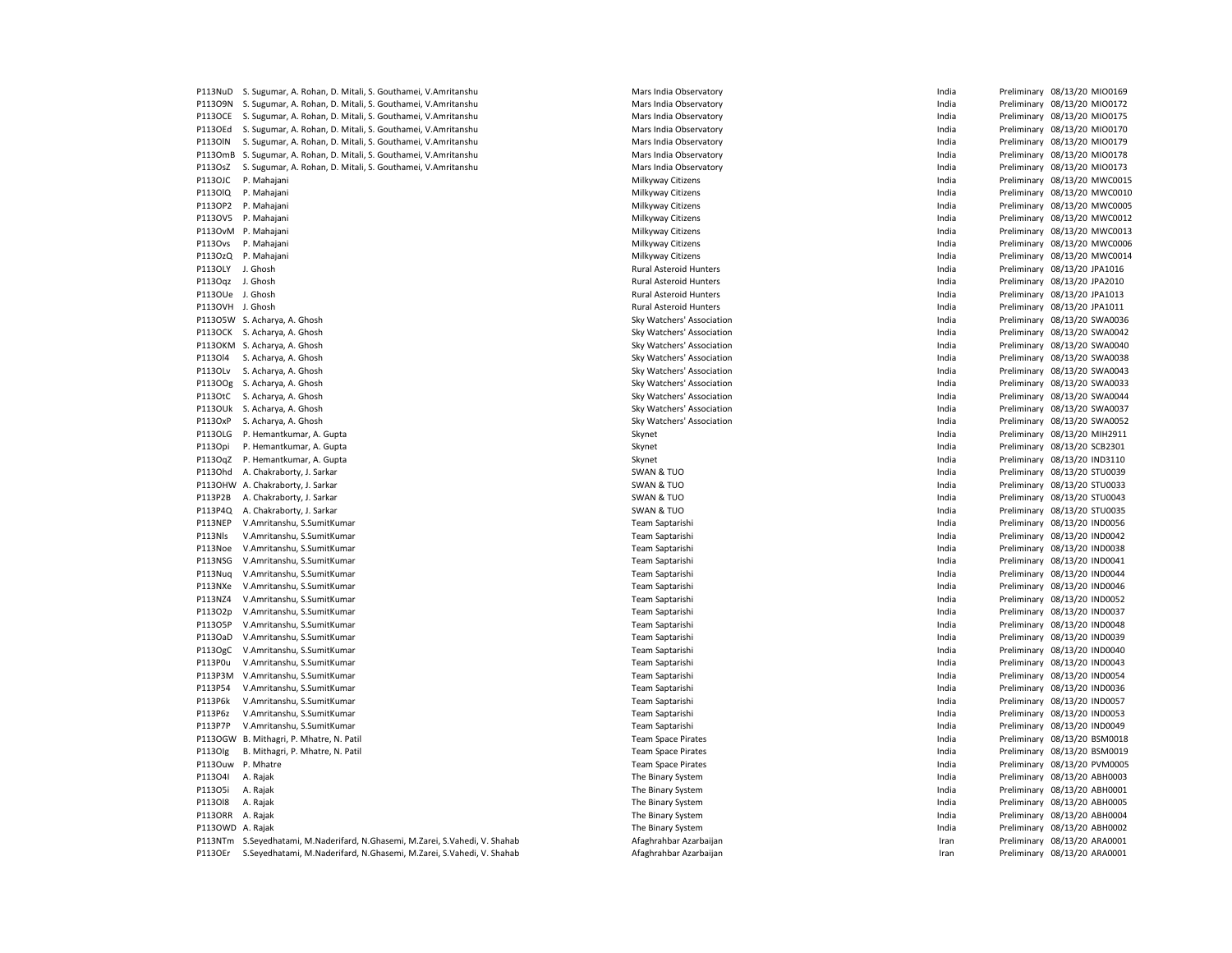| P113OsM        | S.Seyedhatami, M.Naderifard, N.Ghasemi, M.Zarei, S.Vahedi, V. Shahab     | Afaghrahbar Azarbaijan  | Iran      | Preliminary 08/13/20 ARA0004 |
|----------------|--------------------------------------------------------------------------|-------------------------|-----------|------------------------------|
| P113OzE        | S.Seyedhatami, M.Naderifard, N.Ghasemi, M.Zarei, S.Vahedi, V. Shahab     | Afaghrahbar Azarbaijan  | Iran      | Preliminary 08/13/20 ARA0007 |
| P113NhN        | S. Javedan, F. Kiani, M. Pourjafar                                       | <b>Astronomer Girls</b> | Iran      | Preliminary 08/13/20 FMN001  |
|                | P113O4Q F. Kiani, M. Pourjafar, N. daemi                                 | Astronomer Girls        | Iran      | Preliminary 08/13/20 MNF0008 |
|                | P113ODY F. Kiani, M. Pourjafar, N. daemi                                 | <b>Astronomer Girls</b> | Iran      | Preliminary 08/13/20 MNF0009 |
|                | P113OhR F. Kiani, M. Pourjafar, N. daemi                                 | <b>Astronomer Girls</b> | Iran      | Preliminary 08/13/20 MNF0010 |
| P113Ojx        | F. Kiani, M. Pourjafar, N. daemi                                         | Astronomer Girls        | Iran      | Preliminary 08/13/20 MNF0003 |
|                | P113OMU F. Kiani, M. Pourjafar, N. daemi                                 | <b>Astronomer Girls</b> | Iran      | Preliminary 08/13/20 MNF0005 |
| P113OtS        | F. Kiani, M. Pourjafar, N. daemi                                         | <b>Astronomer Girls</b> | Iran      | Preliminary 08/13/20 MNF0007 |
| P113P4k        | F. Kiani, M. Pourjafar, N. daemi                                         | <b>Astronomer Girls</b> | Iran      | Preliminary 08/13/20 MNF0006 |
| P113P4S        | F. Kiani, M. Pourjafar, N. daemi                                         | <b>Astronomer Girls</b> | Iran      | Preliminary 08/13/20 MNF0012 |
| P113P6o        | S. Javedan, F. Kiani, M. Pourjafar                                       | <b>Astronomer Girls</b> | Iran      | Preliminary 08/13/20 JJJ001  |
| P113Ntb        | S.J.Mousavi, A.H.Hajyan, A.H.Aghaei                                      | Shabahang               | Iran      | Preliminary 08/13/20 SHA0020 |
| P113O4T        | S.J.Mousavi, A.H.Hajyan, A.H.Aghaei                                      | Shabahang               | Iran      | Preliminary 08/13/20 SHA0012 |
| P1130ht        |                                                                          | Shabahang               |           | Preliminary 08/13/20 SHA0009 |
|                | S.J.Mousavi, A.H.Hajyan, A.H.Aghaei                                      |                         | Iran      |                              |
| P113OiP        | S.J.Mousavi, A.H.Hajyan, A.H.Aghaei                                      | Shabahang               | Iran      | Preliminary 08/13/20 SHA0013 |
| P1130mu        | S.J.Mousavi, A.H.Hajyan, A.H.Aghaei                                      | Shabahang               | Iran      | Preliminary 08/13/20 SHA0008 |
| P113OtT        | S.J.Mousavi, A.H.Hajyan, A.H.Aghaei                                      | Shabahang               | Iran      | Preliminary 08/13/20 SHA0010 |
| <b>P113OwK</b> | S.J.Mousavi, A.H.Hajyan, A.H.Aghaei                                      | Shabahang               | Iran      | Preliminary 08/13/20 SHA0011 |
| P113P5C        | S.J.Mousavi, A.H.Hajyan, A.H.Aghaei                                      | Shabahang               | Iran      | Preliminary 08/13/20 SHA0015 |
| P113P6u        | S.J.Mousavi, A.H.Hajyan, A.H.Aghaei                                      | Shabahang               | Iran      | Preliminary 08/13/20 SHA0016 |
| P113OFe        | L. D'Avino, A. Catapano, M. Corbisiero, G. Ruggiero                      | AstroCampania-OASDG R01 | Italy     | Preliminary 08/13/20 AC21001 |
| P1130In        | L. D'Avino, A. Catapano, M. Corbisiero, G. Ruggiero                      | AstroCampania-OASDG R01 | Italy     | Preliminary 08/13/20 AC22101 |
| P1130VV        | L. D'Avino, A. Catapano, M. Corbisiero, G. Ruggiero                      | AstroCampania-OASDG R01 | Italy     | Preliminary 08/13/20 AC20101 |
| P113OxY        | L. D'Avino, A. Catapano, M. Corbisiero, G. Ruggiero                      | AstroCampania-OASDG R01 | Italy     | Preliminary 08/13/20 AC22111 |
| P113NB5        | A. Dimas                                                                 | <b>IES Cabo Blanco</b>  | Spain     | Preliminary 08/13/20 CAB0007 |
| P113NBf        | A. Dimas                                                                 | <b>IES Cabo Blanco</b>  | Spain     | Preliminary 08/13/20 CAB0010 |
| P113NEs        | A. Dimas                                                                 | <b>IES Cabo Blanco</b>  | Spain     | Preliminary 08/13/20 CAB0014 |
| P113NGo        | A. Dimas                                                                 | <b>IES Cabo Blanco</b>  | Spain     | Preliminary 08/13/20 CAB0012 |
| P113Nq0        | A. Dimas                                                                 | <b>IES Cabo Blanco</b>  | Spain     | Preliminary 08/13/20 CAB0018 |
|                |                                                                          |                         |           |                              |
| P113Nvb        | A. Dimas                                                                 | <b>IES Cabo Blanco</b>  | Spain     | Preliminary 08/13/20 CAB0021 |
| P113O4k        | A. Dimas                                                                 | <b>IES Cabo Blanco</b>  | Spain     | Preliminary 08/13/20 CAB0017 |
| P113OcL        | A. Dimas                                                                 | <b>IES Cabo Blanco</b>  | Spain     | Preliminary 08/13/20 CAB0009 |
| P1130hV        | A. Dimas                                                                 | <b>IES Cabo Blanco</b>  | Spain     | Preliminary 08/13/20 CAB0013 |
| P113OxC        | A. Dimas                                                                 | <b>IES Cabo Blanco</b>  | Spain     | Preliminary 08/13/20 CAB0015 |
| P113OY9        | A. Dimas                                                                 | <b>IES Cabo Blanco</b>  | Spain     | Preliminary 08/13/20 CAB0008 |
| P113OZC        | A. Dimas                                                                 | <b>IES Cabo Blanco</b>  | Spain     | Preliminary 08/13/20 CAB0022 |
| P113OHX        | V. Landers                                                               | <b>Asteroid Pirates</b> | Sri Lanka | Preliminary 08/13/20 APS0025 |
| P113Okh        | J. Thidushan                                                             | <b>Asteroid Pirates</b> | Sri Lanka | Preliminary 08/13/20 ASP2226 |
| P113OP1        | J. Thidushan                                                             | <b>Asteroid Pirates</b> | Sri Lanka | Preliminary 08/13/20 ASP2223 |
| P113Op3        | S. Ranasinghe                                                            | <b>Asteroid Pirates</b> | Sri Lanka | Preliminary 08/13/20 APS0024 |
| P113OrJ        | V. Landers                                                               | <b>Asteroid Pirates</b> | Sri Lanka | Preliminary 08/13/20 APS0026 |
| P113Oyq        | S. Ranasinghe                                                            | <b>Asteroid Pirates</b> | Sri Lanka | Preliminary 08/13/20 APS0023 |
| P113P2p        | J. Thidushan                                                             | <b>Asteroid Pirates</b> | Sri Lanka | Preliminary 08/13/20 ASP2225 |
| P113NT5        | H.Kaushan                                                                | Astronaut Lanka         | Sri Lanka | Preliminary 08/13/20 ATO0350 |
| P113OQQ        | H.Kaushan                                                                | Astronaut Lanka         | Sri Lanka | Preliminary 08/13/20 ATO0348 |
| P113P2v        | H.Kaushan, D.Dilini, S.Nethmini                                          | Astronaut Lanka         | Sri Lanka | Preliminary 08/13/20 ATO0337 |
|                | H.Kaushan                                                                |                         |           | Preliminary 08/13/20 ATO0347 |
| P113P3t        |                                                                          | Astronaut Lanka         | Sri Lanka |                              |
| P113P3u        | H.Kaushan, D.Dilini, S.Nethmini                                          | Astronaut Lanka         | Sri Lanka | Preliminary 08/13/20 ATO0346 |
| P113P65        | H.Kaushan, D.Dilini, S.Nethmini                                          | Astronaut Lanka         | Sri Lanka | Preliminary 08/13/20 ATO0336 |
| P113P74        | H.Kaushan                                                                | Astronaut Lanka         | Sri Lanka | Preliminary 08/13/20 ATO0340 |
| P1130G3        | S. Pitigala, P. Jayawardena, C. Edirimanna, L. Dhananjaya, D. Konaduwage | Draco-UOK               | Sri Lanka | Preliminary 08/13/20 DRC0046 |
| P1130IG        | S. Pitigala, P. Jayawardena, C. Edirimanna, L. Dhananjaya, D. Konaduwage | Draco-UOK               | Sri Lanka | Preliminary 08/13/20 DRC0040 |
| P1130jn        | S. Pitigala, P. Jayawardena, C. Edirimanna, L. Dhananjaya, D. Konaduwage | Draco-UOK               | Sri Lanka | Preliminary 08/13/20 DRC0041 |
| P1130ul        | S. Pitigala, P. Jayawardena, C. Edirimanna, L. Dhananjaya, D. Konaduwage | Draco-UOK               | Sri Lanka | Preliminary 08/13/20 DRC0048 |
| P1130wT        | S. Pitigala, P. Jayawardena, C. Edirimanna, L. Dhananjaya, D. Konaduwage | Draco-UOK               | Sri Lanka | Preliminary 08/13/20 DRC0050 |
| P113Oxc        | S. Pitigala, P. Jayawardena, C. Edirimanna, L. Dhananjaya, D. Konaduwage | Draco-UOK               | Sri Lanka | Preliminary 08/13/20 DRC0043 |
| P113P35        | S. Pitigala, P. Jayawardena, C. Edirimanna, L. Dhananjaya, D. Konaduwage | Draco-UOK               | Sri Lanka | Preliminary 08/13/20 DRC0039 |
| P113P3S        | S. Pitigala, P. Jayawardena, C. Edirimanna, L. Dhananjaya, D. Konaduwage | Draco-UOK               | Sri Lanka | Preliminary 08/13/20 DRC0047 |
| P113P4O        | S. Pitigala, P. Jayawardena, C. Edirimanna, L. Dhananjaya, D. Konaduwage | Draco-UOK               | Sri Lanka | Preliminary 08/13/20 DRC0036 |
| P113P52        | S. Pitigala, P. Jayawardena, C. Edirimanna, L. Dhananjaya, D. Konaduwage | Draco-UOK               | Sri Lanka | Preliminary 08/13/20 DRC0038 |
|                |                                                                          |                         |           |                              |

| faghrahbar Azarbaijan  |
|------------------------|
| faghrahbar Azarbaijan  |
| stronomer Girls        |
| stronomer Girls        |
| stronomer Girls        |
| stronomer Girls        |
| stronomer Girls        |
| stronomer Girls        |
| stronomer Girls        |
| stronomer Girls        |
| stronomer Girls        |
| stronomer Girls        |
| habahang               |
| habahang               |
| habahang               |
| habahang               |
| habahang               |
| habahang               |
| habahang               |
| habahang               |
| habahang               |
| stroCampania-OASDG R01 |
| stroCampania-OASDG R0: |
| stroCampania-OASDG R0: |
| stroCampania-OASDG R01 |
| ES Cabo Blanco         |
| ES Cabo Blanco         |
| ES Cabo Blanco         |
| ES Cabo Blanco         |
| ES Cabo Blanco         |
| ES Cabo Blanco         |
| ES Cabo Blanco         |
| ES Cabo Blanco         |
| ES Cabo Blanco         |
| ES Cabo Blanco         |
| ES Cabo Blanco         |
| ES Cabo Blanco         |
| steroid Pirates        |
| steroid Pirates        |
| steroid Pirates        |
| steroid Pirates        |
| steroid Pirates        |
| steroid Pirates        |
| steroid Pirates        |
| stronaut Lanka         |
| stronaut Lanka         |
| stronaut Lanka         |
| stronaut Lanka،        |
| stronaut Lanka         |
| stronaut Lanka         |
| stronaut Lanka         |
| raco-UOK               |
| raco-UOK               |
| raco-UOK               |
| raco-UOK               |
| raco-UOK               |
| raco-UOK               |
| raco-UOK               |
| raco-UOK               |
| raco-UOK               |

|   | Preliminary | 08/13/20 ARA0004 |         |
|---|-------------|------------------|---------|
|   | Preliminary | 08/13/20 ARA0007 |         |
|   | Preliminary | 08/13/20 FMN001  |         |
|   | Preliminary | 08/13/20 MNF000  |         |
|   | Preliminary | 08/13/20 MNF000  |         |
|   | Preliminary | 08/13/20 MNF001  |         |
|   | Preliminary | 08/13/20 MNF000  |         |
|   | Preliminary | 08/13/20 MNF000  |         |
|   | Preliminary | 08/13/20 MNF000  |         |
|   | Preliminary | 08/13/20 MNF000  |         |
|   | Preliminary | 08/13/20 MNF001  |         |
|   | Preliminary | 08/13/20 JJJ001  |         |
|   | Preliminary | 08/13/20 SHA0020 |         |
|   | Preliminary | 08/13/20 SHA0012 |         |
|   | Preliminary | 08/13/20 SHA0009 |         |
|   | Preliminary | 08/13/20 SHA0013 |         |
|   |             |                  |         |
|   | Preliminary | 08/13/20 SHA0008 |         |
|   | Preliminary | 08/13/20 SHA0010 |         |
|   | Preliminary | 08/13/20 SHA0011 |         |
|   | Preliminary | 08/13/20 SHA0015 |         |
|   | Preliminary | 08/13/20 SHA0016 |         |
|   | Preliminary | 08/13/20 AC21001 |         |
|   | Preliminary | 08/13/20 AC22101 |         |
|   | Preliminary | 08/13/20 AC20101 |         |
|   | Preliminary | 08/13/20 AC22111 |         |
|   | Preliminary | 08/13/20 CAB0007 |         |
|   | Preliminary | 08/13/20 CAB0010 |         |
|   | Preliminary | 08/13/20 CAB0014 |         |
|   | Preliminary | 08/13/20 CAB0012 |         |
|   | Preliminary | 08/13/20 CAB0018 |         |
|   | Preliminary | 08/13/20 CAB0021 |         |
|   | Preliminary | 08/13/20 CAB0017 |         |
|   | Preliminary | 08/13/20 CAB0009 |         |
|   | Preliminary | 08/13/20 CAB0013 |         |
|   | Preliminary | 08/13/20 CAB0015 |         |
|   | Preliminary | 08/13/20 CAB0008 |         |
|   | Preliminary | 08/13/20 CAB0022 |         |
|   | Preliminary | 08/13/20 APS0025 |         |
|   | Preliminary | 08/13/20 ASP2226 |         |
|   | Preliminary | 08/13/20 ASP2223 |         |
|   | Preliminary | 08/13/20 APS0024 |         |
|   | Preliminary | 08/13/20 APS0026 |         |
|   | Preliminary | 08/13/20 APS0023 |         |
|   | Preliminary | 08/13/20 ASP2225 |         |
|   | Preliminary | 08/13/20 ATO0350 |         |
| l | Preliminary | 08/13/20 ATO0348 |         |
|   | Preliminary | 08/13/20 ATO0337 |         |
| l |             | 08/13/20 ATO0347 |         |
| l | Preliminary |                  |         |
| l | Preliminary | 08/13/20 ATO0346 |         |
|   | Preliminary | 08/13/20 ATO0336 |         |
|   | Preliminary | 08/13/20 ATO0340 |         |
|   | Preliminary | 08/13/20 DRC0046 |         |
|   | Preliminary | 08/13/20 DRC0040 |         |
|   | Preliminary | 08/13/20 DRC0041 |         |
|   | Preliminary | 08/13/20 DRC0048 |         |
|   | Preliminary | 08/13/20 DRC0050 |         |
|   | Preliminary | 08/13/20 DRC0043 |         |
|   | Preliminary | 08/13/20 DRC0039 |         |
|   | Preliminary | 08/13/20 DRC0047 |         |
|   | Preliminary | 08/13/20 DRC0036 |         |
|   | Preliminary | 08/13/20         | DRC0038 |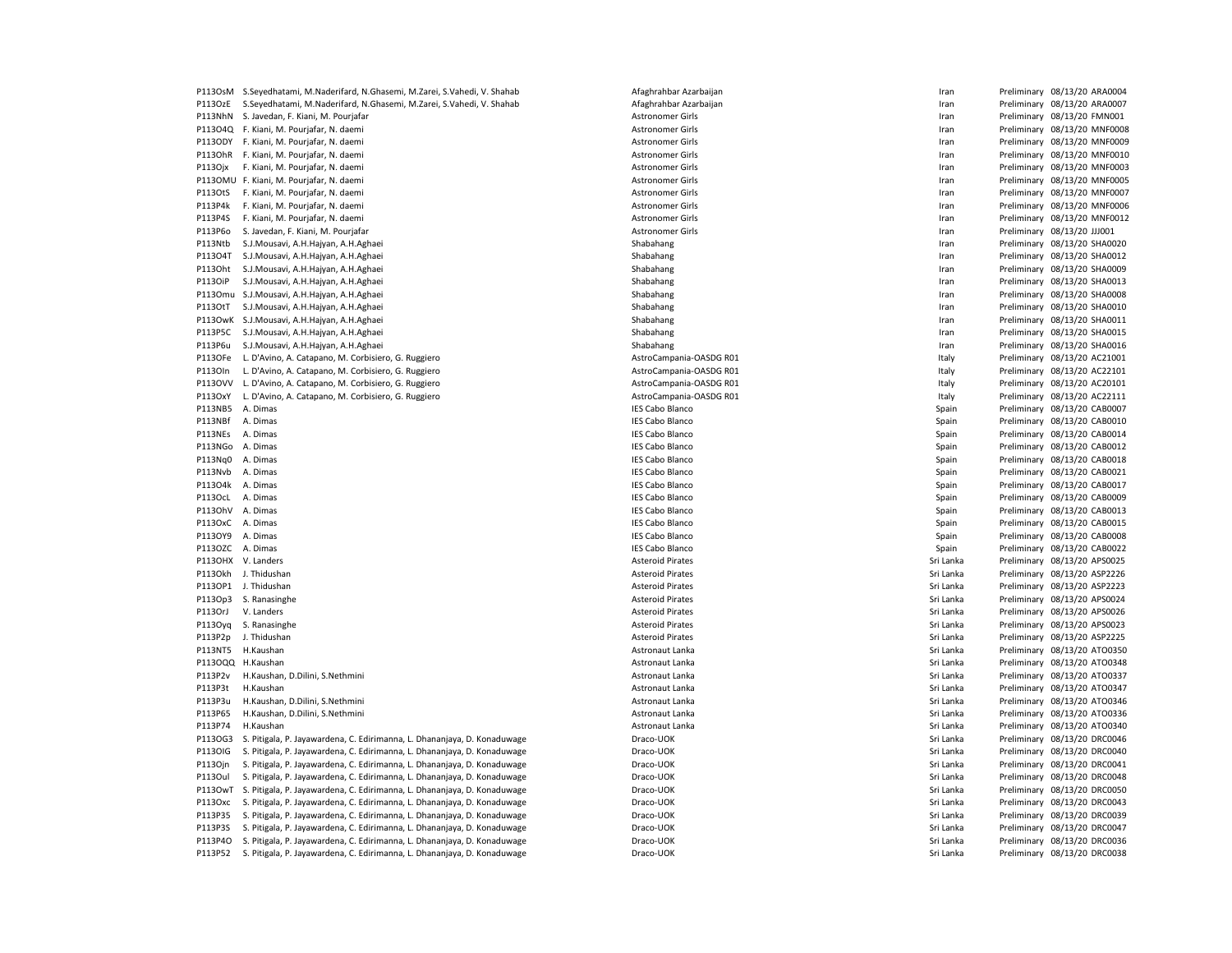| P113P6w         | S. Pitigala, P. Jayawardena, C. Edirimanna, L. Dhananjaya, D. Konaduwage               | Draco-UOK                                        | Sri Lanka | Preliminary 08/13/20 DRC0045 |
|-----------------|----------------------------------------------------------------------------------------|--------------------------------------------------|-----------|------------------------------|
| P113NCY         | R. Jeewantha, N. Piyumra, N. Deemantha, T. Hettige, S. Hettige                         | IOAS Team 1                                      | Sri Lanka | Preliminary 08/13/20 LYR010  |
| P113Nlo         | R. Jeewantha, N. Piyumra, N. Deemantha, T. Hettige, S. Hettige                         | IOAS Team 1                                      | Sri Lanka | Preliminary 08/13/20 LYR015  |
| P113NQO         | R. Jeewantha, N. Piyumra, N. Deemantha, T. Hettige, S. Hettige                         | IOAS Team 1                                      | Sri Lanka | Preliminary 08/13/20 LYR019  |
| P113OCa         | R. Jeewantha, N. Piyumra, N. Deemantha, T. Hettige, S. Hettige                         | IOAS Team 1                                      | Sri Lanka | Preliminary 08/13/20 LYR012  |
| P113Onb         | R. Jeewantha, N. Piyumra, N. Deemantha, T. Hettige, S. Hettige                         | IOAS Team 1                                      | Sri Lanka | Preliminary 08/13/20 LYR016  |
| P113OVb         | R. Jeewantha, N. Piyumra, N. Deemantha, T. Hettige, S. Hettige                         | IOAS Team 1                                      | Sri Lanka | Preliminary 08/13/20 LYR014  |
| P113NIB         | L.D.C.M.Nanayakkara, L.D.D.N.Nanayakkara, W.L.R.Perera, T.S.Perera, R.S.perera         | IOAS Team 2                                      | Sri Lanka | Preliminary 08/13/20 IAS4070 |
| P113NzG         | L.D.C.M.Nanayakkara, L.D.D.N.Nanayakkara, W.L.R.Perera, T.S.Perera, R.S.perera         | IOAS Team 2                                      | Sri Lanka | Preliminary 08/13/20 IAS4074 |
| P113ODb         | L.D.C.M.Nanayakkara, L.D.D.N.Nanayakkara, W.L.R.Perera, T.S.Perera, R.S.perera         | IOAS Team 2                                      | Sri Lanka | Preliminary 08/13/20 IAS4073 |
| P113OGY         | L.D.C.M.Nanayakkara, L.D.D.N.Nanayakkara, W.L.R.Perera, T.S.Perera, R.S.perera         | IOAS Team 2                                      | Sri Lanka | Preliminary 08/13/20 IAS4075 |
| P1130M8         | L.D.C.M.Nanayakkara, L.D.D.N.Nanayakkara, W.L.R.Perera, T.S.Perera, R.S.perera         | IOAS Team 2                                      | Sri Lanka | Preliminary 08/13/20 IAS4060 |
| P1130zv         | L.D.C.M.Nanayakkara, L.D.D.N.Nanayakkara, W.L.R.Perera, T.S.Perera, R.S.perera         | IOAS Team 2                                      | Sri Lanka | Preliminary 08/13/20 IAS4071 |
| P1130mA         | H.S.Gayashani, A.G.S.Sandumini, M.M.U.L.Maduranga, S.M.D.R.Abeyrathne, G.K.A.J.D.Silva | Japura Astro                                     | Sri Lanka | Preliminary 08/13/20 JAC0014 |
| P113Ozs         | H.S.Gayashani, A.G.S.Sandumini, M.M.U.L.Maduranga, S.M.D.R.Abeyrathne, G.K.A.J.D.Silva | Japura Astro                                     | Sri Lanka | Preliminary 08/13/20 JAC0002 |
| P113P1W         | H.S.Gayashani, A.G.S.Sandumini, M.M.U.L.Maduranga, S.M.D.R.Abeyrathne, G.K.A.J.D.Silva | Japura Astro                                     | Sri Lanka | Preliminary 08/13/20 JAC0011 |
| P113P32         | H.S.Gayashani, A.G.S.Sandumini, M.M.U.L.Maduranga, S.M.D.R.Abeyrathne, G.K.A.J.D.Silva | Japura Astro                                     | Sri Lanka | Preliminary 08/13/20 JAC0004 |
| P113P4m         | H.S.Gayashani, A.G.S.Sandumini, M.M.U.L.Maduranga, S.M.D.R.Abeyrathne, G.K.A.J.D.Silva | Japura Astro                                     | Sri Lanka | Preliminary 08/13/20 JAC0009 |
| P113P5o         | H.S.Gayashani, A.G.S.Sandumini, M.M.U.L.Maduranga, S.M.D.R.Abeyrathne, G.K.A.J.D.Silva | Japura Astro                                     | Sri Lanka | Preliminary 08/13/20 JAC0003 |
| <b>P113OFX</b>  | S. Akarawita, V. Prabuddhi                                                             | Stelliferous                                     | Sri Lanka | Preliminary 08/13/20 SLF0082 |
| P113OHj         | S. Akarawita, V. Prabuddhi                                                             | Stelliferous                                     | Sri Lanka | Preliminary 08/13/20 SLF0079 |
| P1130iW         | S. Akarawita, V. Prabuddhi                                                             | Stelliferous                                     | Sri Lanka | Preliminary 08/13/20 SLF0090 |
| P1130jl         | S. Akarawita, V. Prabuddhi                                                             | Stelliferous                                     | Sri Lanka | Preliminary 08/13/20 SLF0083 |
|                 |                                                                                        |                                                  |           |                              |
| P113OjY         | S. Akarawita, V. Prabuddhi                                                             | Stelliferous                                     | Sri Lanka | Preliminary 08/13/20 SLF0087 |
| P1130no         | S. Akarawita, V. Prabuddhi                                                             | Stelliferous                                     | Sri Lanka | Preliminary 08/13/20 SLF0086 |
| <b>P113OSE</b>  | S. Akarawita, V. Prabuddhi                                                             | Stelliferous                                     | Sri Lanka | Preliminary 08/13/20 SLF0088 |
| <b>P113OUQ</b>  | S. Akarawita, V. Prabuddhi                                                             | Stelliferous                                     | Sri Lanka | Preliminary 08/13/20 SLF0080 |
| P113OAf         | D.A.B.Abeykoon, R.A.B.Kumaragamage, K.S.Dharmasiri, P.G.N.D.Chandrasiri                | <b>Team Argus</b>                                | Sri Lanka | Preliminary 08/13/20 ARG0038 |
| P113OAz         | D.A.B.Abeykoon, R.A.B.Kumaragamage, K.S.Dharmasiri, P.G.N.D.Chandrasiri                | <b>Team Argus</b>                                | Sri Lanka | Preliminary 08/13/20 ARG0036 |
| P113OCJ         | D.A.B.Abeykoon, R.A.B.Kumaragamage, K.S.Dharmasiri, P.G.N.D.Chandrasiri                | <b>Team Argus</b>                                | Sri Lanka | Preliminary 08/13/20 ARG0042 |
| P1130in         | D.A.B.Abeykoon, R.A.B.Kumaragamage, K.S.Dharmasiri, P.G.N.D.Chandrasiri                | <b>Team Argus</b>                                | Sri Lanka | Preliminary 08/13/20 ARG0039 |
| P1130IO         | D.A.B.Abeykoon, R.A.B.Kumaragamage, K.S.Dharmasiri, P.G.N.D.Chandrasiri                | <b>Team Argus</b>                                | Sri Lanka | Preliminary 08/13/20 ARG0033 |
| P113OKB         | D.A.B.Abeykoon, R.A.B.Kumaragamage, K.S.Dharmasiri, P.G.N.D.Chandrasiri                | <b>Team Argus</b>                                | Sri Lanka | Preliminary 08/13/20 ARG0034 |
| P113P1k         | D.A.B.Abeykoon, R.A.B.Kumaragamage, K.S.Dharmasiri, P.G.N.D.Chandrasiri                | <b>Team Argus</b>                                | Sri Lanka | Preliminary 08/13/20 ARG0044 |
| P1130Aa         | G. Nirubalini, T. Dinesh                                                               | Team Tesla                                       | Sri Lanka | Preliminary 08/13/20 TSL0009 |
| P113Ork         | G. Nirubalini, T. Dinesh                                                               | Team Tesla                                       | Sri Lanka | Preliminary 08/13/20 TSL0007 |
|                 | P113OWU G. Nirubalini, T. Dinesh                                                       | Team Tesla                                       | Sri Lanka | Preliminary 08/13/20 TSL0010 |
|                 | P113NDC S. Kocer, E. Kocer, M. Kocer                                                   | <b>KOCER</b>                                     | Turkey    | Preliminary 08/13/20 MES0018 |
| P113Nib         | S. Kocer, E. Kocer, M. Kocer                                                           | <b>KOCER</b>                                     | Turkey    | Preliminary 08/13/20 MES0013 |
| P113NIO         | S. Kocer, E. Kocer, M. Kocer                                                           | <b>KOCER</b>                                     | Turkey    | Preliminary 08/13/20 MES0020 |
| P113NRV         | S. Kocer, E. Kocer, M. Kocer                                                           | <b>KOCER</b>                                     | Turkey    | Preliminary 08/13/20 MES0025 |
| P113NsI         | S. Kocer, E. Kocer, M. Kocer                                                           | KOCER                                            | Turkey    | Preliminary 08/13/20 MES0015 |
| P113NSP         | S. Kocer, E. Kocer, M. Kocer                                                           | <b>KOCER</b>                                     | Turkey    | Preliminary 08/13/20 MES0022 |
| P113Nva         | S. Kocer, E. Kocer, M. Kocer                                                           | <b>KOCER</b>                                     | Turkey    | Preliminary 08/13/20 MES0008 |
|                 | P113O6W S. Kocer, E. Kocer, M. Kocer                                                   | <b>KOCER</b>                                     | Turkey    | Preliminary 08/13/20 MES0028 |
|                 | P113OaL S. Kocer, E. Kocer, M. Kocer                                                   | <b>KOCER</b>                                     | Turkey    | Preliminary 08/13/20 MES0007 |
| P113OBj         | S. Kocer, E. Kocer, M. Kocer                                                           | <b>KOCER</b>                                     | Turkey    | Preliminary 08/13/20 MES0023 |
|                 | P113OCk S. Kocer, E. Kocer, M. Kocer                                                   | <b>KOCER</b>                                     | Turkey    | Preliminary 08/13/20 MES0029 |
| P1130Ep         | S. Kocer, E. Kocer, M. Kocer                                                           | <b>KOCER</b>                                     | Turkey    | Preliminary 08/13/20 MES0027 |
| P113Ogf         | S. Kocer, E. Kocer, M. Kocer                                                           | KOCER                                            | Turkey    | Preliminary 08/13/20 MES0014 |
|                 | P113Okv S. Kocer, E. Kocer, M. Kocer                                                   | KOCER                                            | Turkey    | Preliminary 08/13/20 MES0021 |
| P1130lb         | S. Kocer, E. Kocer, M. Kocer                                                           | <b>KOCER</b>                                     | Turkey    | Preliminary 08/13/20 MES0016 |
|                 | P113OUV S. Kocer, E. Kocer, M. Kocer                                                   | <b>KOCER</b>                                     | Turkey    | Preliminary 08/13/20 MES0012 |
|                 | P113QhK S. Kocer, E. Kocer, M. Kocer                                                   | <b>KOCER</b>                                     | Turkey    | Preliminary 08/13/20 MES0011 |
|                 | P113QhW S. Kocer, E. Kocer, M. Kocer                                                   | <b>KOCER</b>                                     | Turkey    | Preliminary 08/13/20 MES0024 |
|                 | P113Qiw S. Kocer, E. Kocer, M. Kocer                                                   | <b>KOCER</b>                                     | Turkey    | Preliminary 08/13/20 MES0019 |
| P113O4N O. Mala |                                                                                        | Kovtuny Educational Complex Zolotonosha District | Ukraine   | Preliminary 08/13/20 KOV0061 |
| P113O5c V. Mala |                                                                                        | Kovtuny Educational Complex Zolotonosha District | Ukraine   | Preliminary 08/13/20 KOV0060 |
|                 | P113OCn V. Mala, O. Mala                                                               | Kovtuny Educational Complex Zolotonosha District | Ukraine   | Preliminary 08/13/20 KOV0063 |
| P113OFT V. Mala |                                                                                        | Kovtuny Educational Complex Zolotonosha District | Ukraine   | Preliminary 08/13/20 KOV0053 |
| P113OHb O. Mala |                                                                                        | Kovtuny Educational Complex Zolotonosha District | Ukraine   | Preliminary 08/13/20 KOV0052 |
|                 |                                                                                        |                                                  |           |                              |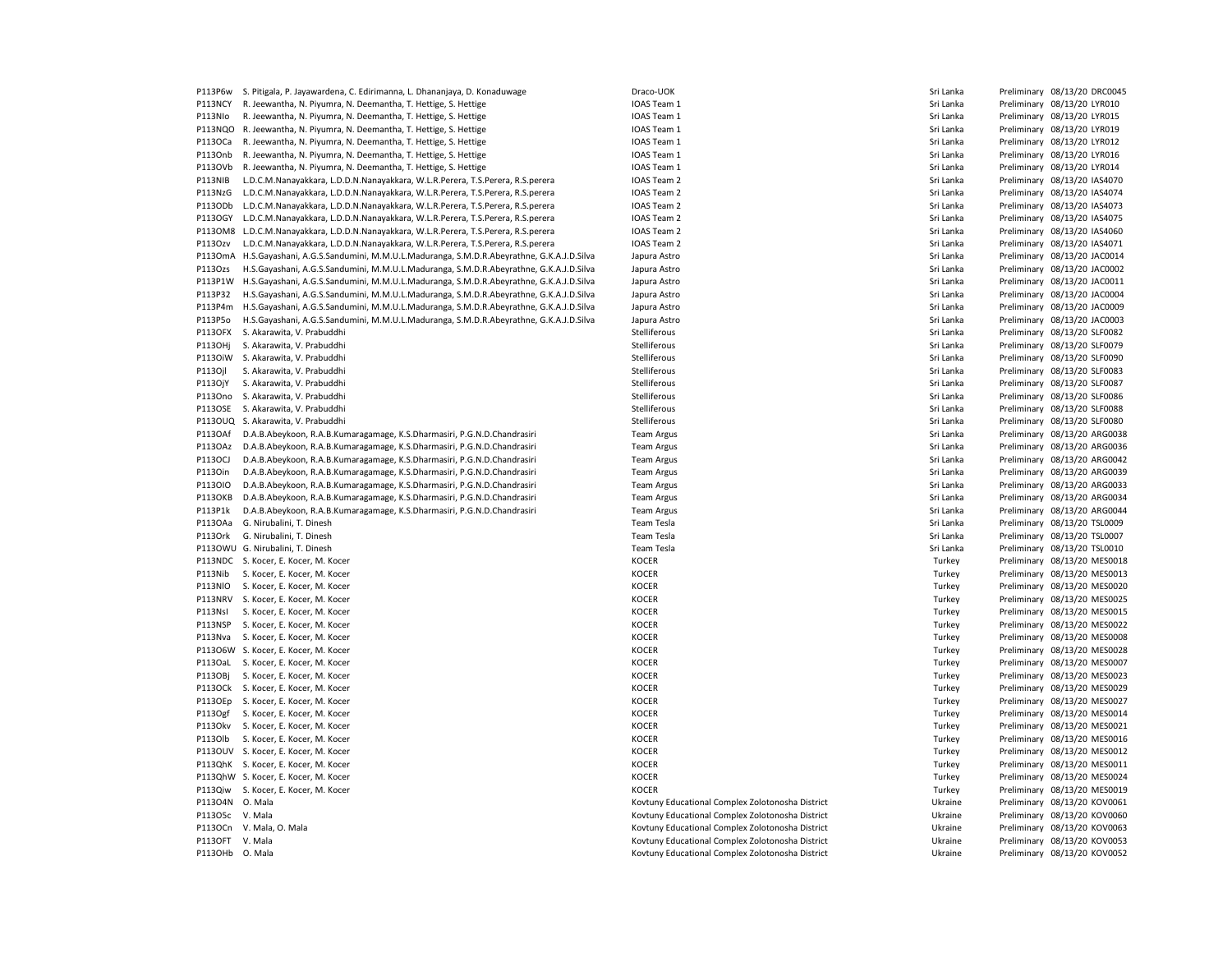| P113ONp            | O. Mala                                                                                           | Kovtuny Educational Complex Zolotonosha District             | Ukraine                                             | Preliminary 08/13/20 KOV0051                                 |  |
|--------------------|---------------------------------------------------------------------------------------------------|--------------------------------------------------------------|-----------------------------------------------------|--------------------------------------------------------------|--|
| P113OPD            | V. Mala                                                                                           | Kovtuny Educational Complex Zolotonosha District             | Ukraine                                             | Preliminary 08/13/20 KOV0054                                 |  |
| P1130Qi            | I. Malyi                                                                                          | Kovtuny Educational Complex Zolotonosha District             | Ukraine                                             | Preliminary 08/13/20 KOV0058                                 |  |
| P113Ove            | I. Malyi                                                                                          | Kovtuny Educational Complex Zolotonosha District             | Ukraine                                             | Preliminary 08/13/20 KOV0059                                 |  |
| P113P19            | O. Mala                                                                                           | Kovtuny Educational Complex Zolotonosha District             | Ukraine                                             | Preliminary 08/13/20 KOV0057                                 |  |
| P113OAc            | M. Segovia, A. Vacchi, R. Cabral, A. Maldonado, G. Rojas, Y. Rúa, N. Ferrari, N. Cena             | Observatorio Astronómico de Montevideo                       | Uruguay                                             | Preliminary 08/13/20 OAM0051                                 |  |
| <b>P113OAF</b>     | M. Segovia, A. Vacchi, A. Maldonado, G. Rojas, Y. Rúa, N. Ferrari, N. Cena, S. Spinelli, E. Leiza | Observatorio Astronómico de Montevideo                       | Uruguay                                             | Preliminary 08/13/20 OAM0083                                 |  |
| P1130Au            | M. Segovia, A. Vacchi, R. Cabral, A. Maldonado, G. Rojas, Y. Rúa, N. Ferrari, N. Cena             | Observatorio Astronómico de Montevideo                       | Uruguay                                             | Preliminary 08/13/20 OAM0053                                 |  |
| P113OjG            | M. Segovia, A. Vacchi, R. Cabral, A. Maldonado, G. Rojas, Y. Rúa, N. Ferrari, N. Cena, N. Nuñez   | Observatorio Astronómico de Montevideo                       | Uruguay                                             | Preliminary 08/13/20 OAM0066                                 |  |
| P113OTJ            | M. Segovia, A. Vacchi, A. Maldonado, G. Rojas, Y. Rúa, N. Ferrari, N. Cena, S. Spinelli, E. Leiza | Observatorio Astronómico de Montevideo                       | Uruguay                                             | Preliminary 08/13/20 OAM0101                                 |  |
| P1130vy            | M. Segovia, A. Vacchi, R. Cabral, A. Maldonado, G. Rojas, Y. Rúa, N. Ferrari, N. Cena             | Observatorio Astronómico de Montevideo                       | Uruguay                                             | Preliminary 08/13/20 OAM0052                                 |  |
| P113Oxl            | M. Segovia, A. Vacchi, R. Cabral, A. Maldonado, G. Rojas, Y. Rúa, N. Ferrari, N. Cena             | Observatorio Astronómico de Montevideo                       | Uruguay                                             | Preliminary 08/13/20 OAM0062                                 |  |
| P113P1V            | M. Segovia, A. Vacchi, R. Cabral, A. Maldonado, G. Rojas, Y. Rúa, N. Ferrari, N. Cena             | Observatorio Astronómico de Montevideo                       | Uruguay                                             | Preliminary 08/13/20 OAM0079                                 |  |
| P113P2r            | M. Segovia, A. Vacchi, R. Cabral, A. Maldonado, G. Rojas, Y. Rúa, N. Ferrari, N. Cena             | Observatorio Astronómico de Montevideo                       | Uruguay                                             | Preliminary 08/13/20 OAM0058                                 |  |
| P113P7u            | M. Segovia, A. Vacchi, A. Maldonado, G. Rojas, Y. Rúa, N. Ferrari, N. Cena, S. Spinelli, E. Leiza | Observatorio Astronómico de Montevideo                       | Uruguay                                             | Preliminary 08/13/20 OAM0084                                 |  |
| P113NPa            | M. Hotka, V. Grossi, B. Young                                                                     | Route 66 Rocks                                               | <b>USA</b>                                          | Preliminary 08/13/20 MAH633                                  |  |
| P11306g            | M. Hotka, V. Grossi, B. Young                                                                     | Route 66 Rocks                                               | <b>USA</b>                                          | Preliminary 08/13/20 BY0819A                                 |  |
| P1130ic            | M. Hotka, V. Grossi, B. Young                                                                     | Route 66 Rocks                                               | <b>USA</b>                                          | Preliminary 08/13/20 MAH636                                  |  |
| P1130IS            | M. Hotka, V. Grossi, B. Young                                                                     | Route 66 Rocks                                               | <b>USA</b>                                          | Preliminary 08/13/20 MAH635                                  |  |
| P1130Mn            | M. Hotka, V. Grossi, B. Young                                                                     | Route 66 Rocks                                               | <b>USA</b>                                          | Preliminary 08/13/20 BY0821C                                 |  |
| P113OSd            | M. Hotka, V. Grossi, B. Young                                                                     | Route 66 Rocks                                               | <b>USA</b>                                          | Preliminary 08/13/20 MAH631                                  |  |
| P1130VA            | M. Hotka, V. Grossi, B. Young                                                                     | Route 66 Rocks                                               | <b>USA</b>                                          | Preliminary 08/13/20 MAH629                                  |  |
| P113P0w            | M. Hotka, V. Grossi, B. Young                                                                     | Route 66 Rocks                                               | <b>USA</b>                                          | Preliminary 08/13/20 MAH632                                  |  |
| P113OHz            | D. Crowson, J. Philpot                                                                            | Space Rock Hounds                                            | <b>USA</b>                                          | Preliminary 08/13/20 SRH0454                                 |  |
| P113015            | D. Crowson, J. Philpot                                                                            | Space Rock Hounds                                            | <b>USA</b>                                          | Preliminary 08/13/20 SRH0455                                 |  |
| P1130ko            | D. Crowson, J. Philpot                                                                            | Space Rock Hounds                                            | <b>USA</b>                                          | Preliminary 08/13/20 SRH0457                                 |  |
| P1130oU            | D. Crowson, J. Philpot                                                                            | Space Rock Hounds                                            | <b>USA</b>                                          | Preliminary 08/13/20 SRH0458                                 |  |
| P1130Qh            | D. Crowson, J. Philpot                                                                            | Space Rock Hounds                                            | <b>USA</b>                                          | Preliminary 08/13/20 SRH0483                                 |  |
|                    |                                                                                                   |                                                              |                                                     |                                                              |  |
|                    |                                                                                                   |                                                              |                                                     |                                                              |  |
| P113USh            | Z. Aissani, Y. Koutchoukali<br>Z. Aissani, Y. Koutchoukali                                        | <b>Chatir Saghir Smarties</b>                                | Algeria                                             | Preliminary 08/14/20 YKL0008                                 |  |
| P113UuQ<br>P113UQB | k. laggoune, A. Bensabbane                                                                        | <b>Chatir Saghir Smarties</b><br>Scientific Club El-Bassair  | Algeria<br>Algeria                                  | Preliminary 08/14/20 YKL0009<br>Preliminary 08/14/20 BAA1003 |  |
| P113Vbp            | k. laggoune, A. Bensabbane                                                                        | Scientific Club El-Bassair                                   | Algeria                                             | Preliminary 08/14/20 BAA1002                                 |  |
| P113VNq            | k. laggoune, A. Bensabbane                                                                        | Scientific Club El-Bassair                                   |                                                     | Preliminary 08/14/20 BAA1001                                 |  |
| P113Vbe            | S. Makhlouf, Y. Mimouni                                                                           | Sirius Astronomy Association                                 | Algeria<br>Algeria                                  | Preliminary 08/14/20 TBH0001                                 |  |
| P113Vel            | S. Makhlouf, Y. Mimouni                                                                           | Sirius Astronomy Association                                 | Algeria                                             | Preliminary 08/14/20 TBH2000                                 |  |
| P113VV5            | S. Makhlouf, Y. Mimouni                                                                           | Sirius Astronomy Association                                 | Algeria                                             | Preliminary 08/14/20 TBH0002                                 |  |
| P113VaK            | M. Casalis, N. Rocchia, E. Benvenuto                                                              | Astronomical Observatory of Universidad Tecnológica Nacional | Argentina                                           | Preliminary 08/14/20 ASF0288                                 |  |
| P113VMd            | M. Casalis, N. Rocchia, E. Benvenuto                                                              | Astronomical Observatory of Universidad Tecnológica Nacional | Argentina                                           | Preliminary 08/14/20 ASF0285                                 |  |
| P113V7s            | N. Sarker, M. Sarker                                                                              | Alohomora                                                    | Bangladesh                                          | Preliminary 08/14/20 AHM8003                                 |  |
| P113USX            | M. Ahmed                                                                                          | Astronomers_TA                                               | Bangladesh                                          | Preliminary 08/14/20 MTA0012                                 |  |
| P113UsZ            | M. Ahmed                                                                                          | Astronomers_TA                                               | Bangladesh                                          | Preliminary 08/14/20 MTA0011                                 |  |
| P113Ux4            | M. Ahmed, T. Ahmed                                                                                | Astronomers TA                                               | Bangladesh                                          | Preliminary 08/14/20 MTA0015                                 |  |
| P113VkM            | M. Ahmed                                                                                          | Astronomers TA                                               | Bangladesh                                          | Preliminary 08/14/20 MTA0013                                 |  |
| P113VPJ            | L.Tasnim, S.Abdullah, M.Rafu, M.Mahabur                                                           | TeamDUAC                                                     | Bangladesh                                          | Preliminary 08/14/20 SAR0015                                 |  |
| P113VXk            | L.Tasnim, S.Abdullah, M.Rafu, M.Mahabur                                                           | TeamDUAC                                                     | Bangladesh                                          | Preliminary 08/14/20 SAR0013                                 |  |
| P113UQa            | H. Biscevic, A. Subasic-Kopic, L. Alic, M. Krzovic, H. Segalo                                     | <b>Astronomical Society Orion</b>                            | Bosnia and Herzegovina Preliminary 08/14/20 ADO0012 |                                                              |  |
| P113V9K            | H. Biscevic, M. Dugonjic, A. Subasic-Kopic, B. Huskovic, M. Sijaric                               | <b>Astronomical Society Orion</b>                            | Bosnia and Herzegovina                              | Preliminary 08/14/20 ADO0013                                 |  |
|                    | P113VME H. Biscevic, M. Dugonjic, A. Subasic-Kopic, B. Huskovic, M. Sijaric                       | <b>Astronomical Society Orion</b>                            | Bosnia and Herzegovina Preliminary 08/14/20 ADO0014 |                                                              |  |
| P113UWh            | D. Zanato                                                                                         | Colegio Avance                                               | Brazil                                              | Preliminary 08/14/20 DPZ0003                                 |  |
| P113UXB            | D. Zanato                                                                                         | Colegio Avance                                               | Brazil                                              | Preliminary 08/14/20 DPZ0001                                 |  |
| P113UZI            | A. Hayashi, M. Rodrigues                                                                          | Colegio Avance                                               | Brazil                                              | Preliminary 08/14/20 MSR0001                                 |  |
| P113V3h            | D. Zanato                                                                                         | Colegio Avance                                               | Brazil                                              | Preliminary 08/14/20 DPZ0001                                 |  |
| P113Vda            | D. Zanato                                                                                         | Colegio Avance                                               | Brazil                                              | Preliminary 08/14/20 DPZ0002                                 |  |
| P113Ve0            | D. Zanato                                                                                         | Colegio Avance                                               | Brazil                                              | Preliminary 08/14/20 DPZ0002                                 |  |
| P113Vte            | D. Zanato                                                                                         | Colegio Avance                                               | <b>Brazil</b>                                       | Preliminary 08/14/20 DPZ0001                                 |  |
| P113Vtg            | A. Hayashi, M. Rodrigues                                                                          | Colegio Avance                                               | Brazil                                              | Preliminary 08/14/20 MSR0001                                 |  |
| P113Vtt            | D. Zanato                                                                                         | Colegio Avance                                               | Brazil                                              | Preliminary 08/14/20 DPZ0004                                 |  |
| P113Vyz            | A. Hayashi, M. Rodrigues                                                                          | Colegio Avance                                               | Brazil                                              | Preliminary 08/14/20 ARH0001                                 |  |
| P113VzR            | A. Hayashi, M. Rodrigues                                                                          | Colegio Avance                                               | Brazil                                              | Preliminary 08/14/20 ARH0004                                 |  |
|                    |                                                                                                   |                                                              |                                                     |                                                              |  |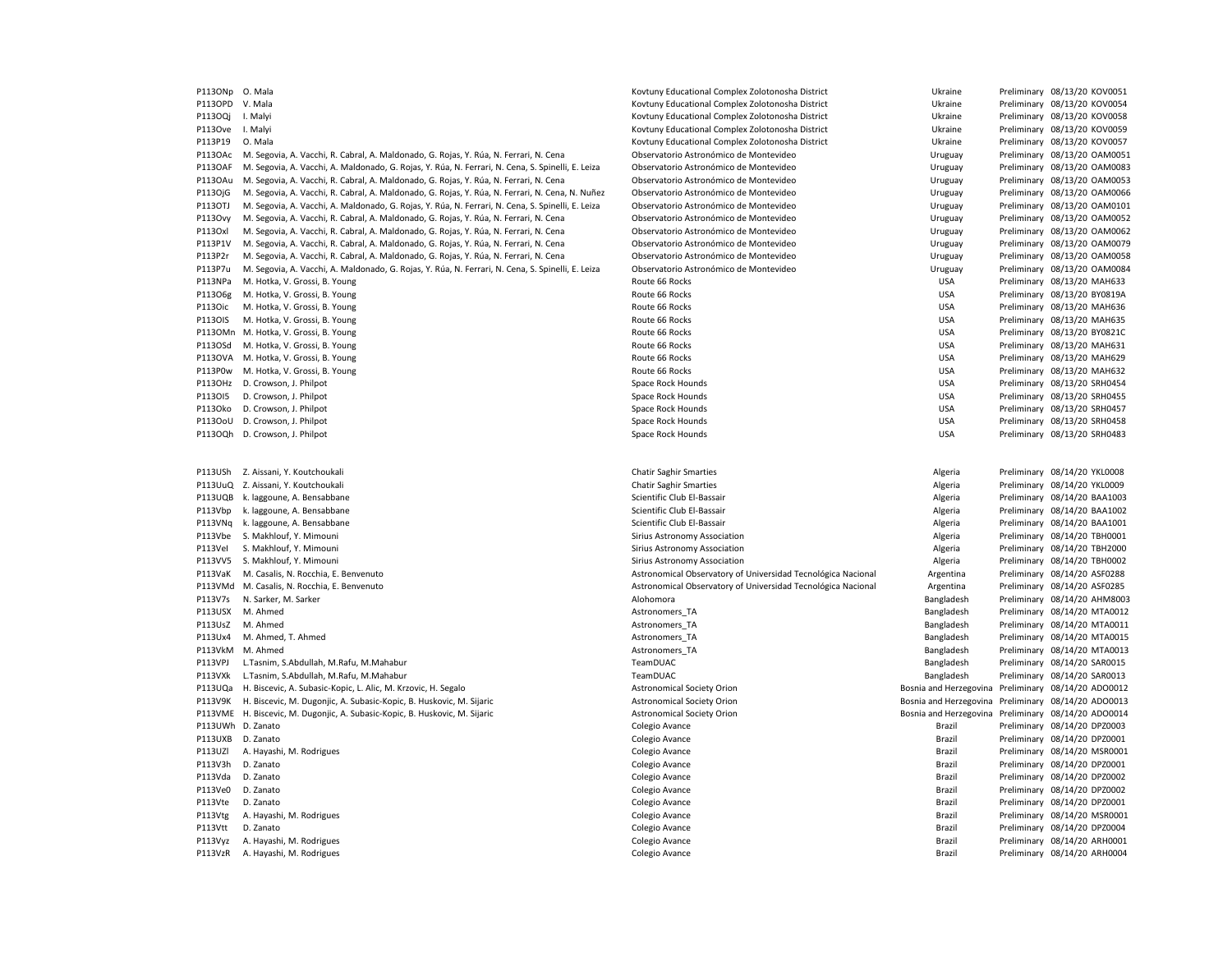P113ZiZ D. Zanato Colegio Avance Brazil Preliminary 08/14/20 DPZ0003 P113ZkR A. Hayashi, M. Rodrigues et al. et al. et al. et al. et al. et al. et al. et al. et al. et al. et al. et al. et al. et al. et al. et al. et al. et al. et al. et al. et al. et al. et al. et al. et al. et al. et al. P113V7y G. Bruscato entroprior colégio Farroupilha Colégio Farroupilha entroprior entroprior de Brazil Preliminary 08/14/20 CFR0904 P113ViN G. Bruscato **Colégio Farroupilha** Colégio Farroupilha Colégio Farroupilha Brazil Preliminary 08/14/20 CFR0902 P113VMs G. Schultz, M. Farias, N. Andrade Colégio Vicentino São José Colégio Vicentino São José Colégio Vicentino São José Brazil Preliminary 08/14/20 CVS0405 P113Vng G. Schultz, M. Farias, N. Andrade Colégio Vicentino São José Colégio Vicentino São José Brazil Preliminary 08/14/20 CVS0401 P113UQ8 D. Delfrate, P. Waldera entertainment control and the CWB Asteroid Hunters CWB Asteroid Hunters and the CWB0096 CWB0096 Preliminary 08/14/20 CWB0096 P113Uu3 G. Gianesini entitled and the state of the CWB Asteroid Hunters CWB Asteroid Hunters and the State of the Brazil Preliminary 08/14/20 CWB0093 P113Uz3 P. Waldera **CWB** Asteroid Hunters CWB Asteroid Hunters **CWB** Asteroid Hunters **Brazil Preliminary 08/14/20 CWB0092** P113Vks P. Waldera **CWB** Asteroid Hunters CWB Asteroid Hunters **CWB** Asteroid Hunters **Brazil Preliminary 08/14/20 CWB0091** P113Vkw D. Delfrate, P. Waldera entertainment control to the CWB Asteroid Hunters CWB Asteroid Hunters and the Brazil Preliminary 08/14/20 CWB0095 P113VSE G. Gianesini **CWB Asteroid Hunters** CWB Asteroid Hunters **CWB Asteroid Hunters** Brazil Preliminary 08/14/20 CWB0090 P113VjZ P. Cabral Preliminary 08/14/20 DEL0010<br>P113V7J M. Manzan. E. Manzan. S. Nascimento P113V7J M. Manzan, E. Manzan, S. Nascimento en Erem Erem Professor Fernando Mota Brazil Brazil Preliminary 08/14/20 SME0030 P113VMF M. Manzan, E. Manzan, S. Nascimento entropy and the exercise exercise of the Professor Fernando Mota entropy and Brazil Preliminary 08/14/20 SME0028 P113VgJ V. Reis external constructions of the GABRC - Grupo de Astronomia Bandeirantes de Rio Claro Brazil Preliminary 08/14/20 VDM0120 P113VLJ V. Reis external constructions and the GABRC - Grupo de Astronomia Bandeirantes de Rio Claro Brazil Preliminary 08/14/20 VDM0118 P113VNG R. Bordalo, F. Bordalo, S. Bordalo Sterior Steven Steven Steven Steven Steven Steven Steven Steven Steven Steven Steven Steven Steven Steven Brazil Preliminary 08/14/20 FEB0056 P113VNx R. Bordalo, F. Bordalo, S. Bordalo Sterior Steven Steven Steven Steven Steven Steven Steven Steven Steven Steven Steven Steven Steven Steven Steven Brazil Preliminary 08/14/20 FEB0059 P113VVC R. Bordalo, F. Bordalo, S. Bordalo Sterior Steven Steven Steven Steven Steven Steven Steven Steven Steven Steven Steven Steven Steven Steven Brazil Preliminary 08/14/20 FEB0057 P113Uwr S. Boteva, V. Radeva, A. Atanasov, O. Andrade Student Student Astronomical Society - Naval Academy Sulgaria Preliminary 08/14/20 RBAA001 P113UTC S. Boteva, V. Radeva, A. Atanasov, O. Andrade Student Space Society - Naval Academy Student Space Society - Naval Academy Student Space Society - Naval Academy Bulgaria Preliminary 08/14/20 RBAA001 P113VXx S. Boteva, V. Radeva, A. Atanasov, O. Andrade Student Space Society - Naval Academy Student Space Society - Naval Academy Student Space Society - Naval Academy Student Space Society - Naval Academy Student Space So P113Uww J. Hernández, C. Moreno, J. Palacios, K. Amaya ASTROEN UDFJC Colombia Preliminary 08/14/20 AUD0038 P113USY Y. Ogmen, A. Kulpcu **Astro Cypriots** Astro Cypriots **Cypriots** Cypriots Cypriots Cyprus Preliminary 08/14/20 BPL0583 P113Vkd Y. Ogmen, A. Kulpcu **Astro Cypriots** Astro Cypriots **Cypriots** Cypriots Cypriots Cypriots Preliminary 08/14/20 BPL0586 P113Vmt Y. Ogmen, A. Kulpcu **Astro Cypriots** Astro Cypriots **Cypriots** Cypriots Cypriots Cyprus Preliminary 08/14/20 BPL0588 P113VNX Y. Ogmen, A. Kazma **Astro Cypriots** Astro Cypriots **Cypriots** Cypriots Cypriots Cyprus Preliminary 08/14/20 BPL0591 P113VOp Y. Ogmen, A. Kulpcu **Astro Cypriots** Astro Cypriots **Cypriots** Cypriots Cypriots Cypriots Preliminary 08/14/20 BPL0587 P113VQi Y. Ogmen, A. Kazma **Astro Cypriots** Astro Cypriots Cypriots Cypriots Cypriots Cyprus Preliminary 08/14/20 BPL0592 P113VUu Y. Ogmen, A. Kazma **Astro Cypriots** Astro Cypriots **Cypriots** Cypriots Cypriots Cypriots Preliminary 08/14/20 BPL0593 P113VW6 Y. Ogmen, A. Kazma **Astro Cypriots** Astro Cypriots **Cypriots** Cypriots Cypriots Cyprus Preliminary 08/14/20 BPL0594 P113Uzx G. Troullias, V. Polyviou, A. Prokofyev, V. Troullias, J. Lovegrove Cyprus Rition Planetarium & Observatory Cyprus Preliminary 08/14/20 KPO0548 P113Vko G. Troullias, V. Polyviou, A. Prokofyev, V. Troullias, J. Lovegrove Cyprus Rition Planetarium & Observatory Cyprus Preliminary 08/14/20 KPO0552 P113VOP G. Troullias, V. Polyviou, A. Prokofyev, V. Troullias, J. Lovegrove Cyprus Rition Planetarium & Observatory Cyprus Preliminary 08/14/20 KPO0551 P113VPS G. Troullias, V. Polyviou, A. Prokofyev, V. Troullias, J. Lovegrove Cyprus Rition Planetarium & Observatory Cyprus Preliminary 08/14/20 KPO0549 P113VTn G. Troullias, V. Polyviou, A. Prokofyev, V. Troullias, J. Lovegrove Cyprus Rition Planetarium & Observatory Cyprus Preliminary 08/14/20 KPO0544 P113VW1 G. Troullias, V. Polyviou, A. Prokofyev, V. Troullias, J. Lovegrove Cyprus Rition Planetarium & Observatory Cyprus Preliminary 08/14/20 KPO0543 P113VPG L. Graves, O. Graves entertainment of the English School The English School Cyprus Preliminary 1994 of the English School Cyprus Preliminary 1994 of the English School P113VO7 L. Graves. O. Graves Cyprus Preliminar Philadel Philadel Cyprus Preliminary 08/14/20 ESC0024 P113VX1 L. Graves, O. Graves examples and the English School The English School Cyprus Preliminary 08/14/20 ESC0020 P113UCd J. Kandekar Apollo1862 India Preliminary 08/14/20 IPL0006 P113UEu J. Kandekar Apollo1862 India Preliminary 08/14/20 NPL0001 P113UTh J. Kandekar Apollo1862 India Preliminary 08/14/20 IPL0005 P113UU0 J. Kandekar **Apollona Religionary 08/14/20 NPL0003** Apollo1862 **Preliminary 08/14/20 NPL0003** Preliminary 08/14/20 NPL0003 P113V3m J. Kandekar Manus and Manus 20214/20 JPL0002 Apollo1862 Apollo1862 Preliminary 08/14/20 JPL0002 P113Vek J. Kandekar Manusia Preliminary 08/14/20 JPL0001 Preliminary 08/14/20 JPL0001 P113Vfe J. Kandekar Apollo1862 India Preliminary 08/14/20 JPL0004 P113VhX J. Kandekar Apollo1862 India Preliminary 08/14/20 IPL0003 P113Vq3 J. Kandekar **Manufari and Apollon 2012** Apollo1862 Apollo1862 **Preliminary 08/14/20 NPL0002** Preliminary 08/14/20 NPL0002 P113UQ5 s. dabas, a. raka energy a. raka Dabas Observatory and Dabas Observatory and Dabas Observatory and Dabas Observatory and Dabas Observatory and Dabas Observatory and Dabas Observatory and Dabas Observatory and Dabas P113UT9 s. dabas, a. raka **Preliminary 08/14/20 SNL0177 Dabas Observatory** Dabas Observatory **Preliminary 08/14/20 SNL0177** P113Uuo s. dabas, a. raka Dabas Observatory India Preliminary 08/14/20 SNL0178 P113Vno s. dabas, a. raka energy a. raka Dabas Observatory and Dabas Observatory and the metric of the preliminary 08/14/20 SNL0176 P113UQ4 B.Bheraram, D.Choudhary, P.Prajapat, G.Anita, K.Praveen **DST - Doman DET - Jodhpur India** Preliminary 08/14/20 CHE0019 P113UtE B.Bheraram, D.Choudhary, P.Prajapat, G.Anita, K.Praveen **DST - Doman DET - Jodhpur India** Preliminary 08/14/20 CHE0018 P113UUY B.Bheraram, D.Choudhary, P.Prajapat, G.Anita, K.Praveen DST - Jodhpur DST - Jodhpur India Preliminary 08/14/20 CHE0008 P113Uzs B.Bheraram, D.Choudhary, P.Prajapat, G.Anita, K.Praveen **DST - Jodhpur India** Preliminary 08/14/20 CHEO021 P113V3r B.Bheraram, D.Choudhary, P.Prajapat, G.Anita, K.Praveen **DST - Jodhpur India** Preliminary 08/14/20 CHE0007 P113VmS B.Bheraram, D.Choudhary, P.Prajapat, G.Anita, K.Praveen **DST - Jodhpur India** Preliminary 08/14/20 CHE0017 P113VqP B.Bheraram, D.Choudhary, P.Prajapat, G.Anita, K.Praveen **DST - Jodhpur India** Preliminary 08/14/20 CHE0015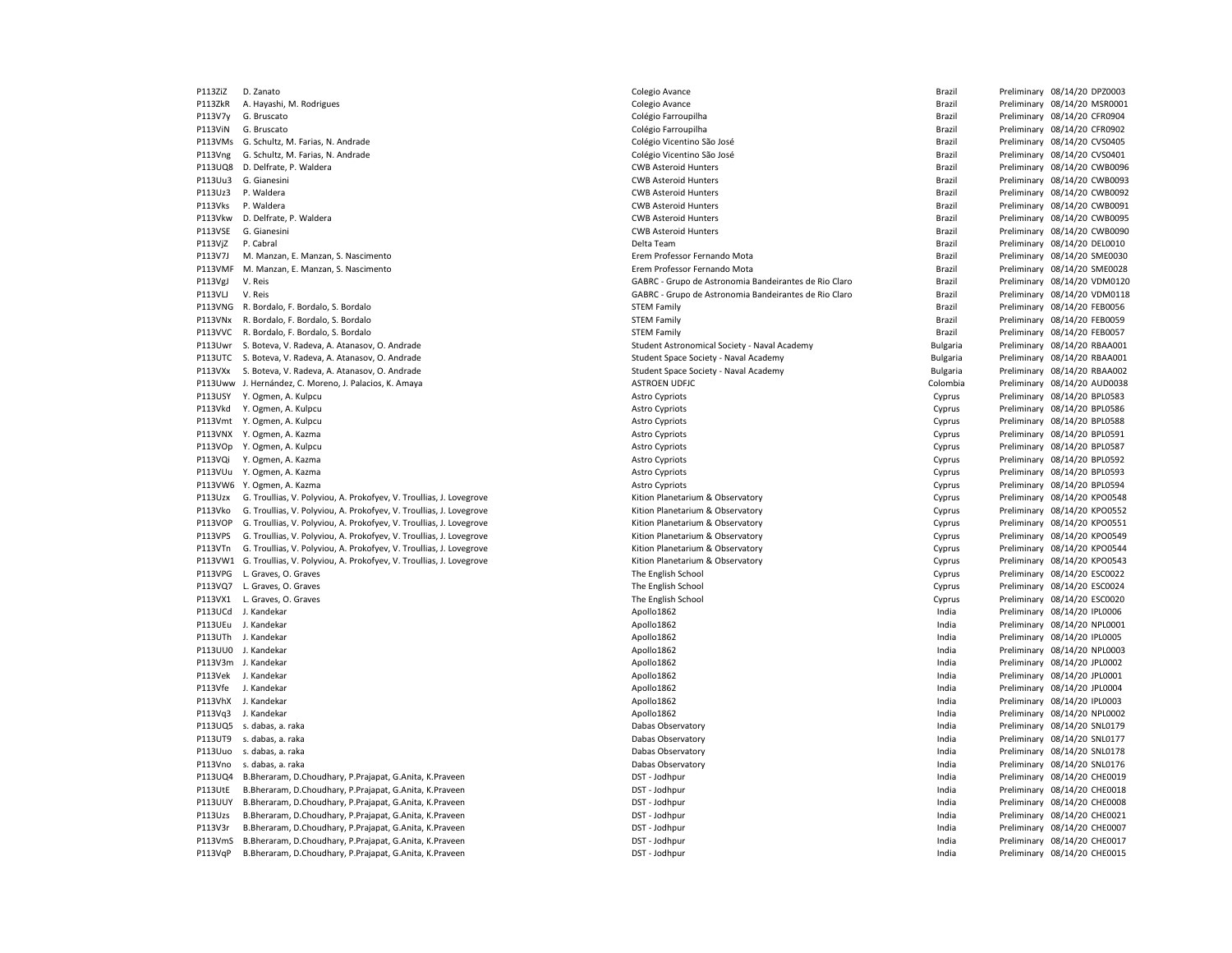P113Vvp B.Bheraram, D.Choudhary, P.Prajapat, G.Anita, K.Praveen **DST - Doman DET - Jodhpur** DST - Jodhpur **Preliminary 08/14/20 CHE0005** P113VvQ B.Bheraram, D.Choudhary, P.Prajapat, G.Anita, K.Praveen **DST - Doman DET - Jodhpur** DST - Jodhpur **Preliminary 08/14/20 CHE0006** P113ZhU B.Bheraram, D.Choudhary, P.Prajapat, G.Anita, K.Praveen **DST - Doman DET - Jodhpur** DST - Jodhpur **Preliminary 08/14/20 CHEOO20** P113VnI F. Petiwala, T. Sriraj, D. Jahnavi, P. Dhokiya, K. Chaitanya, K. Kolsawala Intrepid Cosmonauts Integrid Cosmonauts Cosmonauts India Preliminary 08/14/20 TIC0024 P113VOZ S. Singh, P. Sethia, V. Ranjan Kalam Centre Channel Centre Channel Centre Channel Centre Channel Centre Channel Centre Channel Centre Preliminary 08/14/20 APJ1510 P113UCI S. Sugumar, A. Rohan, D. Mitali, S. Gouthamei, V.Amritanshu Mars India Observatory India Preliminary 08/14/20 MIO0186 P113UKI S. Sugumar, A. Rohan, D. Mitali, S. Gouthamei, V.Amritanshu Mars India Observatory Mars India Observatory Communication and Preliminary 08/14/20 MIO0191 P113UZh S. Sugumar, A. Rohan, D. Mitali, S. Gouthamei, V.Amritanshu Mars India Dhervatory Mars India Preliminary 08/14/20 MIO0182 P113UzI S. Sugumar, A. Rohan, D. Mitali, S. Gouthamei, V.Amritanshu Mars India Dhervatory Mars India Preliminary 08/14/20 MIO0190 P113Vjb S. Sugumar, A. Rohan, D. Mitali, S. Gouthamei, V.Amritanshu Mars India Dhervatory Mars India Preliminary 08/14/20 MIO0180 P113Vor S. Sugumar, A. Rohan, D. Mitali, S. Gouthamei, V.Amritanshu Mars India Dhervatory Mars India Preliminary 08/14/20 MIO0188 P113VRi S. Sugumar, A. Rohan, D. Mitali, S. Gouthamei, V.Amritanshu Mars India Observatory Mars India Observatory Communication and Dreliminary 08/14/20 MIO0184 P113Vrn S. Sugumar, A. Rohan, D. Mitali, S. Gouthamei, V.Amritanshu Mars India Observatory Mars India Observatory Communication and Preliminary 08/14/20 MIO0192 P113UvO P. Mahajani **Milkyway Citizens** Milkyway Citizens Milkyway Citizens and the man of the Preliminary 08/14/20 MWC0020 P113V7U P. Mahajani **Milkyway Citizens Milkyway Citizens** Milkyway Citizens **India** Preliminary 08/14/20 MWC0026 P113Vet P. Mahajani 2021/12/20 MWC0024 Milkyway Citizens Milkyway Citizens and a magazine and the preliminary 08/14/20 MWC0024 P113Vja J. Ghosh Preliminary 08/14/20 JPA1947 P113Vig S. Acharya, A. Ghosh Sky Watchers' Association Sky Watchers' Association Channel Design and the Preliminary 08/14/20 SWA0045 P113Vjr S. Acharya, A. Ghosh Sky Watchers' Association Sky Watchers' Association Sky Watchers' Association Changes and the end of the Preliminary 08/14/20 SWA0049 P113VlW S. Acharya, A. Ghosh Sky Watchers' Association Sky Watchers' Association Sky Watchers' Association Sky Watchers' Association India Preliminary 08/14/20 SWA0050 P113VOT S. Acharya, A. Ghosh Sky Watchers' Association Sky Watchers' Association Sky Watchers' Association and the structure of the Preliminary 08/14/20 SWA0046 P113VSX S. Acharya, A. Ghosh Sky Watchers' Association Sky Watchers' Association Sky Watchers' Association Sky Watchers' Association India Preliminary 08/14/20 SWA0051 P113VXl S. Acharya, A. Ghosh Sky Watchers' Association India Preliminary 08/14/20 SWA0056 P113Uzt P. Hemantkumar, A. Gupta Skynet Skynet Skynet Skynet Skynet Skynet Skynet Skynet Skynet Preliminary 08/14/20 MKG0210 P113Uwp A. Chakraborty, J. Sarkar SWAN Brown Charles and SWAN & TUO SWAN & TUO Charles and the reliminary 08/14/20 STU0047 P113V6R A. Chakraborty, J. Sarkar SWAN SWAN BROW SWAN & TUO SWAN & TUO CHARABORT CHARAGE PREliminary 08/14/20 STU0044 P113Vly A. Chakraborty, J. Sarkar SWAN Brown Channel and SWAN & TUO SWAN & TUO Channel Channel Channel Preliminary 08/14/20 STU0045 P113VPu A. Chakraborty, J. Sarkar SWAN SWAN BROWAN SWAN & TUO SWAN & TUO CHANG THE RELIMINATION DRIEI PREliminary 08/14/20 STU0046 P113UQF V.Amritanshu, S.SumitKumar entitled and the state of the Saptarishi Team Saptarishi India Preliminary 08/14/20 IND0073 P113UQI V.Amritanshu, S.SumitKumar exam shankar mashanar Mashanar Team Saptarishi India Preliminary 08/14/20 IND0069 P113UuY V.Amritanshu, S.SumitKumar Team Saptarishi India Preliminary 08/14/20 IND0064 P113Uw0 V.Amritanshu, S.SumitKumar Team Saptarishi India Preliminary 08/14/20 IND0067 P113UwG V.Amritanshu, S.SumitKumar **Name Saptarishi Name Saptarishi** Team Saptarishi **India** Preliminary 08/14/20 IND0068 P113VMQ V.Amritanshu, S.SumitKumar **Name Saptarishi Team Saptarishi** Team Saptarishi **India** Preliminary 08/14/20 IND0061 P113Vn3 V.Amritanshu, S.SumitKumar exament memberi administrative memberi Team Saptarishi Preliminary 1991 and Preliminary 08/14/20 IND0066 P113VNJ V.Amritanshu, S.SumitKumar **Team Saptarishi** Team Saptarishi Team Saptarishi **India** Preliminary 08/14/20 IND0063 P113VpC V.Amritanshu, S.SumitKumar entitled and the state of the Saptarishi Team Saptarishi India Preliminary 08/14/20 IND0074 P113VQn V.Amritanshu, S.SumitKumar exam shanga mashramov ambaxa ay kang mashramov Team Saptarishi india Preliminary 08/14/20 IND0072 P113Vs2 V.Amritanshu, S.SumitKumar Team Saptarishi India Preliminary 08/14/20 IND0062 P113VXn V.Amritanshu, S.SumitKumar Team Saptarishi India Preliminary 08/14/20 IND0060 P113Vy V.Amritanshu, S.SumitKumar entitled the second team Saptarishi Team Saptarishi India Preliminary 08/14/20 IND0065 P113Utg P. Mhatre **Team Space Pirates Community Provident Preliminary 08/14/20 PVM0006** Preliminary 08/14/20 PVM0006 P113UTX B. Mithagri, P. Mhatre, N. Patil Charles Matter and Matter School and Team Space Pirates Charles and Team Space Pirates and Team Space Pirates and Team Space Pirates and Team Space Pirates and Team Space Pirates an P113Uuz B. Mithagri, P. Mhatre, N. Patil Charles Matter and Team Space Pirates Team Space Pirates and Team Space Preliminary 08/14/20 BSM0020 P113VjU B. Mithagri, P. Mhatre, N. Patil Charles Matter and Matter School of Team Space Pirates Charles Team Space Pirates and Matter School and Preliminary 08/14/20 BSM0023 P113VRf P. Mhatre **Team Space Pirates** Team Space Pirates **Team Space Pirates** Preliminary 08/14/20 PvM0009 P113V8n A. Rajak **The Binary System** The Binary System **The Binary System The Binary System Preliminary 08/14/20 ABH1212** P113Vb1 A. Rajak Philary System The Binary System The Binary System and the Binary System and the District Apple of the Preliminary 08/14/20 ABH1313 P113UWe S.Seyedhatami, M.Naderifard, N.Ghasemi, M.Zarei, S.Vahedi, V. Shahab Afaghrahbar Azarbaijan Preliminary astronomiya na Preliminary 08/14/20 ARA0011 P113VeN S.Seyedhatami, M.Naderifard, N.Ghasemi, M.Zarei, S.Vahedi, V. Shahab Afaghrahbar Azarbaijan Afaghrahbar Azarbaijan Iran Preliminary 08/14/20 ARA0001 P113Vgf S.Seyedhatami, M.Naderifard, N.Ghasemi, M.Zarei, S.Vahedi, V. Shahab Afaghrahbar Azarbaijan Preliminary and Preliminary 08/14/20 ARA0008 P113ViJ S.Seyedhatami, M.Naderifard, N.Ghasemi, M.Zarei, S.Vahedi, V. Shahab Afaghrahbar Azarbaijan Preliminary as/14/20 ARA0002 P113VlI S.Seyedhatami, M.Naderifard, N.Ghasemi, M.Zarei, S.Vahedi, V. Shahab Afaghrahbar Azarbaijan Preliminary and Preliminary 08/14/20 ARA0006 P113VMW S.Seyedhatami, M.Naderifard, N.Ghasemi, M.Zarei, S.Vahedi, V. Shahab American Preliminary and Afaghrahbar Azarbaijan Iran Preliminary 08/14/20 ARA0004 P113VrS S.Seyedhatami, M.Naderifard, N.Ghasemi, M.Zarei, S.Vahedi, V. Shahab American Preliminary and Afaghrahbar Azarbaijan Iran Preliminary 08/14/20 ARA0003 P113VtE S.Seyedhatami, M.Naderifard, N.Ghasemi, M.Zarei, S.Vahedi, V. Shahab Afaghrahbar Azarbaijan Iran Preliminary 08/14/20 ARA0007 P113VNf F. Kiani, M. Pourjafar, N. daemi **Astronomer Girls Astronomer Girls** Astronomer Girls **Iran Preliminary 08/14/20 FFF005** P113VQd F. Kiani, M. Pourjafar, N. daemi and Samuel Comparement Comparement Cirls Astronomer Girls Iran Preliminary 08/14/20 FFF006 P113VSr F. Kiani, M. Pourjafar, N. daemi and Museum Astronomer Girls Astronomer Girls Company and Museum Preliminary 08/14/20 MNF0014 P113VeQ S.J.Mousavi, A.H.Hajyan, A.H.Aghaei Shabahang Shabahang Shabahang Shabahang Iran Preliminary 08/14/20 SHA0006 P113Vhr S.J.Mousavi, A.H.Hajyan, A.H.Aghaei Shabahang Shabahang Shabahang Shabahang Shabahang Preliminary 08/14/20 SHA0007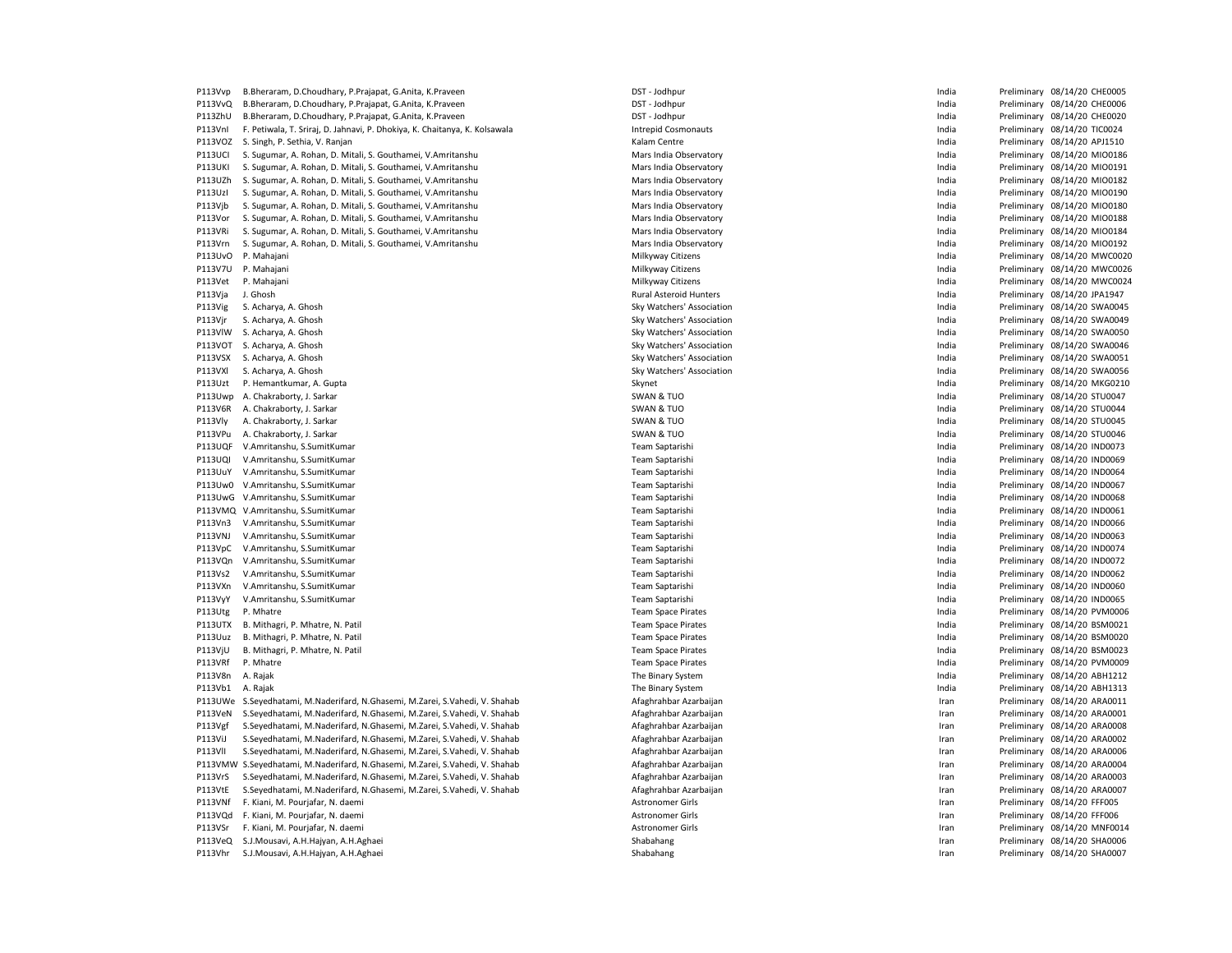| P113Vlt          | S.J.Mousavi, A.H.Hajyan, A.H.Aghaei                                                      | Shabahang                                        | Iran      | Preliminary 08/14/20 SHA0021 |
|------------------|------------------------------------------------------------------------------------------|--------------------------------------------------|-----------|------------------------------|
| P113VqJ          | S.J.Mousavi, A.H.Hajyan, A.H.Aghaei                                                      | Shabahang                                        | Iran      | Preliminary 08/14/20 SHA0022 |
| P113URS          | L. D'Avino, A. Catapano, M. Corbisiero, G. Ruggiero                                      | AstroCampania-OASDG R01                          | Italy     | Preliminary 08/14/20 AC26013 |
| P113UUi          | L. D'Avino, A. Catapano, M. Corbisiero, G. Ruggiero                                      | AstroCampania-OASDG R01                          | Italy     | Preliminary 08/14/20 AC26001 |
| P113VRp          | L. D'Avino, A. Catapano, M. Corbisiero, G. Ruggiero                                      | AstroCampania-OASDG R01                          | Italy     | Preliminary 08/14/20 AC25001 |
| P113VSk          | L. D'Avino, A. Catapano, M. Corbisiero, G. Ruggiero                                      | AstroCampania-OASDG R01                          | Italy     | Preliminary 08/14/20 AC25002 |
|                  | P113VTM L. D'Avino, A. Catapano, M. Corbisiero, G. Ruggiero                              | AstroCampania-OASDG R01                          | Italy     | Preliminary 08/14/20 AC25003 |
| P113VeY          | A. Dimas                                                                                 | <b>IES Cabo Blanco</b>                           | Spain     | Preliminary 08/14/20 CAB0035 |
| P113VjI          | A. Dimas                                                                                 | <b>IES Cabo Blanco</b>                           | Spain     | Preliminary 08/14/20 CAB0036 |
| P113VLK          |                                                                                          |                                                  |           |                              |
|                  | A. Dimas                                                                                 | <b>IES Cabo Blanco</b>                           | Spain     | Preliminary 08/14/20 CAB0034 |
| P113VnW A. Dimas |                                                                                          | <b>IES Cabo Blanco</b>                           | Spain     | Preliminary 08/14/20 CAB0033 |
| P113VrT          | A. Dimas                                                                                 | <b>IES Cabo Blanco</b>                           | Spain     | Preliminary 08/14/20 CAB0031 |
| P113Zif          | A. Dimas                                                                                 | <b>IES Cabo Blanco</b>                           | Spain     | Preliminary 08/14/20 CAB0052 |
| P113Zku          | A. Dimas                                                                                 | <b>IES Cabo Blanco</b>                           | Spain     | Preliminary 08/14/20 CAB0032 |
|                  | P113VmW J. Thidushan                                                                     | <b>Asteroid Pirates</b>                          | Sri Lanka | Preliminary 08/14/20 ASP2237 |
|                  | P113VPA J. Thidushan                                                                     | <b>Asteroid Pirates</b>                          | Sri Lanka | Preliminary 08/14/20 ASP2231 |
| P113VPo          | J. Thidushan                                                                             | <b>Asteroid Pirates</b>                          | Sri Lanka | Preliminary 08/14/20 ASP2234 |
| P113Vgq          | H.Kaushan                                                                                | Astronaut Lanka                                  | Sri Lanka | Preliminary 08/14/20 ATO0366 |
| P113V80          | S. Pitigala, P. Jayawardena, C. Edirimanna, L. Dhananjaya, D. Konaduwage                 | Draco-UOK                                        | Sri Lanka | Preliminary 08/14/20 DRC0067 |
| P113Vfn          | S. Pitigala, P. Jayawardena, C. Edirimanna, L. Dhananjaya, D. Konaduwage                 | Draco-UOK                                        | Sri Lanka | Preliminary 08/14/20 DRC0065 |
| P113VMc          | S. Pitigala, P. Jayawardena, C. Edirimanna, L. Dhananjaya, D. Konaduwage                 | Draco-UOK                                        | Sri Lanka | Preliminary 08/14/20 DRC0069 |
| P113VOx          | S. Pitigala, P. Jayawardena, C. Edirimanna, L. Dhananjaya, D. Konaduwage                 | Draco-UOK                                        | Sri Lanka | Preliminary 08/14/20 DRC0066 |
| P113VUN          | S. Pitigala, P. Jayawardena, C. Edirimanna, L. Dhananjaya, D. Konaduwage                 | Draco-UOK                                        | Sri Lanka | Preliminary 08/14/20 DRC0071 |
| P113Uzw          |                                                                                          |                                                  |           |                              |
|                  | R. Jeewantha, N. Piyumra, N. Deemantha, T. Hettige, S. Hettige                           | IOAS Team 1                                      | Sri Lanka | Preliminary 08/14/20 LYR047  |
| P113V7r          | L.D.C.M.Nanayakkara, L.D.D.N.Nanayakkara, W.L.R.Perera, T.S.Perera, R.S.perera           | IOAS Team 2                                      | Sri Lanka | Preliminary 08/14/20 IAS4002 |
| P113VoY          | L.D.C.M.Nanayakkara, L.D.D.N.Nanayakkara, W.L.R.Perera, T.S.Perera, R.S.perera           | IOAS Team 2                                      | Sri Lanka | Preliminary 08/14/20 IAS4018 |
| P113Vat          | L.D.C.M.Nanayakkara, L.D.D.N.Nanayakkara, W.L.R.Perera, T.S.Perera, R.S.perera           | IOAS Team 2                                      | Sri Lanka | Preliminary 08/14/20 IAS4009 |
| P113Vry          | L.D.C.M.Nanayakkara, L.D.D.N.Nanayakkara, W.L.R.Perera, T.S.Perera, R.S.perera           | IOAS Team 2                                      | Sri Lanka | Preliminary 08/14/20 IAS4010 |
| P113VSi          | L.D.C.M.Nanayakkara, L.D.D.N.Nanayakkara, W.L.R.Perera, T.S.Perera, R.S.perera           | IOAS Team 2                                      | Sri Lanka | Preliminary 08/14/20 IAS4020 |
| P113VTC          | L.D.C.M.Nanayakkara, L.D.D.N.Nanayakkara, W.L.R.Perera, T.S.Perera, R.S.perera           | IOAS Team 2                                      | Sri Lanka | Preliminary 08/14/20 IAS4017 |
| P113UPz          | H.S.Gayashani, A.G.S.Sandumini, M.M.U.L.Maduranga, S.M.D.R.Abeyrathne, G.K.A.J.D.Silva   | Japura Astro                                     | Sri Lanka | Preliminary 08/14/20 JAC0005 |
| P113VSb          | H.S.Gayashani, A.G.S.Sandumini, M.M.U.L.Maduranga, S.M.D.R.Abeyrathne, G.K.A.J.D.Silva   | Japura Astro                                     | Sri Lanka | Preliminary 08/14/20 JAC0012 |
| P113V6E          | S. Akarawita, V. Prabuddhi                                                               | Stelliferous                                     | Sri Lanka | Preliminary 08/14/20 SLF0096 |
| P113Vbk          | S. Akarawita, V. Prabuddhi                                                               | Stelliferous                                     | Sri Lanka | Preliminary 08/14/20 SLF0095 |
| P113VnS          | D.A.B.Abeykoon, R.A.B.Kumaragamage, K.S.Dharmasiri, P.G.N.D.Chandrasiri                  | <b>Team Argus</b>                                | Sri Lanka | Preliminary 08/14/20 ARG0049 |
| P113VXG          | D.A.B.Abeykoon, R.A.B.Kumaragamage, K.S.Dharmasiri, P.G.N.D.Chandrasiri                  | <b>Team Argus</b>                                | Sri Lanka | Preliminary 08/14/20 ARG0047 |
| P113URh          | G. Nirubalini, T. Dinesh                                                                 | <b>Team Tesla</b>                                | Sri Lanka | Preliminary 08/14/20 TSL0019 |
| P113Uug          | G. Nirubalini, T. Dinesh                                                                 | <b>Team Tesla</b>                                | Sri Lanka | Preliminary 08/14/20 TSL0020 |
| P113Uv3          | G. Nirubalini, T. Dinesh                                                                 | <b>Team Tesla</b>                                | Sri Lanka | Preliminary 08/14/20 TSL0017 |
|                  | P113UwO G. Nirubalini, T. Dinesh                                                         | <b>Team Tesla</b>                                | Sri Lanka | Preliminary 08/14/20 TSL0014 |
|                  |                                                                                          |                                                  |           |                              |
| P113VSz          | G. Nirubalini, T. Dinesh                                                                 | Team Tesla                                       | Sri Lanka | Preliminary 08/14/20 TSL0015 |
| P113UAo          | S. Kocer, E. Kocer, M. Kocer                                                             | <b>KOCER</b>                                     | Turkey    | Preliminary 08/14/20 MES0048 |
| P113UER          | S. Kocer, E. Kocer, M. Kocer                                                             | <b>KOCER</b>                                     | Turkey    | Preliminary 08/14/20 MES0041 |
|                  | P113UMm S. Kocer, E. Kocer, M. Kocer                                                     | <b>KOCER</b>                                     | Turkey    | Preliminary 08/14/20 MES0043 |
| P113UuZ          | S. Kocer, E. Kocer, M. Kocer                                                             | <b>KOCER</b>                                     | Turkey    | Preliminary 08/14/20 MES0047 |
| P113VA5          | S. Kocer, E. Kocer, M. Kocer                                                             | <b>KOCER</b>                                     | Turkey    | Preliminary 08/14/20 MES0036 |
| P113VBp          | S. Kocer, E. Kocer, M. Kocer                                                             | <b>KOCER</b>                                     | Turkey    | Preliminary 08/14/20 MES0037 |
| P113Vd8          | S. Kocer, E. Kocer, M. Kocer                                                             | <b>KOCER</b>                                     | Turkey    | Preliminary 08/14/20 MES0045 |
| P113VPL          | S. Kocer, E. Kocer, M. Kocer                                                             | <b>KOCER</b>                                     | Turkey    | Preliminary 08/14/20 MES0033 |
| P113Vxj          | S. Kocer, E. Kocer, M. Kocer                                                             | <b>KOCER</b>                                     | Turkey    | Preliminary 08/14/20 MES0034 |
| P113VY4          | S. Kocer, E. Kocer, M. Kocer                                                             | <b>KOCER</b>                                     | Turkey    | Preliminary 08/14/20 MES0039 |
| P113Zka          | S. Kocer, E. Kocer, M. Kocer                                                             | <b>KOCER</b>                                     | Turkey    | Preliminary 08/14/20 MES0032 |
| P113Uwm O. Mala  |                                                                                          | Kovtuny Educational Complex Zolotonosha District | Ukraine   | Preliminary 08/14/20 KOV0064 |
| P113Uy8          | I. Malyi                                                                                 | Kovtuny Educational Complex Zolotonosha District | Ukraine   | Preliminary 08/14/20 KOV0071 |
| P113Ves          | I. Malyi                                                                                 | Kovtuny Educational Complex Zolotonosha District | Ukraine   | Preliminary 08/14/20 KOV0069 |
| P113VfD          | I. Malyi, V. Mala                                                                        | Kovtuny Educational Complex Zolotonosha District | Ukraine   | Preliminary 08/14/20 KOV0068 |
| P113Vjc          | I. Malyi                                                                                 | Kovtuny Educational Complex Zolotonosha District | Ukraine   | Preliminary 08/14/20 KOV0070 |
|                  |                                                                                          |                                                  |           |                              |
| P113VjO          | I. Malyi                                                                                 | Kovtuny Educational Complex Zolotonosha District | Ukraine   | Preliminary 08/14/20 KOV0072 |
| P113VRH          | V. Mala                                                                                  | Kovtuny Educational Complex Zolotonosha District | Ukraine   | Preliminary 08/14/20 KOV0066 |
| P113UTj          | M. Segovia, A. Vacchi, A. Maldonado, G. Rojas, Y. Rúa, N. Ferrari, S. Spinelli, E. Leiza | Observatorio Astronómico de Montevideo           | Uruguay   | Preliminary 08/14/20 OAM0093 |
| P113UvD          | M. Segovia, A. Vacchi, A. Maldonado, G. Rojas, Y. Rúa, N. Ferrari, S. Spinelli, E. Leiza | Observatorio Astronómico de Montevideo           | Uruguay   | Preliminary 08/14/20 OAM0098 |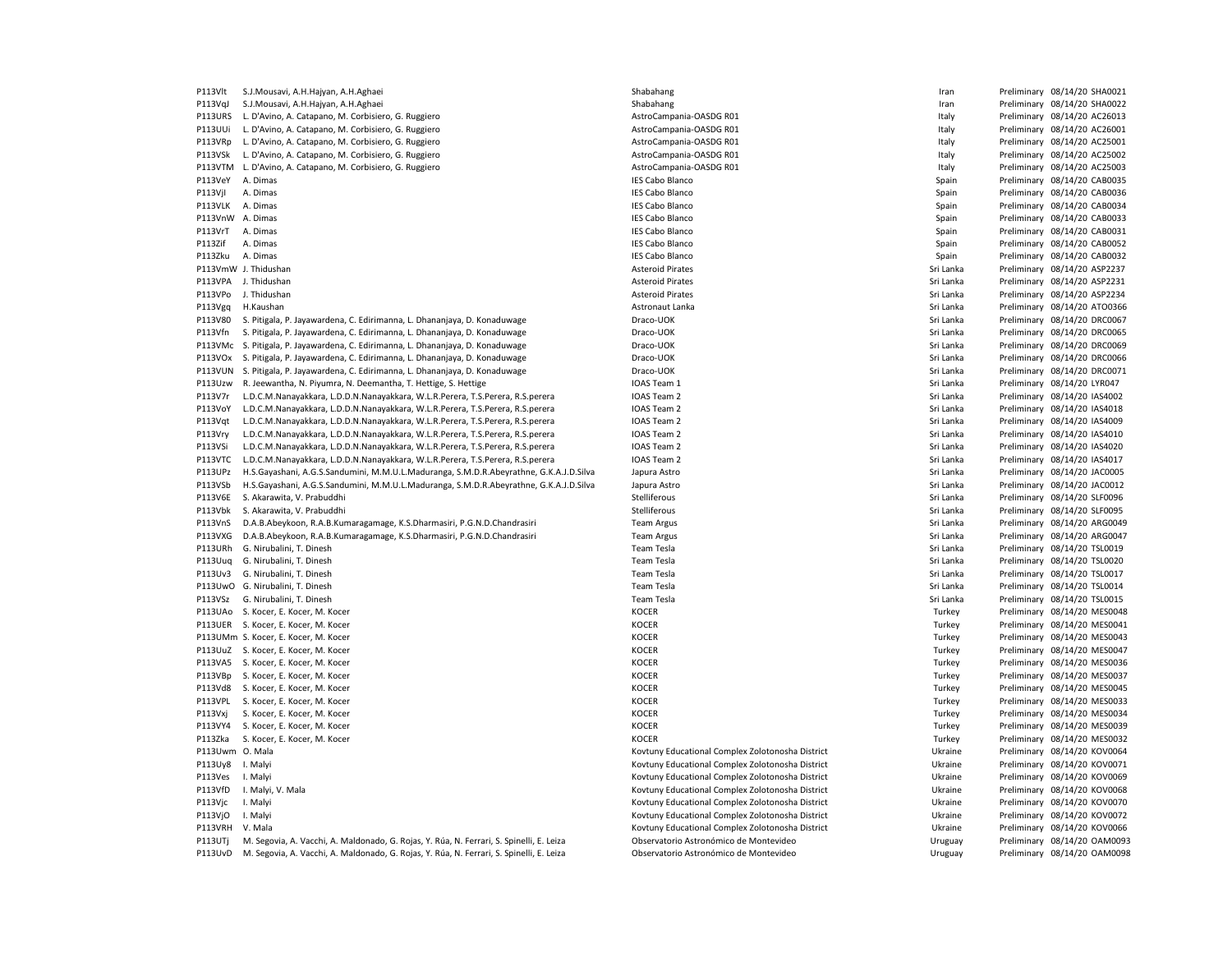| P113V6H | M. Segovia, A. Vacchi, R. Cabral, A. Maldonado, G. Rojas, Y. Rúa, N. Ferrari, N. Cena      | Observatorio Astronómico de Montevideo                       | Uruguay         | Preliminary 08/14/20 OAM0055 |
|---------|--------------------------------------------------------------------------------------------|--------------------------------------------------------------|-----------------|------------------------------|
| P113Vhv | M. Segovia, A. Vacchi, R. Cabral, A. Maldonado, G. Rojas, Y. Rúa, N. Ferrari, N. Cena      | Observatorio Astronómico de Montevideo                       | Uruguay         | Preliminary 08/14/20 OAM0077 |
| P113USE | M. Hotka, V. Grossi, B. Young                                                              | Route 66 Rocks                                               | <b>USA</b>      | Preliminary 08/14/20 BY0822U |
| P113UsK | M. Hotka, V. Grossi, B. Young                                                              | Route 66 Rocks                                               | <b>USA</b>      | Preliminary 08/14/20 RS9945S |
| P113V7V | D. Crowson, J. Philpot                                                                     | Space Rock Hounds                                            | <b>USA</b>      | Preliminary 08/14/20 SRH0478 |
| P113V96 | D. Crowson, J. Philpot                                                                     | Space Rock Hounds                                            | <b>USA</b>      | Preliminary 08/14/20 SRH0481 |
| P113VMB | D. Crowson, J. Philpot                                                                     | Space Rock Hounds                                            | <b>USA</b>      | Preliminary 08/14/20 SRH0477 |
| P113VQT | D. Crowson, J. Philpot                                                                     | Space Rock Hounds                                            | <b>USA</b>      | Preliminary 08/14/20 SRH0475 |
|         |                                                                                            |                                                              |                 |                              |
| P114udL | Z. Aissani, Y. Koutchoukali                                                                | <b>Chatir Saghir Smarties</b>                                | Algeria         | Preliminary 08/19/20 YKL0007 |
| P114ukc | Z. Aissani, Y. Koutchoukali                                                                | <b>Chatir Saghir Smarties</b>                                | Algeria         | Preliminary 08/19/20 YKL0006 |
| P114u1e | M. Boulsane                                                                                | Sirius Astronomy Association                                 | Algeria         | Preliminary 08/19/20 SMB0001 |
| P114uaX | M. Casalis, N. Rocchia                                                                     | Astronomical Observatory of Universidad Tecnológica Nacional | Argentina       | Preliminary 08/19/20 ASF0291 |
| P114sU9 | N. Sarker, M. Sarker                                                                       | Alohomora                                                    | Bangladesh      | Preliminary 08/19/20 AHM3005 |
| P114tP4 | N. Sarker, M. Sarker                                                                       | Alohomora                                                    | Bangladesh      | Preliminary 08/19/20 AHM2006 |
| P114u6u | N. Sarker, M. Sarker                                                                       | Alohomora                                                    | Bangladesh      | Preliminary 08/19/20 AHM4007 |
| P114ueB | N. Sarker, M. Sarker                                                                       | Alohomora                                                    | Bangladesh      | Preliminary 08/19/20 AHM2008 |
| P114ueE | N. Sarker, M. Sarker                                                                       | Alohomora                                                    | Bangladesh      | Preliminary 08/19/20 AHM1005 |
| P114ukt | N. Sarker, M. Sarker                                                                       | Alohomora                                                    | Bangladesh      | Preliminary 08/19/20 AHM8005 |
| P114ug6 | N. Sarker, M. Sarker                                                                       | Alohomora                                                    | Bangladesh      | Preliminary 08/19/20 AHM7005 |
| P114usx | N. Sarker, M. Sarker                                                                       | Alohomora                                                    | Bangladesh      | Preliminary 08/19/20 AHM5005 |
| P114tVy | M. Ahmed, T. Ahmed                                                                         | Astronomers TA                                               | Bangladesh      | Preliminary 08/19/20 MTA0016 |
| P114ueK | M. Ahmed                                                                                   | Astronomers TA                                               | Bangladesh      | Preliminary 08/19/20 MTA0018 |
| P114ujB | M. Ahmed, T. Ahmed                                                                         | Astronomers TA                                               | Bangladesh      | Preliminary 08/19/20 MTA0021 |
| P114tJC | L.Tasnim, S.Abdullah, M.Rafu, M.Mahabur                                                    | TeamDUAC                                                     | Bangladesh      | Preliminary 08/19/20 LTN0013 |
| P114tRC | L.Tasnim, S.Abdullah, M.Rafu, M.Mahabur                                                    | TeamDUAC                                                     | Bangladesh      | Preliminary 08/19/20 LTN0018 |
| P114u3u | L.Tasnim, S.Abdullah, M.Rafu, M.Mahabur                                                    | TeamDUAC                                                     | Bangladesh      | Preliminary 08/19/20 LTN0016 |
| P114ujQ | L.Tasnim, S.Abdullah, M.Rafu, M.Mahabur                                                    | TeamDUAC                                                     | Bangladesh      | Preliminary 08/19/20 LTN0019 |
| P114tnz | K. Lima                                                                                    | Colegio Avance                                               | Brazil          | Preliminary 08/19/20 KEH0002 |
| P114tZz | K. Lima                                                                                    | Colegio Avance                                               | Brazil          | Preliminary 08/19/20 KEH0002 |
| P114tWR | G. Bruscato, G. Pakter, H. Sangiovanni, G. Marcondes                                       | Colégio Farroupilha                                          | Brazil          | Preliminary 08/19/20 CFR0527 |
| P114ugH | G. Bruscato, G. Denaldi, G. Pakter, H. Sangiovanni, V. Freitas, C. Paganella, G. Marcondes | Colégio Farroupilha                                          | Brazil          | Preliminary 08/19/20 CFR0529 |
| P114ull | G. Bruscato, G. Denaldi, G. Pakter, H. Sangiovanni, V. Freitas, C. Paganella, G. Marcondes | Colégio Farroupilha                                          | Brazil          | Preliminary 08/19/20 CFR0528 |
| P114urt | D. Delfrate, G. Schultz, M. Farias, G. Mazanek                                             | Colégio Vicentino São José                                   | Brazil          | Preliminary 08/19/20 CVS0415 |
|         |                                                                                            | <b>CWB Asteroid Hunters</b>                                  |                 |                              |
| P114tPK | D. Delfrate, P. Waldera                                                                    |                                                              | Brazil          | Preliminary 08/19/20 CWB0035 |
| P114u0L | D. Delfrate, P. Waldera                                                                    | <b>CWB Asteroid Hunters</b>                                  | Brazil          | Preliminary 08/19/20 CWB0037 |
| P114u3C | D. Delfrate, P. Waldera                                                                    | <b>CWB Asteroid Hunters</b>                                  | Brazil          | Preliminary 08/19/20 CWB0036 |
| P114u6A | D. Delfrate, P. Waldera                                                                    | <b>CWB Asteroid Hunters</b>                                  | Brazil          | Preliminary 08/19/20 CWB0040 |
| P114u7E | D. Delfrate, P. Waldera                                                                    | <b>CWB Asteroid Hunters</b>                                  | Brazil          | Preliminary 08/19/20 CWB0041 |
| P114sQz | M. Jesus, S. Silva, A. Paula, W. Sousa, L. Santos                                          | Delta Team                                                   | Brazil          | Preliminary 08/19/20 DEL4321 |
| P114ufD | M. Manzan, E. Manzan, S. Nascimento                                                        | Erem Professor Fernando Mota                                 | Brazil          | Preliminary 08/19/20 SME0032 |
| P114u8a | V. Reis                                                                                    | GABRC - Grupo de Astronomia Bandeirantes de Rio Claro        | Brazil          | Preliminary 08/19/20 VDM0121 |
| P114uoH | V. Reis                                                                                    | GABRC - Grupo de Astronomia Bandeirantes de Rio Claro        | Brazil          | Preliminary 08/19/20 VDM0125 |
| P114upq | R. Bordalo, F. Bordalo, S. Bordalo                                                         | <b>STEM Family</b>                                           | Brazil          | Preliminary 08/19/20 FEB0061 |
| P114ubK | S. Boteva, V. Radeva, A. Atanasov, O. Andrade                                              | Student Astronomical Society - Naval Academy                 | <b>Bulgaria</b> | Preliminary 08/19/20 RAA001  |
| P114tTv | J. Hernández, A. Lizca, C. Moreno, K. Amaya                                                | <b>ASTROEN UDFJC</b>                                         | Colombia        | Preliminary 08/19/20 AUD0043 |
| P114uch | J. Hernández, A. Lizca, C. Moreno, K. Amaya                                                | <b>ASTROEN UDFJC</b>                                         | Colombia        | Preliminary 08/19/20 AUD0042 |
| P114uml | J. Hernández, A. Lizca, C. Moreno, K. Amaya                                                | <b>ASTROEN UDFJC</b>                                         | Colombia        | Preliminary 08/19/20 AUD0044 |
| P114umj | J. Hernández, A. Lizca, C. Moreno, K. Amaya                                                | <b>ASTROEN UDFJC</b>                                         | Colombia        | Preliminary 08/19/20 AUD0041 |
| P114sTc | Y. Ogmen, A. Kulpcu                                                                        | <b>Astro Cypriots</b>                                        | Cyprus          | Preliminary 08/19/20 BPL0598 |
| P114ui9 | Y. Ogmen, A. Kazma                                                                         | <b>Astro Cypriots</b>                                        | Cyprus          | Preliminary 08/19/20 BPL0603 |
| P114urz | Y. Ogmen, A. Kulpcu                                                                        | <b>Astro Cypriots</b>                                        | Cyprus          | Preliminary 08/19/20 BPL0600 |
| P114usW | Y. Ogmen, A. Kulpcu                                                                        | <b>Astro Cypriots</b>                                        | Cyprus          | Preliminary 08/19/20 BPL0599 |
| P114tga | G. Troullias, V. Polyviou, A. Prokofyev, V. Troullias, J. Lovegrove                        | Kition Planetarium & Observatory                             | Cyprus          | Preliminary 08/19/20 KPO0558 |
| P114u5V | G. Troullias, V. Polyviou, A. Prokofyev, V. Troullias, J. Lovegrove                        | Kition Planetarium & Observatory                             | Cyprus          | Preliminary 08/19/20 KPO0556 |
| P114u9R | G. Troullias, V. Polyviou, A. Prokofyev, V. Troullias, J. Lovegrove                        | Kition Planetarium & Observatory                             | Cyprus          | Preliminary 08/19/20 KPO0553 |
| P114ufp | G. Troullias, V. Polyviou, A. Prokofyev, V. Troullias, J. Lovegrove                        | Kition Planetarium & Observatory                             | Cyprus          | Preliminary 08/19/20 KPO0559 |
| P114sQw | J. Kandekar                                                                                | Apollo1862                                                   | India           | Preliminary 08/19/20 IPL0013 |
|         |                                                                                            |                                                              |                 | Preliminary 08/19/20 IPL0009 |
| P114t42 | J. Kandekar                                                                                | Apollo1862                                                   | India           |                              |
| P114tx4 | J. Kandekar                                                                                | Apollo1862                                                   | India           | Preliminary 08/19/20 IPL0011 |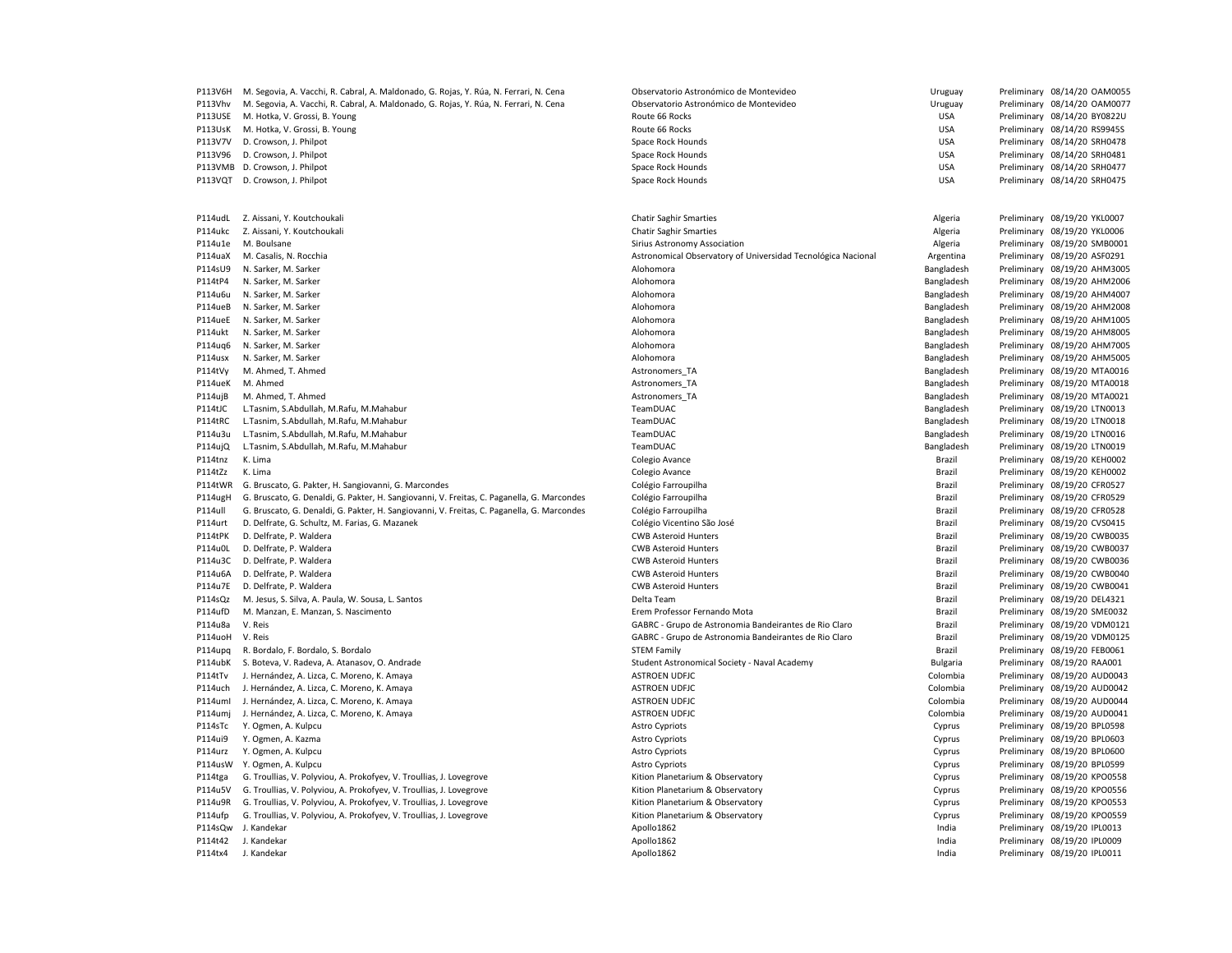P114tzy J. Kandekar Apollo1862 India Preliminary 08/19/20 IPL0010 P114udb P. Mirani Nirani 2001/2012 PM 2020101862 Apollo1862 Apollo1862 Preliminary 08/19/20 PIX0001 P114u79 s. dabas Dabas Observatory India Preliminary 08/19/20 SNL0173 P114sWb B.Bheraram, D.Choudhary, P.Prajapat, G.Anita, K.Praveen DST - Jodhpur DST - Jodhpur India Preliminary 08/19/20 CHE0026 P114tMZ B.Bheraram, D.Choudhary, P.Prajapat, G.Anita, K.Praveen DST - Jodhpur DST - Jodhpur DST - Jodhpur DST - Jodhpur DST - Jodhpur India Preliminary 08/19/20 CHEO027 P114tNp B.Bheraram, D.Choudhary, P.Prajapat, G.Anita, K.Praveen DST - DOST - Jodhpur DST - Jodhpur India Preliminary 08/19/20 CHE0033 P114tOB B.Bheraram, D.Choudhary, P.Prajapat, G.Anita, K.Praveen DST - Jodhpur DST - Jodhpur DST - Jodhpur DST - Jodhpur DST - Jodhpur India Preliminary 08/19/20 CHEO029 P114tSb B.Bheraram, D.Choudhary, P.Prajapat, G.Anita, K.Praveen DST - Jodhpur DST - Jodhpur DST - Jodhpur DST - Jodhpur DST - Jodhpur DST - Jodhpur DST - Jodhpur DST - Jodhpur DST - Jodhpur DST - Jodhpur DST - Jodhpur DST P114tVp B.Bheraram, D.Choudhary, P.Prajapat, G.Anita, K.Praveen DST - Jodhpur DST - Jodhpur India Preliminary 08/19/20 CHE0035 P114udp B.Bheraram, D.Choudhary, P.Prajapat, G.Anita, K.Praveen **DST - Doman DET - Jodhpur** DST - Jodhpur **Preliminary 08/19/20 CHEOO25** P114ua6 F. Petiwala, T. Sriraj, D. Jahnavi, P. Dhokiya, K. Chaitanya, K. Kolsawala Intrepid Cosmonauts Intrepid Cosmonauts India Preliminary 08/19/20 TIC0040 P114ugd F. Petiwala, T. Sriraj, D. Jahnavi, P. Dhokiya, K. Chaitanya, K. Kolsawala Intrepid Cosmonauts Intepid Cosmonauts Interpid Cosmonauts India Preliminary 08/19/20 TIC0039 P114tRN S. Singh, P. Sethia, V. Ranjan Kalam Centre Channel Centre Channel Centre Channel Centre Channel Channel Channel Channel Channel Channel Channel Channel Channel Channel Channel Channel Channel Channel Channel Chann er Putation S. Singh, P. Sethia, V. Ranjan (Philam Centre 1999) and the United States of the United States of the United States of Preliminary 1991-19/20 SPS1801<br>Printing S. Surumar. A. Rohan. D. Mitali. S. Gouthamei. V. A P114tdR S. Sugumar, A. Rohan, D. Mitali, S. Gouthamei, V.Amritanshu Mars India Duservatory Mars India Doservatory Mars India Preliminary 08/19/20 MIO0198 P114tHE S. Sugumar, A. Rohan, D. Mitali, S. Gouthamei, V.Amritanshu Mars India Dhervatory Mars India Preliminary 08/19/20 MIO0199 P114tnY S. Sugumar, A. Rohan, D. Mitali, S. Gouthamei, V.Amritanshu Mars India Dhervatory Mars India Preliminary 08/19/20 MIO0193 P114uqw S. Sugumar, A. Rohan, D. Mitali, S. Gouthamei, V.Amritanshu Mars India Dhervatory Mars India Preliminary 08/19/20 MIO0196 P114usz S. Sugumar, A. Rohan, D. Mitali, S. Gouthamei, V.Amritanshu Mars India Dhervatory Mars India Preliminary 08/19/20 MIO0194 P114ufn P. Mahajani **Milkyway Citizens Milkyway Citizens** Milkyway Citizens **India** Preliminary 08/19/20 MWC0027 P114ukC P. Mahajani **Philkyway Citizens** Milkyway Citizens Milkyway Citizens and the man of the Preliminary 08/19/20 MWC0031 P114sNR J. Ghosh **Rural Asteroid Hunters** Rural Asteroid Hunters **Rural Asteroid Hunters** Preliminary 08/19/20 JPA1053 P114u7n J. Ghosh Rural Asteroid Hunters India Preliminary 08/19/20 JPA1058 P114ucS J. Ghosh Rural Asteroid Hunters India Preliminary 08/19/20 JPA1979 P114u88 S. Acharya, A. Ghosh Sky Watchers' Association Sky Watchers' Association Channel Design and the Preliminary 08/19/20 SWA0059 P114u8q S. Acharya, A. Ghosh Sky Watchers' Association Sky Watchers' Association Sky Watchers' Association Sky Watchers' Association India Preliminary 08/19/20 SWA0060 P114tR2 P. Hemantkumar, A. Gupta Skynet Skynet Skynet Skynet Skynet Skynet Skynet India Preliminary 08/19/20 CHEO201 P114tVn A. Chakraborty, J. Sarkar SWAN Brown Charles and SWAN & TUO SWAN & TUO Charles and the charles of the Preliminary 08/19/20 STU0050 P114tYC A. Chakraborty, J. Sarkar SWAN SWAN BOOK SWAN & TUO SWAN & TUO INDIA Preliminary 08/19/20 STU0049 P114uj0 R. Abhang, S. Mane, A. Pande, S. Patekar New States of Team AstroEdu India Preliminary 08/19/20 AST0006 P114sRG V.Amritanshu, S.SumitKumar Team Saptarishi India Preliminary 08/19/20 IND0087 P114sVY V.Amritanshu, S.SumitKumar Team Saptarishi India Preliminary 08/19/20 IND0085 P114tKB V.Amritanshu, S.SumitKumar Team Saptarishi India Preliminary 08/19/20 IND0084 P114tlQ V.Amritanshu, S.SumitKumar Team Saptarishi India Preliminary 08/19/20 IND0078 P114tsn V.Amritanshu, S.SumitKumar Team Saptarishi India Preliminary 08/19/20 IND0079 P114tvJ V.Amritanshu, S.SumitKumar Team Saptarishi India Preliminary 08/19/20 IND0082 P114txg V.Amritanshu, S.SumitKumar Team Saptarishi India Preliminary 08/19/20 IND0088 P114ty0 V.Amritanshu, S.SumitKumar exament samata samata samata samata da ay kanada ay kanada ay kanada ay kanada magaalada ay kanada ay kanada ay kanada ay kanada ay kanada ay kanada ay kanada ay kanada ay kanada ay kanad P114ubE V.Amritanshu, S.SumitKumar Team Saptarishi India Preliminary 08/19/20 IND0075 P114ucO V.Amritanshu, S.SumitKumar Team Saptarishi India Preliminary 08/19/20 IND0083 P114uj1 B. Mithagri, P. Mhatre, N. Patil Charles and Charles Charles Team Space Pirates Charles India Preliminary 08/19/20 NAM0009 P114ub0 A. Rajak Preliminary 08/19/20 ABH0033 P114tR8 F. Kiani, N. daemi, M. Pourjafar etic and the state of the state of the state of the state of the state of the state of the state of the state of the state of the state of the state of the state of the state of the P114u3Q F. Kiani, N. daemi, M. Pourjafar entertainment and the stronomer Girls Christian Communication of the communication of the communication of the communication of the communication of the communication of the communi P114ufa F. Kiani, N. daemi, M. Pourjafar entropy and the stronomer Girls Astronomer Girls International Preliminary 08/19/20 MNF0015 P114uh1 F. Kiani, N. daemi, M. Pourjafar and the material control of the Mathemater Astronomer Girls Company and the Mathemater of Preliminary 08/19/20 MNF0016 P114tb4 S.J.Mousavi, A.H.Hajyan, A.H.Aghaei Shabahang Shabahang Shabahang Shabahang Shabahang Preliminary 08/19/20 SHA0028 P114tbv S.J.Mousavi, A.H.Hajyan, A.H.Aghaei Shabahang Shabahang Shabahang Shabahang Iran Preliminary 08/19/20 SHA0029 P114teV S.J.Mousavi, A.H.Hajyan, A.H.Aghaei Shabahang Shabahang Shabahang Shabahang Iran Preliminary 08/19/20 SHA0027 P114tvk S.J.Mousavi, A.H.Hajyan, A.H.Aghaei Shabahang Shabahang Shabahang Shabahang Shabahang Preliminary 08/19/20 SHA0025 P114u0D S.J.Mousavi, A.H.Hajyan, A.H.Aghaei Shabahang Shabahang Shabahang Shabahang Shabahang Preliminary 08/19/20 SHA0035 P114ubM L. D'Avino, A. Catapano, M. Corbisiero, G. Ruggiero AstroCampania-OASDG RO1 Preliminary 08/19/20 AC73113 Preliminary 08/19/20 AC73113 P114udH L. D'Avino, A. Catapano, M. Corbisiero, G. Ruggiero AstroCampania-OASDG RO1 Preliminary 08/19/20 AC74001 Preliminary 08/19/20 AC74001 P114up2 L. D'Avino, A. Catapano, M. Corbisiero, G. Ruggiero en este en este en este en estroCampania-OASDG R01 and astroCampania-OASDG R01 and astroCampania-OASDG R01 and astroCampania-OASDG R01 and astroCampania-OASDG R01 P114usU L. D'Avino, A. Catapano, M. Corbisiero, G. Ruggiero AstroCampania-OASDG RO1 Preliminary 08/19/20 AC73103 Preliminary 08/19/20 AC73103 P114t35 A. Dimas New Spain Preliminary 08/19/20 CAB0049 P114tbU A. Dimas Preliminary 08/19/20 CAB0041 Note that the Scale Blanco Spain Spain Preliminary 08/19/20 CAB0041 P114tFH A. Dimas example and the set of the set of the set of the SCabo Blanco Spain Spain Preliminary 08/19/20 CAB0050 P114tfw A. Dimas example and the set of the set of the Scale Blanco Spain Spain Preliminary 08/19/20 CAB0040 P114tkn A. Dimas example and the set of the set of the Scale Blanco Spain Spain Preliminary 08/19/20 CAB0043 P114tsL A. Dimas example and the set of the set of the SC Cabo Blanco CES Cabo Blanco Spain Preliminary 08/19/20 CAB0051